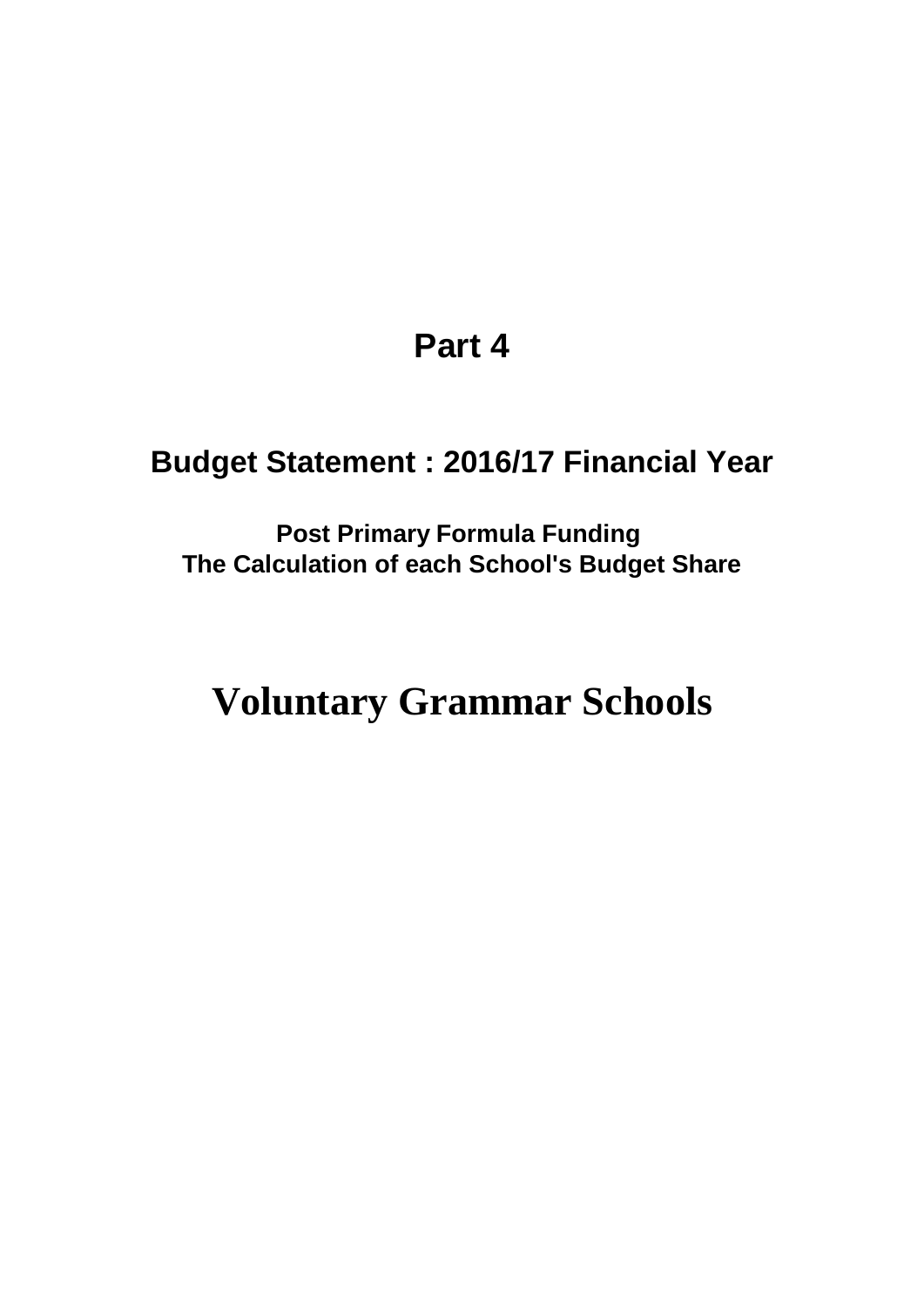# *Campbell College, Belfast*

|     |                                                             |                            |                                   |                                      | Number          | Percent |
|-----|-------------------------------------------------------------|----------------------------|-----------------------------------|--------------------------------------|-----------------|---------|
|     | DE School Reference                                         | <i><b>142-0020</b></i>     |                                   | Free School Meal pupils :            | 22              | 2.6%    |
|     |                                                             |                            |                                   | Social Deprivation Band for Funding: | 1               |         |
|     | <b>Age Weighted Pupils</b>                                  |                            | Post Primary AWPU Cash Value :    | £2,052.4305                          |                 |         |
|     |                                                             |                            |                                   | (ie for a weighting of $1.0$ )       |                 |         |
|     |                                                             |                            |                                   |                                      | <b>Funding</b>  |         |
|     | <b>AWPU Funding</b>                                         | <b>Pupil Numbers</b>       | Weightings                        | <b>AWPU Totals</b>                   | Allocated $(f)$ |         |
|     | KS1&2 Preparatory Pupils                                    | 250                        | 0.27                              | 67.50                                | 138,539         |         |
| KS3 | Year 8                                                      | 134                        | 1.68                              | 225.12                               | 462,043         |         |
|     | Year 9                                                      | 123                        | 1.68                              | 206.64                               | 424,114         |         |
|     | Year 10                                                     | 125                        | 1.68                              | 210.00                               | 431,010         |         |
| KS4 | Year 11                                                     | 112                        | 1.68                              | 188.16                               | 386,185         |         |
|     | Year 12                                                     | 131                        | 1.68                              | 220.08                               | 451,699         |         |
| 6th | Year 13                                                     | 116                        | 2.18                              | 252.88                               | 519,019         |         |
|     | Year 14                                                     | 120                        | 2.18                              | 261.60                               | 536,916         |         |
|     | Year 15                                                     |                            | 2.18                              |                                      |                 |         |
|     | <b>Totals</b>                                               | 1,111                      |                                   | 1,631.98                             | 3,349,525       |         |
|     |                                                             |                            |                                   |                                      |                 |         |
|     |                                                             |                            |                                   |                                      | <b>Funding</b>  |         |
|     | <b>AWPU Related Funding Factors</b>                         | Number of<br><b>Pupils</b> | <b>Funding per</b><br>Pupil $(f)$ | Allocated $(\pounds)$                |                 |         |
|     | <b>Children of Service Personnel</b>                        |                            | 22                                | 410.49                               | 9,031           |         |
|     | Children of the Traveller Community                         |                            |                                   |                                      |                 |         |
|     | <b>Looked After Children</b>                                |                            |                                   |                                      |                 |         |
|     | Newcomer Pupils                                             |                            | 25                                | 1,026.22                             | 25,655          |         |
|     |                                                             |                            |                                   |                                      |                 |         |
|     |                                                             |                            | Number of                         | <b>Funding per</b>                   | <b>Funding</b>  |         |
|     | <b>Other Funding</b>                                        |                            | <b>Units</b>                      | Unit $(f)$                           | Allocated $(f)$ |         |
|     | Premises Area funding                                       |                            | 19,349.0                          | 8.62                                 | £166,711        |         |
|     | Premises per Pupil Funding                                  |                            | 861.0                             | 169.02                               | £145,531        |         |
|     | <b>Total Premises</b>                                       |                            |                                   |                                      | £312,241        |         |
|     |                                                             |                            |                                   |                                      |                 |         |
|     | <b>Landlord Maintenance</b>                                 |                            | 19,349.0                          | 13.00                                | £251,537        |         |
|     | TSN - Social Deprivation (SD) & Educational Attainment (EA) |                            |                                   |                                      |                 |         |
|     | Post-primary SD - weighted FSME                             |                            | 22                                | 379.18                               | 8,342           |         |
|     | <b>Post Primary Additional SD</b>                           |                            | Assessed                          | Assessed                             |                 |         |
|     | Post-primary EA - Key Stage intakes                         |                            | 40.12                             | 1,037.99                             | 41,640          |         |
|     | <b>Total TSN</b>                                            |                            |                                   |                                      | 49,982          |         |
|     |                                                             |                            |                                   |                                      |                 |         |
|     | <b>Small Schools Support</b>                                |                            | Assessed                          | Assessed                             |                 |         |
|     | <b>Teachers Salary Protection</b>                           |                            | Assessed                          | Assessed                             | 496             |         |
|     | <b>Administration Costs</b>                                 |                            | Assessed                          | Assessed                             | 105,320         |         |
|     | Irish Medium - Curricular Support                           |                            |                                   |                                      |                 |         |
|     | Irish Medium - Administrative Support                       |                            |                                   |                                      |                 |         |
|     | <b>Total Irish-medium</b>                                   |                            |                                   |                                      |                 |         |
|     |                                                             |                            |                                   |                                      |                 |         |
|     | <b>Transitional Funding</b>                                 |                            | Assessed                          | Assessed                             |                 |         |
|     |                                                             |                            |                                   |                                      |                 |         |

### **2016/17 CFF Budget Share 4,103,788**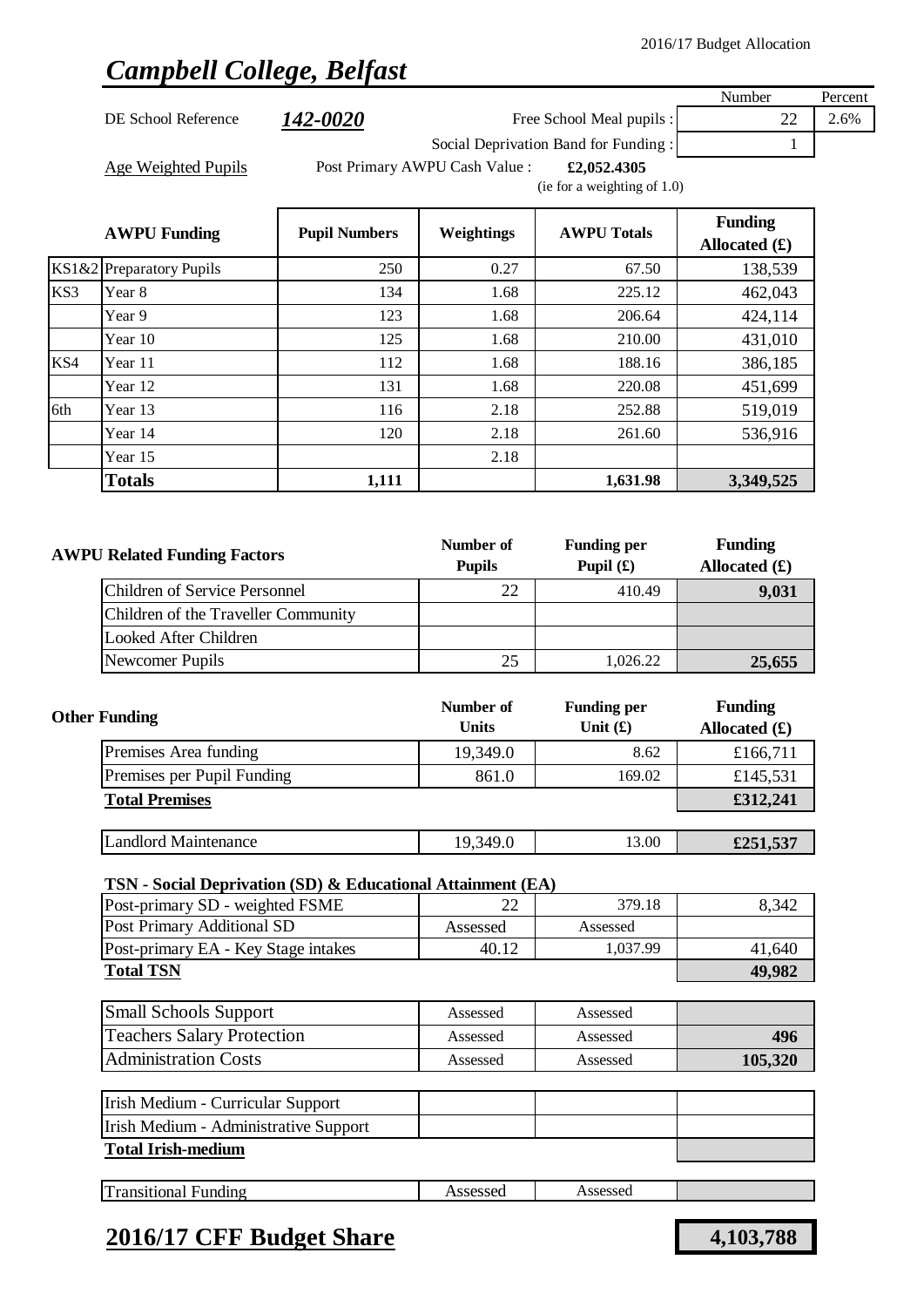### *St Mary's Christian Brothers' Grammar, Belfast*

DE School Reference **142-0021** Free School Meal pupils : 458 38.6% Social Deprivation Band for Funding : 2

Number Percent

Age Weighted Pupils **Filter Post Primary AWPU Cash Value** : **£2,052.4305** 

(ie for a weighting of 1.0)

|     | <b>AWPU Funding</b>      | <b>Pupil Numbers</b> | Weightings | <b>AWPU Totals</b> | <b>Funding</b><br>Allocated $(f)$ |
|-----|--------------------------|----------------------|------------|--------------------|-----------------------------------|
|     | KS1&2 Preparatory Pupils |                      | 0.27       |                    |                                   |
| KS3 | Year 8                   | 181                  | 1.68       | 304.08             | 624,103                           |
|     | Year 9                   | 170                  | 1.68       | 285.60             | 586,174                           |
|     | Year 10                  | 166                  | 1.68       | 278.88             | 572,382                           |
| KS4 | Year 11                  | 178                  | 1.68       | 299.04             | 613,759                           |
|     | Year 12                  | 175                  | 1.68       | 294.00             | 603,415                           |
| 6th | Year 13                  | 144                  | 2.18       | 313.92             | 644,299                           |
|     | Year 14                  | 166                  | 2.18       | 361.88             | 742,734                           |
|     | Year 15                  | 6                    | 2.18       | 13.08              | 26,846                            |
|     | <b>Totals</b>            | 1,186                |            | 2,150.48           | 4,413,711                         |

| <b>AWPU Related Funding Factors</b> | Number of<br><b>Pupils</b> | <b>Funding per</b><br>Pupil $(f)$ | <b>Funding</b><br>Allocated $(f)$ |
|-------------------------------------|----------------------------|-----------------------------------|-----------------------------------|
| Children of Service Personnel       |                            |                                   |                                   |
| Children of the Traveller Community |                            |                                   |                                   |
| Looked After Children               |                            | 1,026.22                          | 2,052                             |
| Newcomer Pupils                     |                            | 1.026.22                          | 9,236                             |

| <b>Other Funding</b>        | Number of<br><b>Units</b> | <b>Funding per</b><br>Unit $(f)$ | <b>Funding</b><br>Allocated $(f)$ |
|-----------------------------|---------------------------|----------------------------------|-----------------------------------|
| Premises Area funding       | 12,763.0                  | 8.62                             | £109,966                          |
| Premises per Pupil Funding  | 1,186.0                   | 169.02                           | £200,464                          |
| <b>Total Premises</b>       |                           |                                  | £310,430                          |
|                             |                           |                                  |                                   |
| <b>Landlord Maintenance</b> | 12,763.0                  | 13.00                            | £165,919                          |

#### **TSN - Social Deprivation (SD) & Educational Attainment (EA)**

| Post-primary SD - weighted FSME     | 489      | 379.18   | 185.331 |
|-------------------------------------|----------|----------|---------|
| Post Primary Additional SD          | Assessed | Assessed |         |
| Post-primary EA - Key Stage intakes | 37.04    | 1.037.99 | 38.446  |
| <b>Total TSN</b>                    | 223,777  |          |         |

| <b>Small Schools Support</b>      | Assessed | Assessed |         |
|-----------------------------------|----------|----------|---------|
| <b>Teachers Salary Protection</b> | Assessed | Assessed |         |
| <b>Administration Costs</b>       | Assessed | Assessed | 144,320 |

| Irish Medium - Curricular Support     |  |  |
|---------------------------------------|--|--|
| Irish Medium - Administrative Support |  |  |
| <b>Total Irish-medium</b>             |  |  |

|  | œ<br>ransitional<br>Funding | ാലാലെ<br>$\sim$<br>700000U | ccaceae<br>. 19909904<br>. |  |
|--|-----------------------------|----------------------------|----------------------------|--|
|--|-----------------------------|----------------------------|----------------------------|--|

### **2016/17 CFF Budget Share 5,269,445**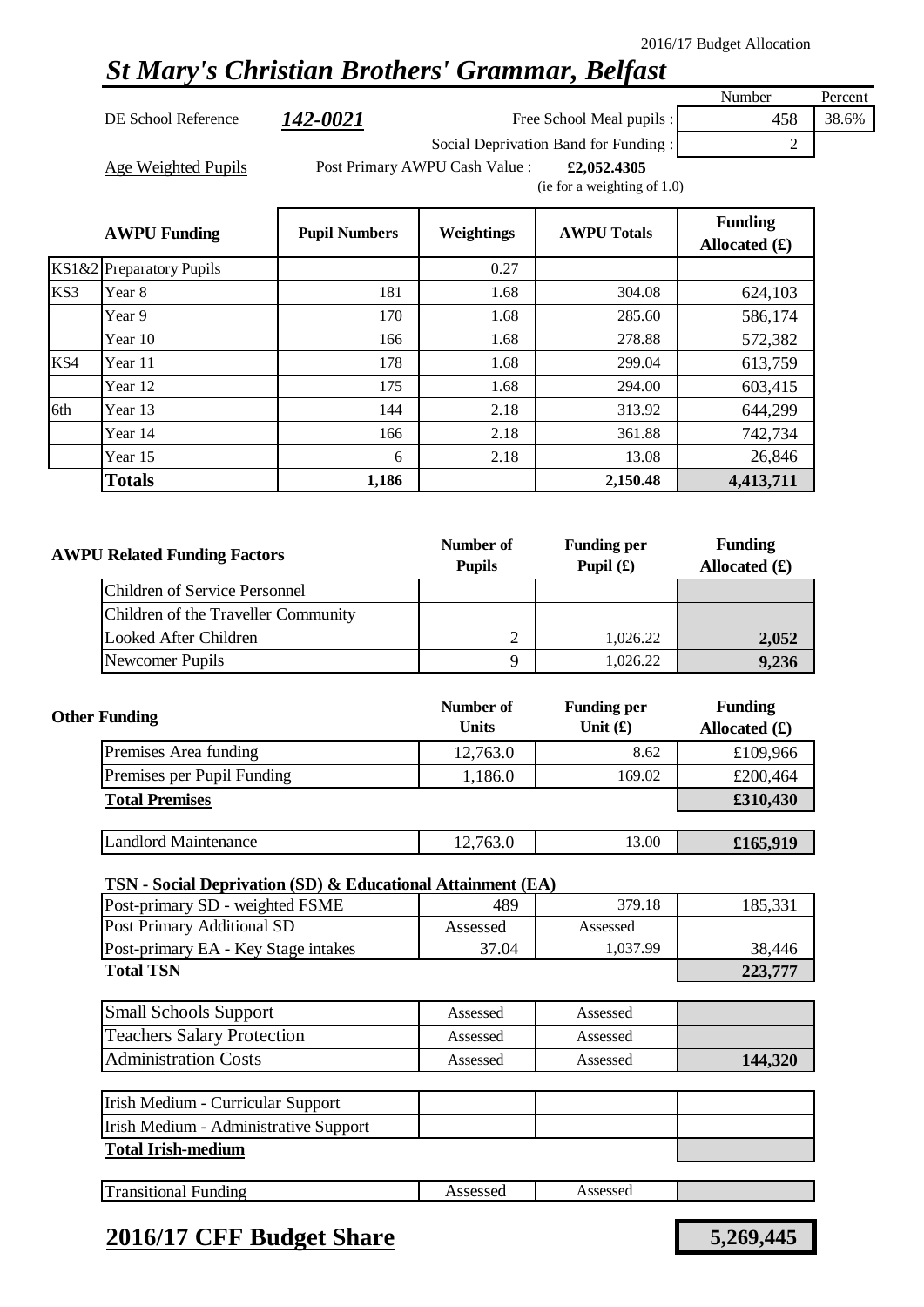## *Methodist College, Belfast*

| DE School Reference<br>Age Weighted Pupils<br><b>AWPU Funding</b><br>KS1&2 Preparatory Pupils<br>Year 8 | <u> 142-0022</u><br><b>Pupil Numbers</b><br>270                                                                                                                                      | Post Primary AWPU Cash Value :<br>Weightings                                                                                                                                                                                                                    | Free School Meal pupils :<br>Social Deprivation Band for Funding:<br>£2,052.4305<br>(ie for a weighting of 1.0)<br><b>AWPU Totals</b>                                | 128<br>1<br><b>Funding</b>                                                                                                                                                                                                | 7.2%                                                                                                                                                                                  |
|---------------------------------------------------------------------------------------------------------|--------------------------------------------------------------------------------------------------------------------------------------------------------------------------------------|-----------------------------------------------------------------------------------------------------------------------------------------------------------------------------------------------------------------------------------------------------------------|----------------------------------------------------------------------------------------------------------------------------------------------------------------------|---------------------------------------------------------------------------------------------------------------------------------------------------------------------------------------------------------------------------|---------------------------------------------------------------------------------------------------------------------------------------------------------------------------------------|
|                                                                                                         |                                                                                                                                                                                      |                                                                                                                                                                                                                                                                 |                                                                                                                                                                      |                                                                                                                                                                                                                           |                                                                                                                                                                                       |
|                                                                                                         |                                                                                                                                                                                      |                                                                                                                                                                                                                                                                 |                                                                                                                                                                      |                                                                                                                                                                                                                           |                                                                                                                                                                                       |
|                                                                                                         |                                                                                                                                                                                      |                                                                                                                                                                                                                                                                 |                                                                                                                                                                      |                                                                                                                                                                                                                           |                                                                                                                                                                                       |
|                                                                                                         |                                                                                                                                                                                      |                                                                                                                                                                                                                                                                 |                                                                                                                                                                      |                                                                                                                                                                                                                           |                                                                                                                                                                                       |
|                                                                                                         |                                                                                                                                                                                      |                                                                                                                                                                                                                                                                 |                                                                                                                                                                      |                                                                                                                                                                                                                           |                                                                                                                                                                                       |
|                                                                                                         |                                                                                                                                                                                      |                                                                                                                                                                                                                                                                 |                                                                                                                                                                      | Allocated $(\pounds)$                                                                                                                                                                                                     |                                                                                                                                                                                       |
|                                                                                                         |                                                                                                                                                                                      | 0.27                                                                                                                                                                                                                                                            | 72.90                                                                                                                                                                | 149,622                                                                                                                                                                                                                   |                                                                                                                                                                                       |
|                                                                                                         | 241                                                                                                                                                                                  | 1.68                                                                                                                                                                                                                                                            | 404.88                                                                                                                                                               | 830,988                                                                                                                                                                                                                   |                                                                                                                                                                                       |
| Year 9                                                                                                  | 254                                                                                                                                                                                  | 1.68                                                                                                                                                                                                                                                            | 426.72                                                                                                                                                               | 875,813                                                                                                                                                                                                                   |                                                                                                                                                                                       |
| Year 10                                                                                                 | 253                                                                                                                                                                                  | 1.68                                                                                                                                                                                                                                                            | 425.04                                                                                                                                                               | 872,365                                                                                                                                                                                                                   |                                                                                                                                                                                       |
| Year 11                                                                                                 | 250                                                                                                                                                                                  | 1.68                                                                                                                                                                                                                                                            | 420.00                                                                                                                                                               | 862,021                                                                                                                                                                                                                   |                                                                                                                                                                                       |
| Year 12                                                                                                 | 255                                                                                                                                                                                  | 1.68                                                                                                                                                                                                                                                            | 428.40                                                                                                                                                               | 879,261                                                                                                                                                                                                                   |                                                                                                                                                                                       |
| Year 13                                                                                                 | 262                                                                                                                                                                                  | 2.18                                                                                                                                                                                                                                                            | 571.16                                                                                                                                                               | 1,172,266                                                                                                                                                                                                                 |                                                                                                                                                                                       |
| Year 14                                                                                                 | 260                                                                                                                                                                                  | 2.18                                                                                                                                                                                                                                                            | 566.80                                                                                                                                                               | 1,163,318                                                                                                                                                                                                                 |                                                                                                                                                                                       |
| Year 15                                                                                                 |                                                                                                                                                                                      | 2.18                                                                                                                                                                                                                                                            |                                                                                                                                                                      |                                                                                                                                                                                                                           |                                                                                                                                                                                       |
| <b>Totals</b>                                                                                           | 2,045                                                                                                                                                                                |                                                                                                                                                                                                                                                                 | 3,315.90                                                                                                                                                             |                                                                                                                                                                                                                           |                                                                                                                                                                                       |
|                                                                                                         |                                                                                                                                                                                      |                                                                                                                                                                                                                                                                 |                                                                                                                                                                      |                                                                                                                                                                                                                           |                                                                                                                                                                                       |
|                                                                                                         |                                                                                                                                                                                      |                                                                                                                                                                                                                                                                 |                                                                                                                                                                      |                                                                                                                                                                                                                           |                                                                                                                                                                                       |
|                                                                                                         |                                                                                                                                                                                      |                                                                                                                                                                                                                                                                 |                                                                                                                                                                      |                                                                                                                                                                                                                           |                                                                                                                                                                                       |
|                                                                                                         |                                                                                                                                                                                      |                                                                                                                                                                                                                                                                 |                                                                                                                                                                      |                                                                                                                                                                                                                           |                                                                                                                                                                                       |
|                                                                                                         |                                                                                                                                                                                      |                                                                                                                                                                                                                                                                 |                                                                                                                                                                      |                                                                                                                                                                                                                           |                                                                                                                                                                                       |
|                                                                                                         |                                                                                                                                                                                      |                                                                                                                                                                                                                                                                 |                                                                                                                                                                      |                                                                                                                                                                                                                           |                                                                                                                                                                                       |
|                                                                                                         |                                                                                                                                                                                      |                                                                                                                                                                                                                                                                 |                                                                                                                                                                      |                                                                                                                                                                                                                           |                                                                                                                                                                                       |
|                                                                                                         |                                                                                                                                                                                      |                                                                                                                                                                                                                                                                 |                                                                                                                                                                      |                                                                                                                                                                                                                           |                                                                                                                                                                                       |
|                                                                                                         |                                                                                                                                                                                      |                                                                                                                                                                                                                                                                 |                                                                                                                                                                      |                                                                                                                                                                                                                           |                                                                                                                                                                                       |
| <b>Other Funding</b>                                                                                    |                                                                                                                                                                                      |                                                                                                                                                                                                                                                                 |                                                                                                                                                                      |                                                                                                                                                                                                                           |                                                                                                                                                                                       |
|                                                                                                         |                                                                                                                                                                                      |                                                                                                                                                                                                                                                                 |                                                                                                                                                                      |                                                                                                                                                                                                                           |                                                                                                                                                                                       |
|                                                                                                         |                                                                                                                                                                                      |                                                                                                                                                                                                                                                                 |                                                                                                                                                                      |                                                                                                                                                                                                                           |                                                                                                                                                                                       |
|                                                                                                         |                                                                                                                                                                                      |                                                                                                                                                                                                                                                                 |                                                                                                                                                                      |                                                                                                                                                                                                                           |                                                                                                                                                                                       |
|                                                                                                         |                                                                                                                                                                                      |                                                                                                                                                                                                                                                                 |                                                                                                                                                                      |                                                                                                                                                                                                                           |                                                                                                                                                                                       |
|                                                                                                         |                                                                                                                                                                                      |                                                                                                                                                                                                                                                                 |                                                                                                                                                                      |                                                                                                                                                                                                                           |                                                                                                                                                                                       |
|                                                                                                         |                                                                                                                                                                                      |                                                                                                                                                                                                                                                                 |                                                                                                                                                                      |                                                                                                                                                                                                                           |                                                                                                                                                                                       |
|                                                                                                         |                                                                                                                                                                                      |                                                                                                                                                                                                                                                                 |                                                                                                                                                                      |                                                                                                                                                                                                                           |                                                                                                                                                                                       |
|                                                                                                         |                                                                                                                                                                                      | 128                                                                                                                                                                                                                                                             | 379.18                                                                                                                                                               | 48,535                                                                                                                                                                                                                    |                                                                                                                                                                                       |
|                                                                                                         |                                                                                                                                                                                      | Assessed                                                                                                                                                                                                                                                        | Assessed                                                                                                                                                             |                                                                                                                                                                                                                           |                                                                                                                                                                                       |
|                                                                                                         |                                                                                                                                                                                      |                                                                                                                                                                                                                                                                 |                                                                                                                                                                      |                                                                                                                                                                                                                           |                                                                                                                                                                                       |
|                                                                                                         |                                                                                                                                                                                      |                                                                                                                                                                                                                                                                 |                                                                                                                                                                      |                                                                                                                                                                                                                           |                                                                                                                                                                                       |
|                                                                                                         |                                                                                                                                                                                      |                                                                                                                                                                                                                                                                 |                                                                                                                                                                      |                                                                                                                                                                                                                           |                                                                                                                                                                                       |
| <b>Teachers Salary Protection</b>                                                                       |                                                                                                                                                                                      | Assessed                                                                                                                                                                                                                                                        | Assessed                                                                                                                                                             |                                                                                                                                                                                                                           |                                                                                                                                                                                       |
|                                                                                                         |                                                                                                                                                                                      | Assessed                                                                                                                                                                                                                                                        | Assessed                                                                                                                                                             | 26,091                                                                                                                                                                                                                    |                                                                                                                                                                                       |
|                                                                                                         |                                                                                                                                                                                      |                                                                                                                                                                                                                                                                 |                                                                                                                                                                      | 150,000                                                                                                                                                                                                                   |                                                                                                                                                                                       |
| <b>Administration Costs</b>                                                                             |                                                                                                                                                                                      |                                                                                                                                                                                                                                                                 |                                                                                                                                                                      |                                                                                                                                                                                                                           |                                                                                                                                                                                       |
|                                                                                                         |                                                                                                                                                                                      |                                                                                                                                                                                                                                                                 |                                                                                                                                                                      |                                                                                                                                                                                                                           |                                                                                                                                                                                       |
| Irish Medium - Curricular Support                                                                       |                                                                                                                                                                                      |                                                                                                                                                                                                                                                                 |                                                                                                                                                                      |                                                                                                                                                                                                                           |                                                                                                                                                                                       |
| Irish Medium - Administrative Support                                                                   |                                                                                                                                                                                      |                                                                                                                                                                                                                                                                 |                                                                                                                                                                      |                                                                                                                                                                                                                           |                                                                                                                                                                                       |
| <b>Total Irish-medium</b>                                                                               |                                                                                                                                                                                      |                                                                                                                                                                                                                                                                 |                                                                                                                                                                      |                                                                                                                                                                                                                           |                                                                                                                                                                                       |
| <b>Transitional Funding</b>                                                                             |                                                                                                                                                                                      | Assessed                                                                                                                                                                                                                                                        | Assessed                                                                                                                                                             |                                                                                                                                                                                                                           |                                                                                                                                                                                       |
|                                                                                                         | <b>Looked After Children</b><br>Newcomer Pupils<br>Premises Area funding<br><b>Total Premises</b><br><b>Landlord Maintenance</b><br><b>Total TSN</b><br><b>Small Schools Support</b> | <b>AWPU Related Funding Factors</b><br><b>Children of Service Personnel</b><br>Children of the Traveller Community<br>Premises per Pupil Funding<br>Post-primary SD - weighted FSME<br><b>Post Primary Additional SD</b><br>Post-primary EA - Key Stage intakes | Number of<br><b>Pupils</b><br>$\overline{4}$<br>$\overline{c}$<br>$\overline{7}$<br>Number of<br><b>Units</b><br>21,348.0<br>1,775.0<br>21,348.0<br>0.83<br>Assessed | <b>Funding per</b><br>Pupil $(f)$<br>410.49<br>1,026.22<br>1,026.22<br><b>Funding per</b><br>Unit $(f)$<br>8.62<br>169.02<br>13.00<br>TSN - Social Deprivation (SD) & Educational Attainment (EA)<br>1,037.99<br>Assessed | 6,805,654<br><b>Funding</b><br>Allocated $(f)$<br>1,642<br>2,052<br>7,184<br><b>Funding</b><br>Allocated $(\pounds)$<br>£183,934<br>£300,019<br>£483,954<br>£277,524<br>858<br>49,393 |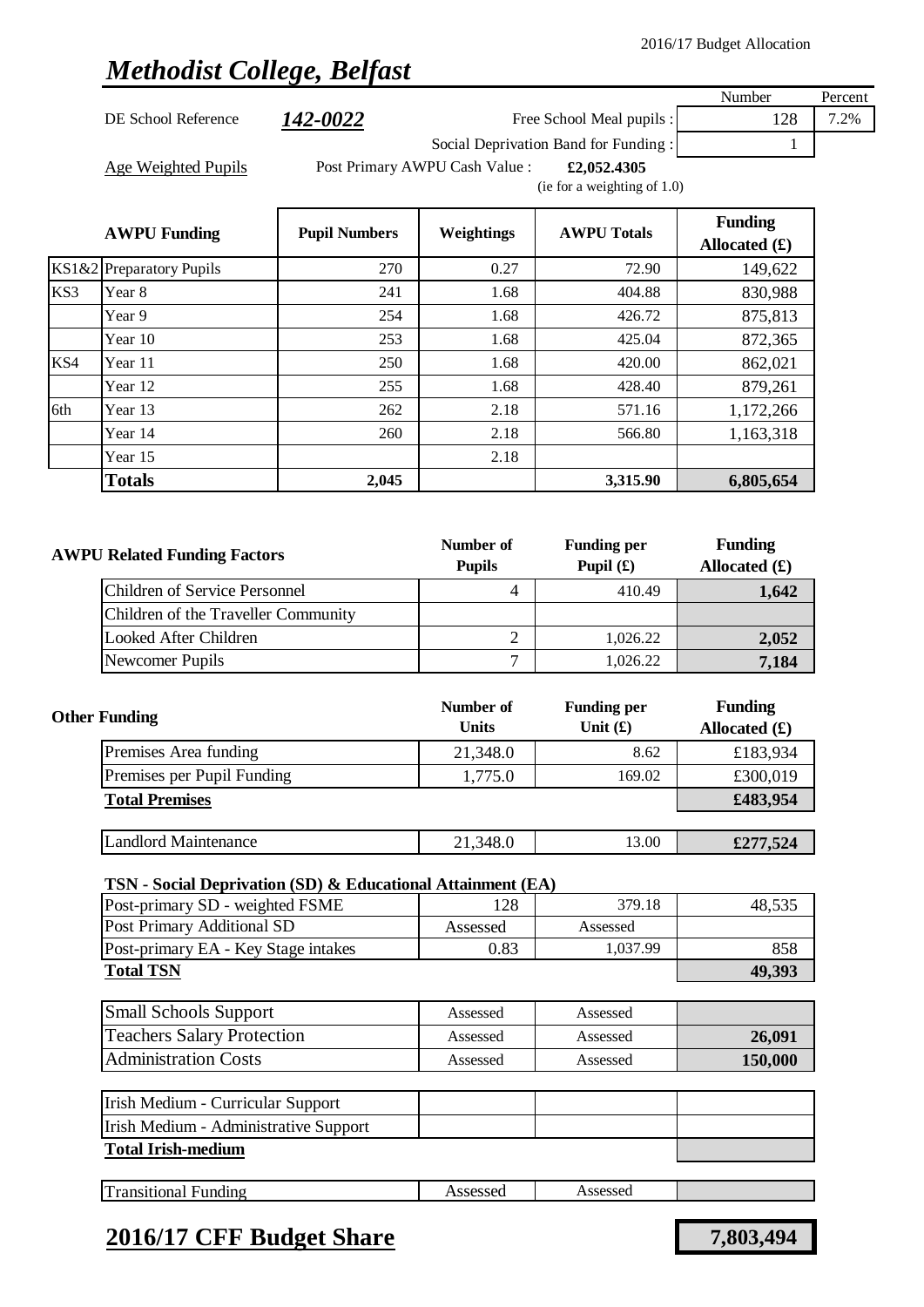## *The Royal Belfast Academical Institution*

Number Percent DE School Reference **142-0027** Free School Meal pupils : 82 8.0% Social Deprivation Band for Funding : 1 Age Weighted Pupils **Filter Post Primary AWPU Cash Value** : **£2,052.4305** (ie for a weighting of 1.0)

|     | <b>AWPU Funding</b>      | <b>Pupil Numbers</b> | Weightings | <b>AWPU Totals</b> | <b>Funding</b><br>Allocated $(f)$ |
|-----|--------------------------|----------------------|------------|--------------------|-----------------------------------|
|     | KS1&2 Preparatory Pupils | 164                  | 0.27       | 44.28              | 90,882                            |
| KS3 | Year 8                   | 157                  | 1.68       | 263.76             | 541,349                           |
|     | Year 9                   | 160                  | 1.68       | 268.80             | 551,693                           |
|     | Year 10                  | 149                  | 1.68       | 250.32             | 513,764                           |
| KS4 | Year 11                  | 153                  | 1.68       | 257.04             | 527,557                           |
|     | Year 12                  | 152                  | 1.68       | 255.36             | 524,109                           |
| 6th | Year 13                  | 133                  | 2.18       | 289.94             | 595,082                           |
|     | Year 14                  | 118                  | 2.18       | 257.24             | 527,967                           |
|     | Year 15                  | 3                    | 2.18       | 6.54               | 13,423                            |
|     | <b>Totals</b>            | 1,189                |            | 1,893.28           | 3,885,826                         |

| <b>AWPU Related Funding Factors</b> | Number of<br><b>Pupils</b> | <b>Funding per</b><br>Pupil $(f)$ | <b>Funding</b><br>Allocated $(f)$ |
|-------------------------------------|----------------------------|-----------------------------------|-----------------------------------|
| Children of Service Personnel       |                            |                                   |                                   |
| Children of the Traveller Community |                            |                                   |                                   |
| Looked After Children               |                            | 1,026.22                          | 5,131                             |
| Newcomer Pupils                     |                            | 1.026.22                          | 2,052                             |

| <b>Other Funding</b>        | Number of<br><b>Units</b> | <b>Funding per</b><br>Unit $(f)$ | <b>Funding</b><br>Allocated $(f)$ |
|-----------------------------|---------------------------|----------------------------------|-----------------------------------|
| Premises Area funding       | 14,234.0                  | 8.62                             | £122,640                          |
| Premises per Pupil Funding  | 1,025.0                   | 169.02                           | £173,251                          |
| <b>Total Premises</b>       |                           |                                  | £295,891                          |
|                             |                           |                                  |                                   |
| <b>Landlord Maintenance</b> | 14,234.0                  | 13.00                            | £185,042                          |

#### **TSN - Social Deprivation (SD) & Educational Attainment (EA)**

| Post-primary SD - weighted FSME     |          | 379.18   | 31,093 |
|-------------------------------------|----------|----------|--------|
| Post Primary Additional SD          | Assessed | Assessed |        |
| Post-primary EA - Key Stage intakes | 15.43    | 1,037.99 | 16.014 |
| <b>Total TSN</b>                    |          |          | 47,107 |

| <b>Small Schools Support</b>      | Assessed | Assessed |         |
|-----------------------------------|----------|----------|---------|
| <b>Teachers Salary Protection</b> | Assessed | Assessed | 17,220  |
| <b>Administration Costs</b>       | Assessed | Assessed | 125,000 |

| Irish Medium - Curricular Support     |  |  |
|---------------------------------------|--|--|
| Irish Medium - Administrative Support |  |  |
| <b>Total Irish-medium</b>             |  |  |

| Transitional<br>Assessed<br>Assessed<br>Funding |  |
|-------------------------------------------------|--|
|-------------------------------------------------|--|

### **2016/17 CFF Budget Share 4,563,268**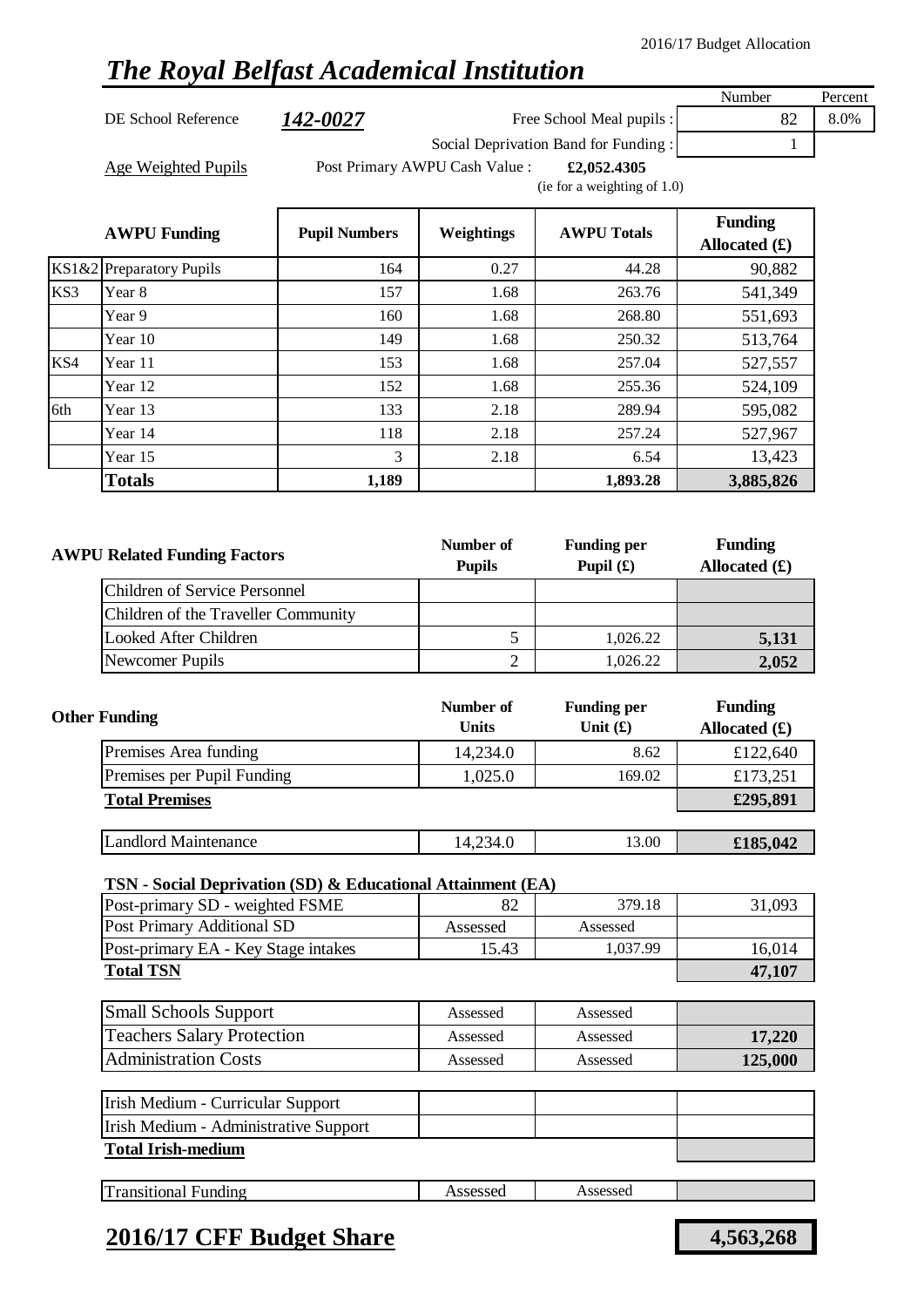# *Belfast Royal Academy*

|     |                                                                                                |                      |                                |                                      | Number                            | Percent |
|-----|------------------------------------------------------------------------------------------------|----------------------|--------------------------------|--------------------------------------|-----------------------------------|---------|
|     | DE School Reference                                                                            | 142-0028             |                                | Free School Meal pupils :            | 198                               | 14.1%   |
|     |                                                                                                |                      |                                | Social Deprivation Band for Funding: | 1                                 |         |
|     | Age Weighted Pupils                                                                            |                      | Post Primary AWPU Cash Value : | £2,052.4305                          |                                   |         |
|     |                                                                                                |                      |                                | (ie for a weighting of 1.0)          |                                   |         |
|     | <b>AWPU Funding</b>                                                                            | <b>Pupil Numbers</b> | Weightings                     | <b>AWPU Totals</b>                   | <b>Funding</b><br>Allocated $(f)$ |         |
|     | KS1&2 Preparatory Pupils                                                                       | 142                  | 0.27                           | 38.34                                | 78,690                            |         |
| KS3 | Year 8                                                                                         | 202                  | 1.68                           | 339.36                               | 696,513                           |         |
|     | Year 9                                                                                         | 208                  | 1.68                           | 349.44                               | 717,201                           |         |
|     | Year 10                                                                                        | 206                  | 1.68                           | 346.08                               | 710,305                           |         |
| KS4 | Year 11                                                                                        | 207                  | 1.68                           | 347.76                               | 713,753                           |         |
|     | Year 12                                                                                        | 215                  | 1.68                           | 361.20                               | 741,338                           |         |
| 6th | Year 13                                                                                        | 192                  | 2.18                           | 418.56                               | 859,065                           |         |
|     | Year 14                                                                                        | 170                  | 2.18                           | 370.60                               | 760,631                           |         |
|     | Year 15                                                                                        |                      | 2.18                           |                                      |                                   |         |
|     | <b>Totals</b>                                                                                  | 1,542                |                                | 2,571.34                             | 5,277,497                         |         |
|     |                                                                                                |                      |                                |                                      |                                   |         |
|     |                                                                                                |                      |                                |                                      |                                   |         |
|     | <b>AWPU Related Funding Factors</b>                                                            |                      | Number of                      | <b>Funding per</b>                   | <b>Funding</b>                    |         |
|     |                                                                                                |                      | <b>Pupils</b>                  | Pupil $(f)$                          | Allocated $(f)$                   |         |
|     | <b>Children of Service Personnel</b>                                                           |                      |                                |                                      |                                   |         |
|     | Children of the Traveller Community                                                            |                      |                                |                                      |                                   |         |
|     | <b>Looked After Children</b>                                                                   |                      | $\mathbf{1}$                   | 1,026.22                             | 1,026                             |         |
|     | Newcomer Pupils                                                                                |                      | $\overline{7}$                 | 1,026.22                             | 7,184                             |         |
|     | <b>Other Funding</b>                                                                           |                      | Number of<br><b>Units</b>      | <b>Funding per</b><br>Unit $(f)$     | <b>Funding</b><br>Allocated $(f)$ |         |
|     | Premises Area funding                                                                          |                      | 18,027.0                       | 8.62                                 | £155,321                          |         |
|     | Premises per Pupil Funding                                                                     |                      | 1,400.0                        | 169.02                               | £236,635                          |         |
|     | <b>Total Premises</b>                                                                          |                      |                                |                                      | £391,956                          |         |
|     |                                                                                                |                      |                                |                                      |                                   |         |
|     | <b>Landlord Maintenance</b>                                                                    |                      | 18,027.0                       | 13.00                                | £234,351                          |         |
|     |                                                                                                |                      |                                |                                      |                                   |         |
|     | TSN - Social Deprivation (SD) & Educational Attainment (EA)<br>Post-primary SD - weighted FSME |                      | 198                            | 379.18                               | 75,078                            |         |
|     | Post Primary Additional SD                                                                     |                      | Assessed                       | Assessed                             |                                   |         |
|     | Post-primary EA - Key Stage intakes                                                            |                      | 6.15                           | 1,037.99                             | 6,384                             |         |
|     | <b>Total TSN</b>                                                                               |                      |                                |                                      | 81,462                            |         |
|     | <b>Small Schools Support</b>                                                                   |                      | Assessed                       | Assessed                             |                                   |         |
|     |                                                                                                |                      |                                |                                      |                                   |         |
|     | <b>Teachers Salary Protection</b>                                                              |                      | Assessed                       | Assessed                             | 2,780                             |         |
|     | <b>Administration Costs</b>                                                                    |                      | Assessed                       | Assessed                             | 150,000                           |         |
|     | Irish Medium - Curricular Support                                                              |                      |                                |                                      |                                   |         |
|     | Irish Medium - Administrative Support                                                          |                      |                                |                                      |                                   |         |
|     | <b>Total Irish-medium</b>                                                                      |                      |                                |                                      |                                   |         |
|     | <b>Transitional Funding</b>                                                                    |                      | Assessed                       | Assessed                             |                                   |         |
|     |                                                                                                |                      |                                |                                      |                                   |         |

### **2016/17 CFF Budget Share 6,146,255**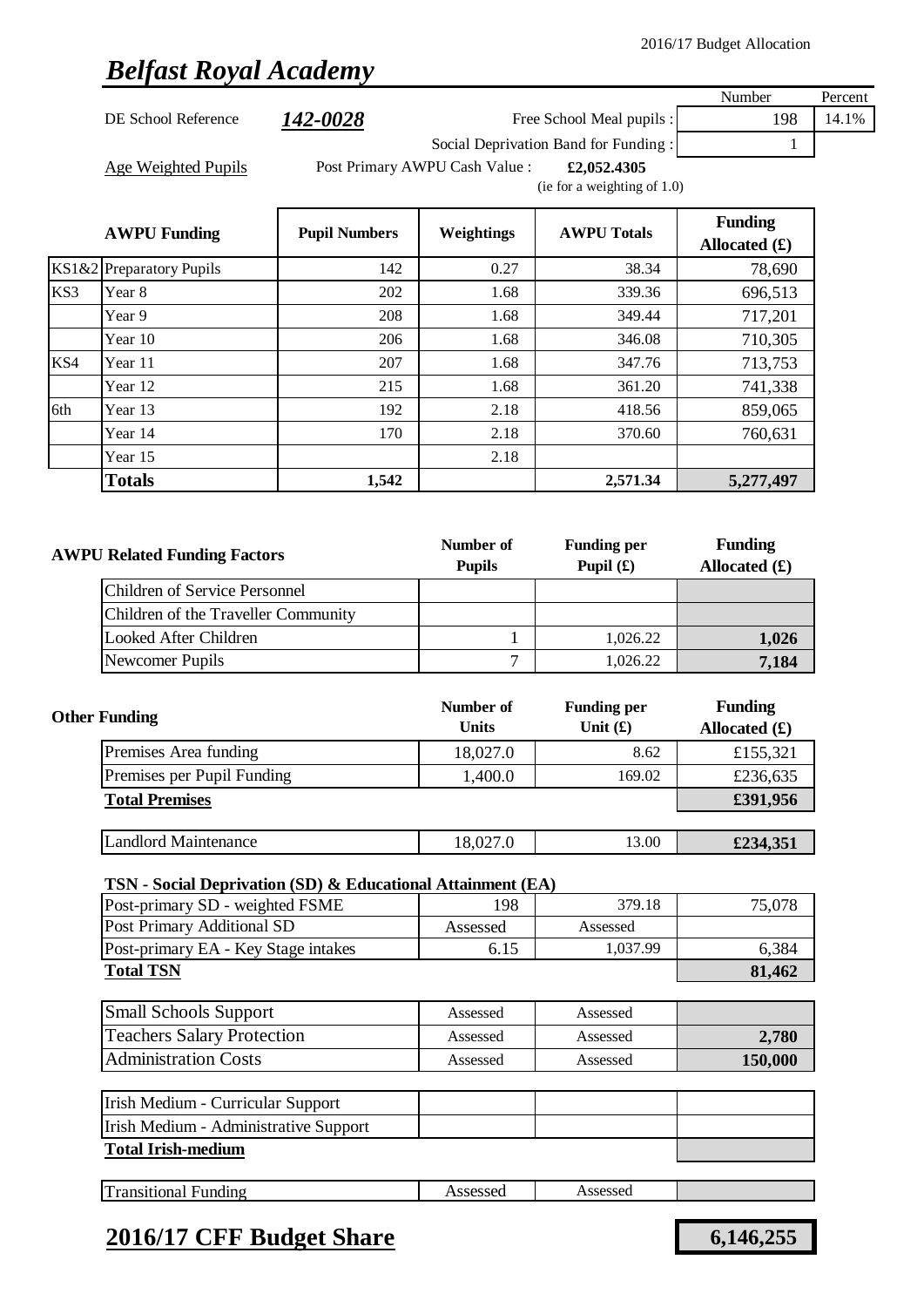# *St Dominic's High School, Belfast*

|       |                                                             |                      |                                |                                      | Number          | Percent |
|-------|-------------------------------------------------------------|----------------------|--------------------------------|--------------------------------------|-----------------|---------|
|       | DE School Reference                                         | 142-0029             |                                | Free School Meal pupils :            | 296             | 28.7%   |
|       |                                                             |                      |                                | Social Deprivation Band for Funding: | $\overline{c}$  |         |
|       | <b>Age Weighted Pupils</b>                                  |                      | Post Primary AWPU Cash Value : | £2,052.4305                          |                 |         |
|       |                                                             |                      |                                | (ie for a weighting of 1.0)          |                 |         |
|       |                                                             |                      |                                |                                      | <b>Funding</b>  |         |
|       | <b>AWPU Funding</b>                                         | <b>Pupil Numbers</b> | Weightings                     | <b>AWPU Totals</b>                   | Allocated $(f)$ |         |
| KS1&2 | <b>Preparatory Pupils</b>                                   |                      | 0.27                           |                                      |                 |         |
| KS3   | Year 8                                                      | 142                  | 1.68                           | 238.56                               | 489,628         |         |
|       | Year 9                                                      | 143                  | 1.68                           | 240.24                               | 493,076         |         |
|       | Year 10                                                     | 150                  | 1.68                           | 252.00                               | 517,212         |         |
| KS4   | Year 11                                                     | 149                  | 1.68                           | 250.32                               | 513,764         |         |
|       | Year 12                                                     | 138                  | 1.68                           | 231.84                               | 475,835         |         |
| 6th   | Year 13                                                     | 162                  | 2.18                           | 353.16                               | 724,836         |         |
|       | Year 14                                                     | 147                  | 2.18                           | 320.46                               | 657,722         |         |
|       | Year 15                                                     |                      | 2.18                           |                                      |                 |         |
|       | <b>Totals</b>                                               | 1,031                |                                | 1,886.58                             | 3,872,074       |         |
|       |                                                             |                      |                                |                                      |                 |         |
|       |                                                             |                      |                                |                                      |                 |         |
|       | <b>AWPU Related Funding Factors</b>                         |                      | Number of                      | <b>Funding per</b>                   | <b>Funding</b>  |         |
|       |                                                             |                      | <b>Pupils</b>                  | Pupil $(f)$                          | Allocated $(f)$ |         |
|       | <b>Children of Service Personnel</b>                        |                      |                                |                                      |                 |         |
|       | Children of the Traveller Community                         |                      |                                |                                      |                 |         |
|       | <b>Looked After Children</b>                                |                      | 1                              | 1,026.22                             | 1,026           |         |
|       | Newcomer Pupils                                             |                      | $\mathbf{1}$                   | 1,026.22                             | 1,026           |         |
|       |                                                             |                      |                                |                                      |                 |         |
|       | <b>Other Funding</b>                                        |                      | Number of                      | <b>Funding per</b>                   | <b>Funding</b>  |         |
|       |                                                             |                      | <b>Units</b>                   | Unit $(f)$                           | Allocated $(f)$ |         |
|       | Premises Area funding                                       |                      | 10,637.0                       | 8.62                                 | £91,648         |         |
|       | Premises per Pupil Funding                                  |                      | 1,031.0                        | 169.02                               | £174,265        |         |
|       | <b>Total Premises</b>                                       |                      |                                |                                      | £265,913        |         |
|       | <b>Landlord Maintenance</b>                                 |                      | 10,637.0                       | 13.00                                |                 |         |
|       |                                                             |                      |                                |                                      | £138,281        |         |
|       | TSN - Social Deprivation (SD) & Educational Attainment (EA) |                      |                                |                                      |                 |         |
|       | Post-primary SD - weighted FSME                             |                      | 297                            | 379.18                               | 112,697         |         |
|       | Post Primary Additional SD                                  |                      | Assessed                       | Assessed                             |                 |         |
|       | Post-primary EA - Key Stage intakes                         |                      | 2.57                           | 1,037.99                             | 2,671           |         |
|       | <b>Total TSN</b>                                            |                      |                                |                                      | 115,368         |         |
|       |                                                             |                      |                                |                                      |                 |         |
|       | <b>Small Schools Support</b>                                |                      | Assessed                       | Assessed                             |                 |         |
|       | <b>Teachers Salary Protection</b>                           |                      | Assessed                       | Assessed                             |                 |         |
|       | <b>Administration Costs</b>                                 |                      | Assessed                       | Assessed                             | 125,720         |         |
|       | Irish Medium - Curricular Support                           |                      |                                |                                      |                 |         |
|       | Irish Medium - Administrative Support                       |                      |                                |                                      |                 |         |
|       | <b>Total Irish-medium</b>                                   |                      |                                |                                      |                 |         |
|       |                                                             |                      |                                |                                      |                 |         |
|       | <b>Transitional Funding</b>                                 |                      | Assessed                       | Assessed                             |                 |         |

## **2016/17 CFF Budget Share 4,519,409**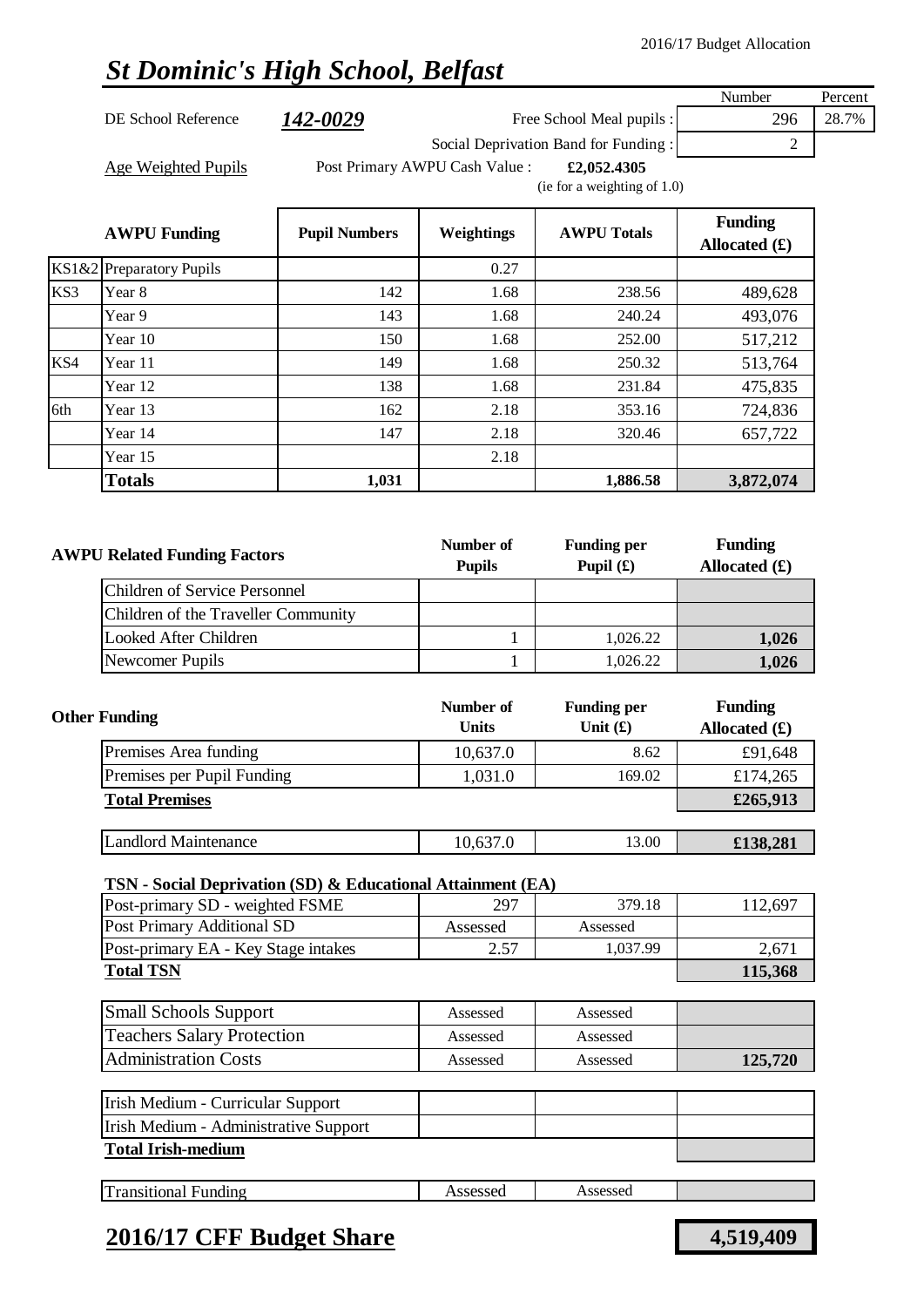# *St Malachy's College, Belfast*

| <b>AWPU Funding</b> | <b>Pupil Numbers</b> | Weightings                     | <b>AWPU Totals</b>                            | <b>Funding</b><br>Allocated $(f)$ |         |
|---------------------|----------------------|--------------------------------|-----------------------------------------------|-----------------------------------|---------|
| Age Weighted Pupils |                      | Post Primary AWPU Cash Value : | £2,052.4305<br>(ie for a weighting of $1.0$ ) |                                   |         |
|                     |                      |                                | Social Deprivation Band for Funding:          |                                   |         |
| DE School Reference | <i>142-0030</i>      |                                | Free School Meal pupils :                     | 193                               | 18.3%   |
|                     |                      |                                |                                               | Number                            | Percent |

|     | KS1&2 Preparatory Pupils |       | 0.27 |          |           |
|-----|--------------------------|-------|------|----------|-----------|
| KS3 | Year 8                   | 155   | 1.68 | 260.40   | 534,453   |
|     | Year 9                   | 163   | 1.68 | 273.84   | 562,038   |
|     | Year 10                  | 162   | 1.68 | 272.16   | 558,589   |
| KS4 | Year 11                  | 162   | 1.68 | 272.16   | 558,589   |
|     | Year 12                  | 157   | 1.68 | 263.76   | 541,349   |
| 6th | Year 13                  | 128   | 2.18 | 279.04   | 572,710   |
|     | Year 14                  | 129   | 2.18 | 281.22   | 577,184   |
|     | Year 15                  |       | 2.18 | 2.18     | 4,474     |
|     | <b>Totals</b>            | 1,057 |      | 1,904.76 | 3,909,387 |

| <b>AWPU Related Funding Factors</b>  | Number of<br><b>Pupils</b> | <b>Funding per</b><br>Pupil $(f)$ | <b>Funding</b><br>Allocated $(f)$ |
|--------------------------------------|----------------------------|-----------------------------------|-----------------------------------|
| <b>Children of Service Personnel</b> |                            |                                   |                                   |
| Children of the Traveller Community  |                            |                                   |                                   |
| Looked After Children                |                            | 1,026.22                          | 5,131                             |
| Newcomer Pupils                      |                            |                                   |                                   |

| <b>Other Funding</b>        | Number of<br><b>Units</b> | <b>Funding per</b><br>Unit $(f)$ | <b>Funding</b><br>Allocated $(f)$ |
|-----------------------------|---------------------------|----------------------------------|-----------------------------------|
| Premises Area funding       | 14,068.0                  | 8.62                             | £121,210                          |
| Premises per Pupil Funding  | 1,057.0                   | 169.02                           | £178,659                          |
| <b>Total Premises</b>       |                           |                                  | £299,869                          |
|                             |                           |                                  |                                   |
| <b>Landlord Maintenance</b> | 14,068.0                  | 13.00                            | £182,884                          |

### **TSN - Social Deprivation (SD) & Educational Attainment (EA)**

| Post-primary SD - weighted FSME     | 193      | 379.18   | 73,182 |
|-------------------------------------|----------|----------|--------|
| Post Primary Additional SD          | Assessed | Assessed |        |
| Post-primary EA - Key Stage intakes | 8.81     | 1,037.99 | 9.143  |
| <b>Total TSN</b>                    |          |          | 82,325 |

| <b>Small Schools Support</b>      | Assessed | Assessed |         |
|-----------------------------------|----------|----------|---------|
| <b>Teachers Salary Protection</b> | Assessed | Assessed |         |
| <b>Administration Costs</b>       | Assessed | Assessed | 128,840 |

| Irish Medium - Curricular Support     |  |  |
|---------------------------------------|--|--|
| Irish Medium - Administrative Support |  |  |
| <b>Total Irish-medium</b>             |  |  |
|                                       |  |  |

| Im<br>لمستمر متعارض<br>----<br>. .<br>unding<br>тонат<br> | -----<br>scosod.<br>$\cdot$ | 000000<br>.<br>$\sim$ |  |
|-----------------------------------------------------------|-----------------------------|-----------------------|--|
|                                                           |                             |                       |  |

### **2016/17 CFF Budget Share 4,608,436**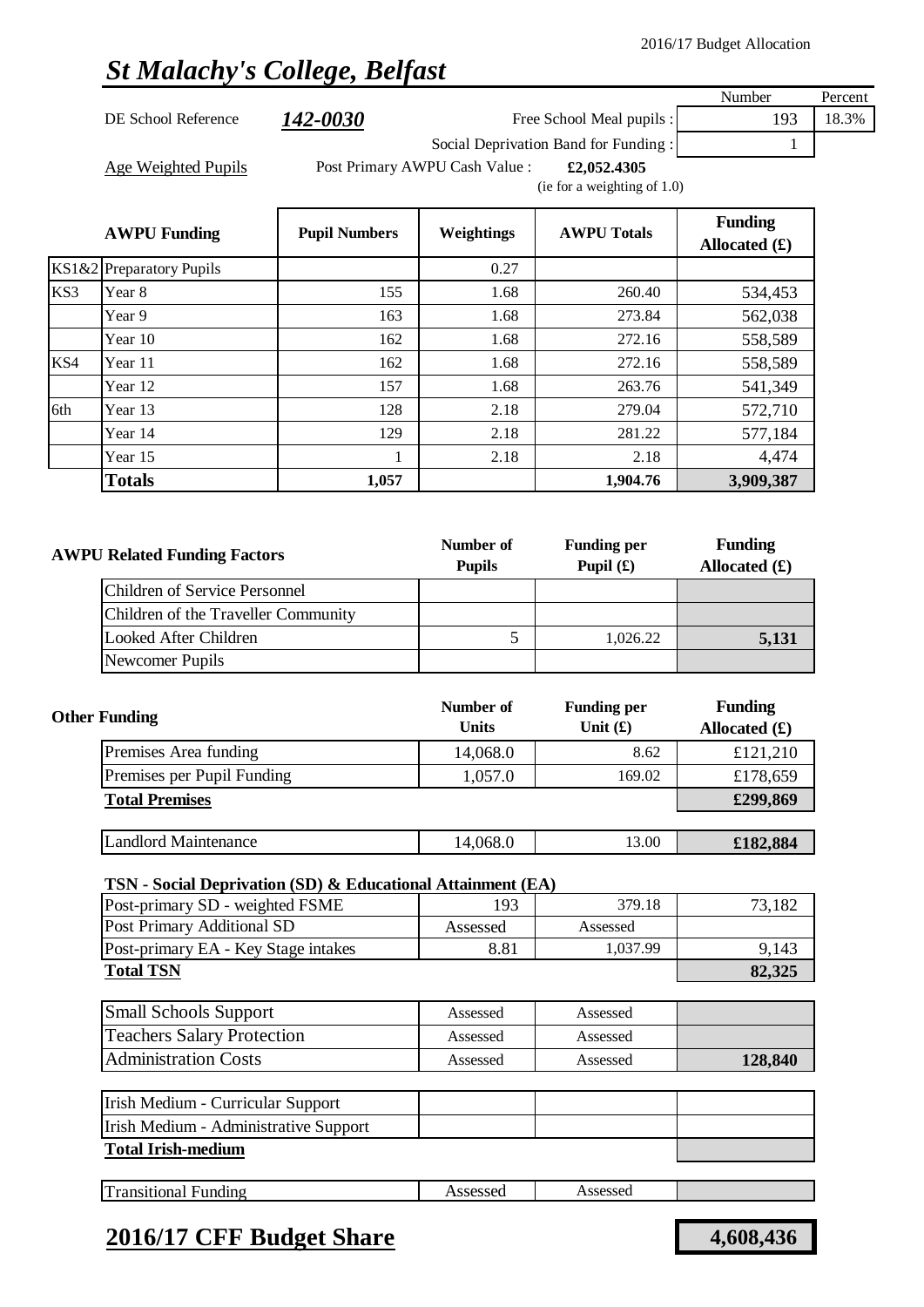# *Dominican College, Belfast*

|     |                                                                             |                      |                                                                                                                                                                                                                                                                                                                                                                                                                                                                                                                                                                                                                                                                                                                                                                                                                                                                                                                                                                                                                              |                    | Number                            | Percent |
|-----|-----------------------------------------------------------------------------|----------------------|------------------------------------------------------------------------------------------------------------------------------------------------------------------------------------------------------------------------------------------------------------------------------------------------------------------------------------------------------------------------------------------------------------------------------------------------------------------------------------------------------------------------------------------------------------------------------------------------------------------------------------------------------------------------------------------------------------------------------------------------------------------------------------------------------------------------------------------------------------------------------------------------------------------------------------------------------------------------------------------------------------------------------|--------------------|-----------------------------------|---------|
|     | DE School Reference                                                         | <u>142-0082</u>      |                                                                                                                                                                                                                                                                                                                                                                                                                                                                                                                                                                                                                                                                                                                                                                                                                                                                                                                                                                                                                              |                    | 193                               | 18.8%   |
|     |                                                                             |                      |                                                                                                                                                                                                                                                                                                                                                                                                                                                                                                                                                                                                                                                                                                                                                                                                                                                                                                                                                                                                                              |                    | 1                                 |         |
|     | <b>Age Weighted Pupils</b>                                                  |                      |                                                                                                                                                                                                                                                                                                                                                                                                                                                                                                                                                                                                                                                                                                                                                                                                                                                                                                                                                                                                                              | £2,052.4305        |                                   |         |
|     |                                                                             |                      |                                                                                                                                                                                                                                                                                                                                                                                                                                                                                                                                                                                                                                                                                                                                                                                                                                                                                                                                                                                                                              |                    |                                   |         |
|     | <b>AWPU Funding</b>                                                         | <b>Pupil Numbers</b> | Weightings                                                                                                                                                                                                                                                                                                                                                                                                                                                                                                                                                                                                                                                                                                                                                                                                                                                                                                                                                                                                                   | <b>AWPU Totals</b> | <b>Funding</b><br>Allocated $(f)$ |         |
|     | KS1&2 Preparatory Pupils                                                    |                      | 0.27                                                                                                                                                                                                                                                                                                                                                                                                                                                                                                                                                                                                                                                                                                                                                                                                                                                                                                                                                                                                                         |                    |                                   |         |
| KS3 | Year 8                                                                      | 152                  | Dominican College, Belfast<br>Free School Meal pupils :<br>Social Deprivation Band for Funding:<br>Post Primary AWPU Cash Value :<br>(ie for a weighting of 1.0)<br>1.68<br>255.36<br>524,109<br>148<br>248.64<br>1.68<br>510,316<br>149<br>1.68<br>250.32<br>513,764<br>142<br>1.68<br>238.56<br>489,628<br>267.12<br>159<br>1.68<br>548,245<br>122<br>2.18<br>265.96<br>545,864<br>2.18<br>130<br>283.40<br>581,659<br>24<br>52.32<br>2.18<br>107,383<br>1,861.68<br>3,820,969<br><b>Funding</b><br>Number of<br><b>Funding per</b><br>Pupil $(f)$<br><b>Pupils</b><br>Allocated $(f)$<br>$\mathfrak{2}$<br>1,026.22<br>2,052<br>3<br>1,026.22<br>3,079<br><b>Funding</b><br>Number of<br><b>Funding per</b><br><b>Units</b><br>Unit $(f)$<br>Allocated $(f)$<br>12,089.0<br>8.62<br>£104,159<br>1,026.0<br>169.02<br>£173,420<br>£277,578<br>12,089.0<br>13.00<br>£157,157<br>TSN - Social Deprivation (SD) & Educational Attainment (EA)<br>379.18<br>193<br>73,182<br>Assessed<br>Assessed<br>5.72<br>1,037.99<br>5,936 |                    |                                   |         |
|     | Year 9                                                                      |                      |                                                                                                                                                                                                                                                                                                                                                                                                                                                                                                                                                                                                                                                                                                                                                                                                                                                                                                                                                                                                                              |                    |                                   |         |
|     | Year 10                                                                     |                      |                                                                                                                                                                                                                                                                                                                                                                                                                                                                                                                                                                                                                                                                                                                                                                                                                                                                                                                                                                                                                              |                    |                                   |         |
| KS4 | Year 11                                                                     |                      |                                                                                                                                                                                                                                                                                                                                                                                                                                                                                                                                                                                                                                                                                                                                                                                                                                                                                                                                                                                                                              |                    |                                   |         |
|     | Year 12                                                                     |                      |                                                                                                                                                                                                                                                                                                                                                                                                                                                                                                                                                                                                                                                                                                                                                                                                                                                                                                                                                                                                                              |                    |                                   |         |
| 6th | Year 13                                                                     |                      |                                                                                                                                                                                                                                                                                                                                                                                                                                                                                                                                                                                                                                                                                                                                                                                                                                                                                                                                                                                                                              |                    |                                   |         |
|     | Year 14                                                                     |                      |                                                                                                                                                                                                                                                                                                                                                                                                                                                                                                                                                                                                                                                                                                                                                                                                                                                                                                                                                                                                                              |                    |                                   |         |
|     | Year 15                                                                     |                      |                                                                                                                                                                                                                                                                                                                                                                                                                                                                                                                                                                                                                                                                                                                                                                                                                                                                                                                                                                                                                              |                    |                                   |         |
|     | <b>Totals</b>                                                               | 1,026                |                                                                                                                                                                                                                                                                                                                                                                                                                                                                                                                                                                                                                                                                                                                                                                                                                                                                                                                                                                                                                              |                    |                                   |         |
|     |                                                                             |                      |                                                                                                                                                                                                                                                                                                                                                                                                                                                                                                                                                                                                                                                                                                                                                                                                                                                                                                                                                                                                                              |                    |                                   |         |
|     | <b>AWPU Related Funding Factors</b><br><b>Children of Service Personnel</b> |                      |                                                                                                                                                                                                                                                                                                                                                                                                                                                                                                                                                                                                                                                                                                                                                                                                                                                                                                                                                                                                                              |                    |                                   |         |
|     |                                                                             |                      |                                                                                                                                                                                                                                                                                                                                                                                                                                                                                                                                                                                                                                                                                                                                                                                                                                                                                                                                                                                                                              |                    |                                   |         |
|     |                                                                             |                      |                                                                                                                                                                                                                                                                                                                                                                                                                                                                                                                                                                                                                                                                                                                                                                                                                                                                                                                                                                                                                              |                    |                                   |         |
|     | Children of the Traveller Community                                         |                      |                                                                                                                                                                                                                                                                                                                                                                                                                                                                                                                                                                                                                                                                                                                                                                                                                                                                                                                                                                                                                              |                    |                                   |         |
|     | <b>Looked After Children</b>                                                |                      |                                                                                                                                                                                                                                                                                                                                                                                                                                                                                                                                                                                                                                                                                                                                                                                                                                                                                                                                                                                                                              |                    |                                   |         |
|     | Newcomer Pupils                                                             |                      |                                                                                                                                                                                                                                                                                                                                                                                                                                                                                                                                                                                                                                                                                                                                                                                                                                                                                                                                                                                                                              |                    |                                   |         |
|     | <b>Other Funding</b>                                                        |                      |                                                                                                                                                                                                                                                                                                                                                                                                                                                                                                                                                                                                                                                                                                                                                                                                                                                                                                                                                                                                                              |                    |                                   |         |
|     | Premises Area funding                                                       |                      |                                                                                                                                                                                                                                                                                                                                                                                                                                                                                                                                                                                                                                                                                                                                                                                                                                                                                                                                                                                                                              |                    |                                   |         |
|     | Premises per Pupil Funding                                                  |                      |                                                                                                                                                                                                                                                                                                                                                                                                                                                                                                                                                                                                                                                                                                                                                                                                                                                                                                                                                                                                                              |                    |                                   |         |
|     | <b>Total Premises</b>                                                       |                      |                                                                                                                                                                                                                                                                                                                                                                                                                                                                                                                                                                                                                                                                                                                                                                                                                                                                                                                                                                                                                              |                    |                                   |         |
|     | <b>Landlord Maintenance</b>                                                 |                      |                                                                                                                                                                                                                                                                                                                                                                                                                                                                                                                                                                                                                                                                                                                                                                                                                                                                                                                                                                                                                              |                    |                                   |         |
|     |                                                                             |                      |                                                                                                                                                                                                                                                                                                                                                                                                                                                                                                                                                                                                                                                                                                                                                                                                                                                                                                                                                                                                                              |                    |                                   |         |
|     |                                                                             |                      |                                                                                                                                                                                                                                                                                                                                                                                                                                                                                                                                                                                                                                                                                                                                                                                                                                                                                                                                                                                                                              |                    |                                   |         |
|     | Post-primary SD - weighted FSME<br><b>Post Primary Additional SD</b>        |                      |                                                                                                                                                                                                                                                                                                                                                                                                                                                                                                                                                                                                                                                                                                                                                                                                                                                                                                                                                                                                                              |                    |                                   |         |
|     | Post-primary EA - Key Stage intakes                                         |                      |                                                                                                                                                                                                                                                                                                                                                                                                                                                                                                                                                                                                                                                                                                                                                                                                                                                                                                                                                                                                                              |                    |                                   |         |
|     | <b>Total TSN</b>                                                            |                      |                                                                                                                                                                                                                                                                                                                                                                                                                                                                                                                                                                                                                                                                                                                                                                                                                                                                                                                                                                                                                              |                    | 79,118                            |         |
|     |                                                                             |                      |                                                                                                                                                                                                                                                                                                                                                                                                                                                                                                                                                                                                                                                                                                                                                                                                                                                                                                                                                                                                                              |                    |                                   |         |
|     | <b>Small Schools Support</b><br><b>Teachers Salary Protection</b>           |                      | Assessed                                                                                                                                                                                                                                                                                                                                                                                                                                                                                                                                                                                                                                                                                                                                                                                                                                                                                                                                                                                                                     | Assessed           |                                   |         |

| Irish Medium - Curricular Support     |  |
|---------------------------------------|--|
| Irish Medium - Administrative Support |  |
| <b>Total Irish-medium</b>             |  |

| $\mathbf{r}$<br><b>issessed</b><br>ransitional<br>Assessed<br>⊦undıng<br>. |  |
|----------------------------------------------------------------------------|--|
|----------------------------------------------------------------------------|--|

## **2016/17 CFF Budget Share 4,467,078**

Administration Costs

Assessed Assessed **125,120**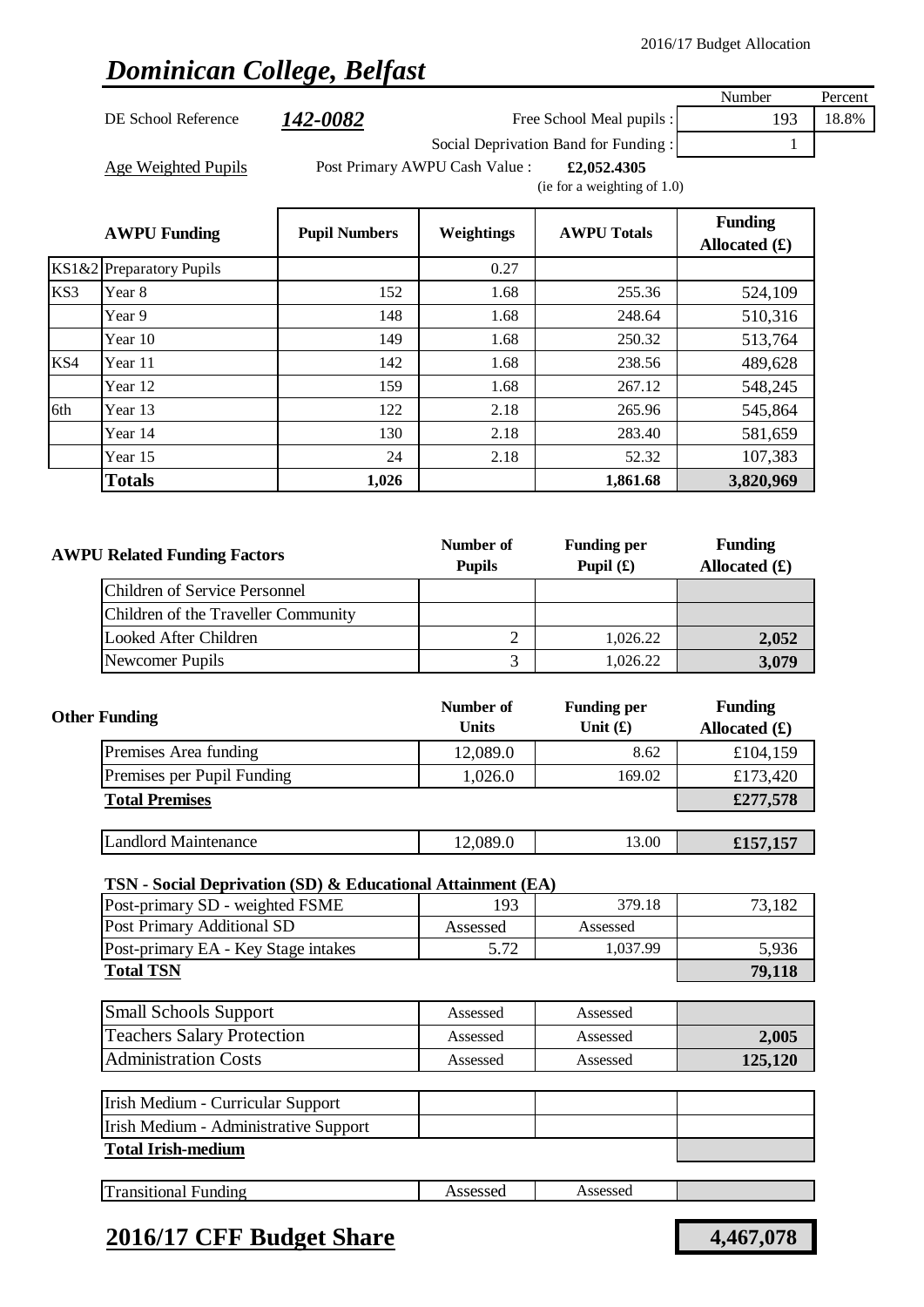# *Strathearn School, Belfast*

|       |                                                                                                |                            |                                   |                                      | Number          | Percent |
|-------|------------------------------------------------------------------------------------------------|----------------------------|-----------------------------------|--------------------------------------|-----------------|---------|
|       | DE School Reference                                                                            | <u>142-0089</u>            |                                   | Free School Meal pupils :            | 42              | 5.4%    |
|       |                                                                                                |                            |                                   | Social Deprivation Band for Funding: | 1               |         |
|       | <b>Age Weighted Pupils</b>                                                                     |                            | Post Primary AWPU Cash Value :    | £2,052.4305                          |                 |         |
|       |                                                                                                |                            |                                   | (ie for a weighting of 1.0)          |                 |         |
|       |                                                                                                |                            |                                   |                                      | <b>Funding</b>  |         |
|       | <b>AWPU Funding</b>                                                                            | <b>Pupil Numbers</b>       | Weightings                        | <b>AWPU Totals</b>                   | Allocated $(f)$ |         |
| KS1&2 | <b>Preparatory Pupils</b>                                                                      | 142                        | 0.27                              | 38.34                                | 78,690          |         |
| KS3   | Year 8                                                                                         | 117                        | 1.68                              | 196.56                               | 403,426         |         |
|       | Year 9                                                                                         | 109                        | 1.68                              | 183.12                               | 375,841         |         |
|       | Year 10                                                                                        | 113                        | 1.68                              | 189.84                               | 389,633         |         |
| KS4   | Year 11                                                                                        | 112                        | 1.68                              | 188.16                               | 386,185         |         |
|       | Year 12                                                                                        | 119                        | 1.68                              | 199.92                               | 410,322         |         |
| 6th   | Year 13                                                                                        | 110                        | 2.18                              | 239.80                               | 492,173         |         |
|       | Year 14                                                                                        | 103                        | 2.18                              | 224.54                               | 460,853         |         |
|       | Year 15                                                                                        |                            | 2.18                              |                                      |                 |         |
|       | <b>Totals</b>                                                                                  | 925                        |                                   | 1,460.28                             | 2,997,123       |         |
|       |                                                                                                |                            |                                   |                                      |                 |         |
|       |                                                                                                |                            |                                   |                                      |                 |         |
|       | <b>AWPU Related Funding Factors</b>                                                            | Number of<br><b>Pupils</b> | <b>Funding per</b><br>Pupil $(f)$ | <b>Funding</b>                       |                 |         |
|       | <b>Children of Service Personnel</b>                                                           |                            |                                   |                                      | Allocated $(f)$ |         |
|       | Children of the Traveller Community                                                            |                            |                                   |                                      |                 |         |
|       | <b>Looked After Children</b>                                                                   |                            | $\overline{c}$                    | 1,026.22                             |                 |         |
|       | Newcomer Pupils                                                                                |                            | 3                                 | 1,026.22                             | 2,052<br>3,079  |         |
|       |                                                                                                |                            |                                   |                                      |                 |         |
|       |                                                                                                |                            | Number of                         | <b>Funding per</b>                   | <b>Funding</b>  |         |
|       | <b>Other Funding</b>                                                                           |                            | <b>Units</b>                      | Unit $(f)$                           | Allocated $(f)$ |         |
|       | Premises Area funding                                                                          |                            | 11,766.0                          | 8.62                                 | £101,376        |         |
|       | Premises per Pupil Funding                                                                     |                            | 783.0                             | 169.02                               | £132,347        |         |
|       | <b>Total Premises</b>                                                                          |                            |                                   |                                      | £233,722        |         |
|       |                                                                                                |                            |                                   |                                      |                 |         |
|       | <b>Landlord Maintenance</b>                                                                    |                            | 11,766.0                          | 13.00                                | £152,958        |         |
|       |                                                                                                |                            |                                   |                                      |                 |         |
|       | TSN - Social Deprivation (SD) & Educational Attainment (EA)<br>Post-primary SD - weighted FSME |                            | 42                                | 379.18                               | 15,926          |         |
|       | Post Primary Additional SD                                                                     |                            | Assessed                          | Assessed                             |                 |         |
|       | Post-primary EA - Key Stage intakes                                                            |                            | 0.79                              | 1,037.99                             | 816             |         |
|       | <b>Total TSN</b>                                                                               |                            |                                   |                                      | 16,742          |         |
|       |                                                                                                |                            |                                   |                                      |                 |         |
|       | <b>Small Schools Support</b>                                                                   |                            | Assessed                          | Assessed                             |                 |         |
|       | <b>Teachers Salary Protection</b>                                                              |                            | Assessed                          | Assessed                             |                 |         |
|       | <b>Administration Costs</b>                                                                    |                            | Assessed                          | Assessed                             | 95,960          |         |
|       | Irish Medium - Curricular Support                                                              |                            |                                   |                                      |                 |         |
|       | Irish Medium - Administrative Support                                                          |                            |                                   |                                      |                 |         |
|       | <b>Total Irish-medium</b>                                                                      |                            |                                   |                                      |                 |         |
|       |                                                                                                |                            |                                   |                                      |                 |         |
|       | <b>Transitional Funding</b>                                                                    |                            | Assessed                          | Assessed                             |                 |         |
|       |                                                                                                |                            |                                   |                                      |                 |         |

### **2016/17 CFF Budget Share 3,501,636**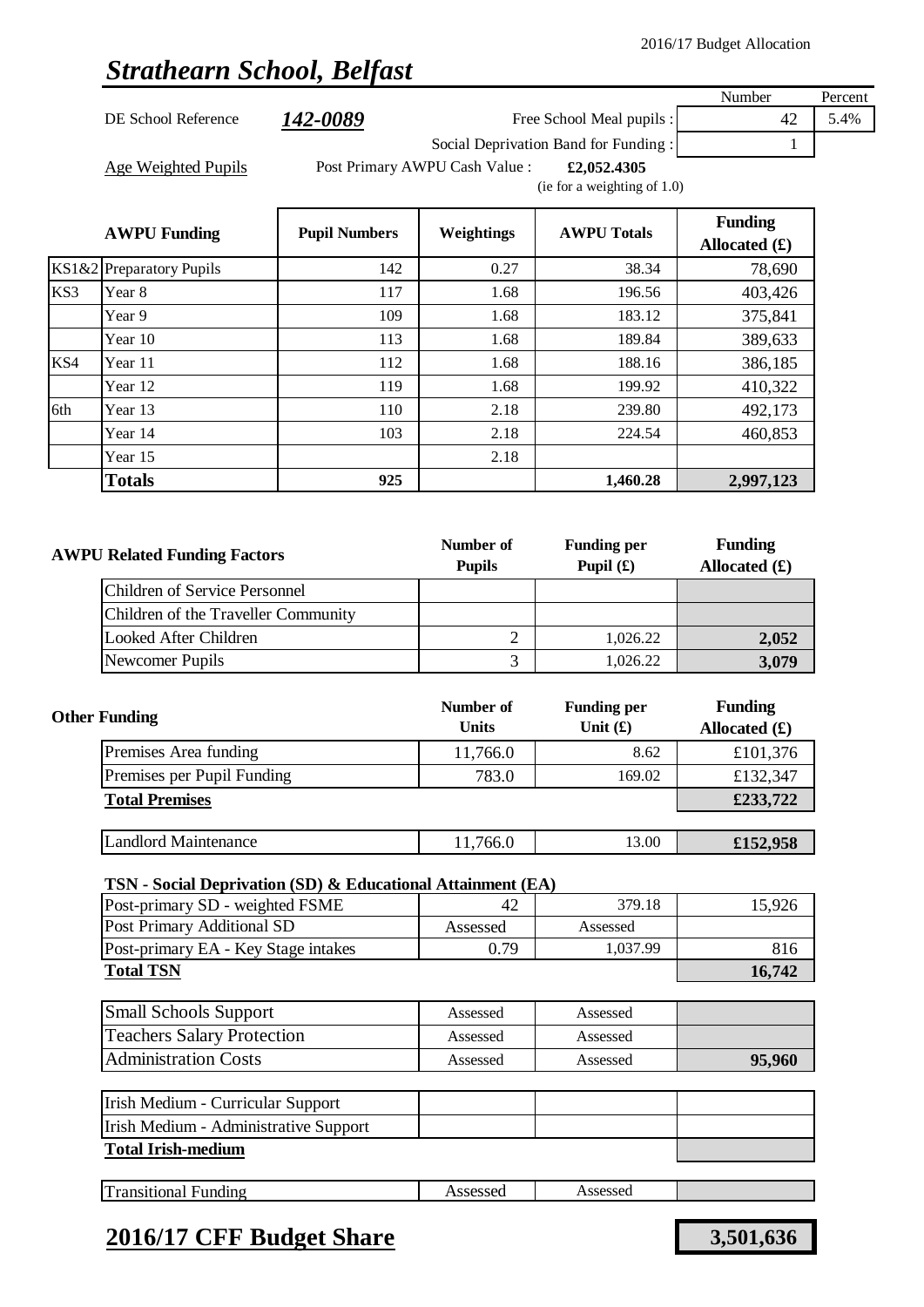### *Rathmore Grammar, Belfast*

|       |                                                             |                      |                                |                                      | Number                            | Percent |
|-------|-------------------------------------------------------------|----------------------|--------------------------------|--------------------------------------|-----------------------------------|---------|
|       | DE School Reference                                         | 142-0095             |                                | Free School Meal pupils :            | 98                                | 7.7%    |
|       |                                                             |                      |                                | Social Deprivation Band for Funding: | 1                                 |         |
|       | Age Weighted Pupils                                         |                      | Post Primary AWPU Cash Value : | £2,052.4305                          |                                   |         |
|       |                                                             |                      |                                | (ie for a weighting of 1.0)          |                                   |         |
|       | <b>AWPU Funding</b>                                         | <b>Pupil Numbers</b> | Weightings                     | <b>AWPU Totals</b>                   | <b>Funding</b><br>Allocated $(f)$ |         |
| KS1&2 | <b>Preparatory Pupils</b>                                   |                      | 0.27                           |                                      |                                   |         |
| KS3   | Year 8                                                      | 186                  | 1.68                           | 312.48                               | 641,343                           |         |
|       | Year 9                                                      | 184                  | 1.68                           | 309.12                               | 634,447                           |         |
|       | Year 10                                                     | 185                  | 1.68                           | 310.80                               | 637,895                           |         |
| KS4   | Year 11                                                     | 182                  | 1.68                           | 305.76                               | 627,551                           |         |
|       | Year 12                                                     | 181                  | 1.68                           | 304.08                               | 624,103                           |         |
| 6th   | Year 13                                                     | 188                  | 2.18                           | 409.84                               | 841,168                           |         |
|       | Year 14                                                     | 170                  | 2.18                           | 370.60                               | 760,631                           |         |
|       | Year 15                                                     |                      | 2.18                           |                                      |                                   |         |
|       | <b>Totals</b>                                               | 1,276                |                                | 2,322.68                             | 4,767,139                         |         |
|       | <b>Children of Service Personnel</b>                        |                      | <b>Pupils</b>                  | Pupil $(f)$                          | Allocated $(f)$                   |         |
|       | Children of the Traveller Community                         |                      |                                |                                      |                                   |         |
|       | <b>Looked After Children</b>                                |                      |                                |                                      |                                   |         |
|       | Newcomer Pupils                                             |                      |                                |                                      |                                   |         |
|       | <b>Other Funding</b>                                        |                      | Number of<br><b>Units</b>      | <b>Funding per</b><br>Unit $(f)$     | <b>Funding</b><br>Allocated $(f)$ |         |
|       | Premises Area funding                                       |                      | 14,211.0                       | 8.62                                 | £122,442                          |         |
|       | Premises per Pupil Funding                                  |                      | 1,276.0                        | 169.02                               | £215,676                          |         |
|       | <b>Total Premises</b>                                       |                      |                                |                                      | £338,118                          |         |
|       | <b>Landlord Maintenance</b>                                 |                      | 14,211.0                       | 13.00                                | £184,743                          |         |
|       | TSN - Social Deprivation (SD) & Educational Attainment (EA) |                      |                                |                                      |                                   |         |
|       | Post-primary SD - weighted FSME                             |                      | 98                             | 379.18                               | 37,160                            |         |
|       | Post Primary Additional SD                                  |                      | Assessed                       | Assessed                             |                                   |         |
|       | Post-primary EA - Key Stage intakes                         |                      | 0.39                           | 1,037.99                             | 403                               |         |
|       | <b>Total TSN</b>                                            |                      |                                |                                      | 37,562                            |         |
|       | <b>Small Schools Support</b>                                |                      | Assessed                       | Assessed                             |                                   |         |

| <b>Small Schools Support</b>      | Assessed | Assessed |         |
|-----------------------------------|----------|----------|---------|
| <b>Teachers Salary Protection</b> | Assessed | Assessed | 361     |
| <b>Administration Costs</b>       | Assessed | Assessed | 150,000 |

| Irish Medium - Curricular Support     |  |  |
|---------------------------------------|--|--|
| Irish Medium - Administrative Support |  |  |
| <b>Total Irish-medium</b>             |  |  |

| ransitional<br>Funding<br>7990990U<br>. ISSCSSCU<br>. | $\sim$<br>$^{\prime}$<br>.000000<br>ccaccad |
|-------------------------------------------------------|---------------------------------------------|
|-------------------------------------------------------|---------------------------------------------|

# **2016/17 CFF Budget Share 5,477,924**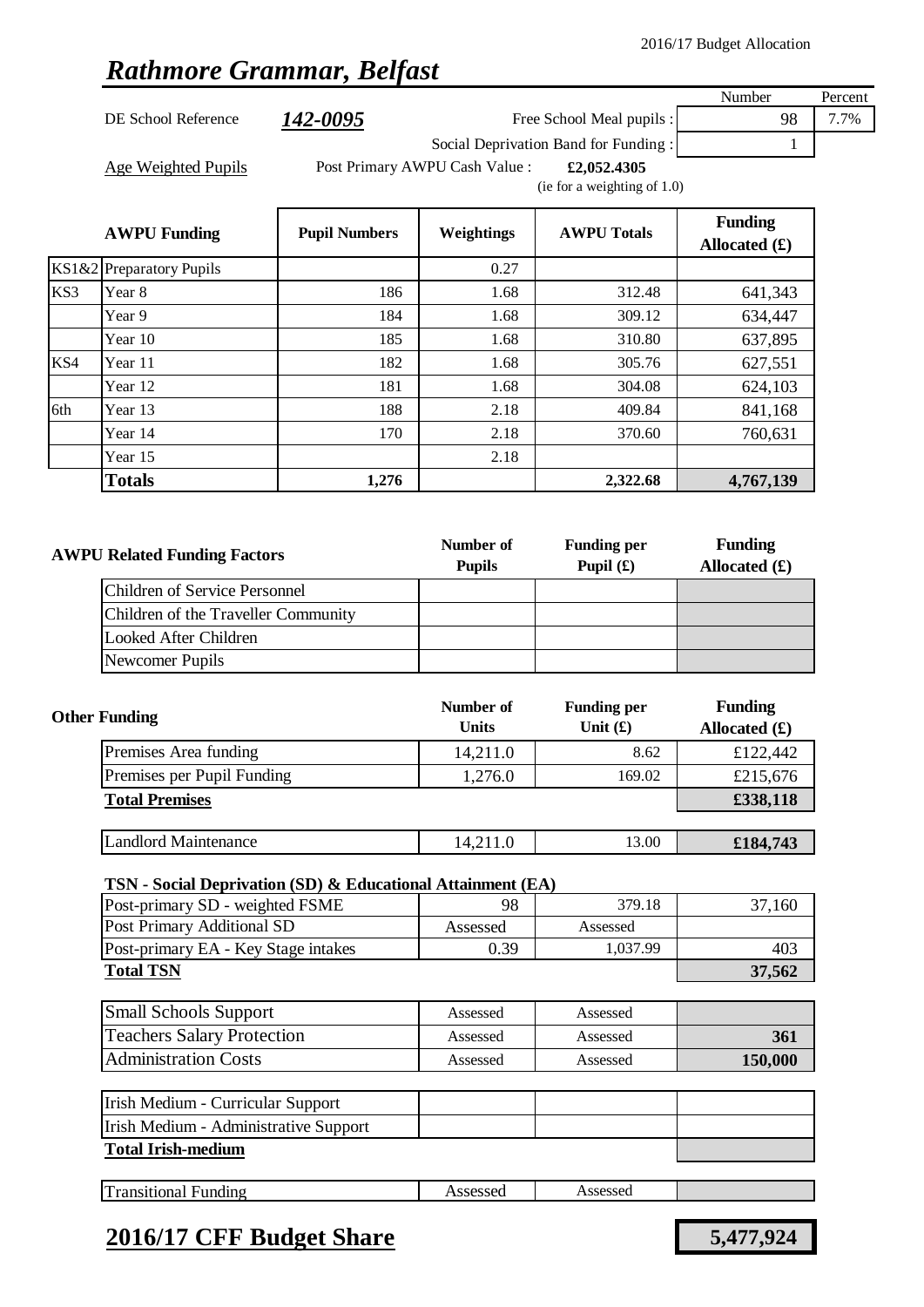# *Victoria College, Belfast*

|                                     |                                                             |                      |                                |                                      | Number          | Percent |
|-------------------------------------|-------------------------------------------------------------|----------------------|--------------------------------|--------------------------------------|-----------------|---------|
|                                     | DE School Reference                                         | <u>142-0264</u>      |                                | Free School Meal pupils :            | 99              | 11.4%   |
|                                     |                                                             |                      |                                | Social Deprivation Band for Funding: | $\mathbf{1}$    |         |
|                                     | <b>Age Weighted Pupils</b>                                  |                      | Post Primary AWPU Cash Value : | £2,052.4305                          |                 |         |
|                                     |                                                             |                      |                                | (ie for a weighting of 1.0)          |                 |         |
|                                     |                                                             |                      |                                |                                      | <b>Funding</b>  |         |
|                                     | <b>AWPU Funding</b>                                         | <b>Pupil Numbers</b> | Weightings                     | <b>AWPU Totals</b>                   | Allocated $(f)$ |         |
| KS1&2                               | <b>Preparatory Pupils</b>                                   | 156                  | 0.27                           | 42.12                                | 86,448          |         |
| KS3                                 | Year 8                                                      | 131                  | 1.68                           | 220.08                               | 451,699         |         |
|                                     | Year 9                                                      | 127                  | 1.68                           | 213.36                               | 437,907         |         |
|                                     | Year 10                                                     | 137                  | 1.68                           | 230.16                               | 472,387         |         |
| KS4                                 | Year 11                                                     | 133                  | 1.68                           | 223.44                               | 458,595         |         |
|                                     | Year 12                                                     | 126                  | 1.68                           | 211.68                               | 434,458         |         |
| 6th                                 | Year 13                                                     | 96                   | 2.18                           | 209.28                               | 429,533         |         |
|                                     | Year 14                                                     | 111                  | 2.18                           | 241.98                               | 496,647         |         |
|                                     | Year 15                                                     | 7                    | 2.18                           | 15.26                                | 31,320          |         |
|                                     | <b>Totals</b>                                               | 1,024                |                                | 1,607.36                             | 3,298,995       |         |
|                                     |                                                             |                      |                                |                                      |                 |         |
|                                     |                                                             |                      |                                |                                      |                 |         |
|                                     | <b>AWPU Related Funding Factors</b>                         |                      | Number of                      | <b>Funding per</b>                   | <b>Funding</b>  |         |
|                                     |                                                             |                      | <b>Pupils</b>                  | Pupil $(f)$                          | Allocated $(f)$ |         |
|                                     | <b>Children of Service Personnel</b>                        |                      |                                |                                      |                 |         |
|                                     | Children of the Traveller Community                         |                      |                                |                                      |                 |         |
| <b>Looked After Children</b>        |                                                             |                      | $\mathbf{1}$                   | 1,026.22                             | 1,026           |         |
|                                     | Newcomer Pupils                                             |                      | 30                             | 1,026.22                             | 30,786          |         |
|                                     |                                                             |                      |                                |                                      |                 |         |
|                                     | <b>Other Funding</b>                                        |                      | Number of                      | <b>Funding per</b><br>Unit $(f)$     | <b>Funding</b>  |         |
|                                     |                                                             |                      | <b>Units</b>                   |                                      | Allocated $(f)$ |         |
|                                     | Premises Area funding                                       |                      | 12,279.0                       | 8.62                                 | £105,796        |         |
|                                     | Premises per Pupil Funding                                  |                      | 868.0                          | 169.02                               | £146,714        |         |
|                                     | <b>Total Premises</b>                                       |                      |                                |                                      | £252,510        |         |
|                                     | <b>Landlord Maintenance</b>                                 |                      | 12,279.0                       | 13.00                                | £159,627        |         |
|                                     |                                                             |                      |                                |                                      |                 |         |
|                                     | TSN - Social Deprivation (SD) & Educational Attainment (EA) |                      |                                |                                      |                 |         |
|                                     |                                                             |                      |                                |                                      |                 |         |
|                                     | Post-primary SD - weighted FSME                             |                      | 99                             | 379.18                               | 37,539          |         |
| Post-primary EA - Key Stage intakes |                                                             |                      | Assessed                       | Assessed                             |                 |         |
|                                     | Post Primary Additional SD                                  |                      | 8.90                           | 1,037.99                             | 9,241           |         |
|                                     | <b>Total TSN</b>                                            |                      |                                |                                      | 46,780          |         |
|                                     |                                                             |                      |                                |                                      |                 |         |
|                                     | <b>Small Schools Support</b>                                |                      | Assessed                       | Assessed                             |                 |         |
|                                     | <b>Teachers Salary Protection</b>                           |                      | Assessed                       | Assessed                             |                 |         |
|                                     | <b>Administration Costs</b>                                 |                      | Assessed                       | Assessed                             | 106,160         |         |
|                                     |                                                             |                      |                                |                                      |                 |         |
|                                     | Irish Medium - Curricular Support                           |                      |                                |                                      |                 |         |
|                                     | Irish Medium - Administrative Support                       |                      |                                |                                      |                 |         |
|                                     | <b>Total Irish-medium</b>                                   |                      |                                |                                      |                 |         |
|                                     | <b>Transitional Funding</b>                                 |                      | Assessed                       | Assessed                             |                 |         |

### **2016/17 CFF Budget Share 3,895,883**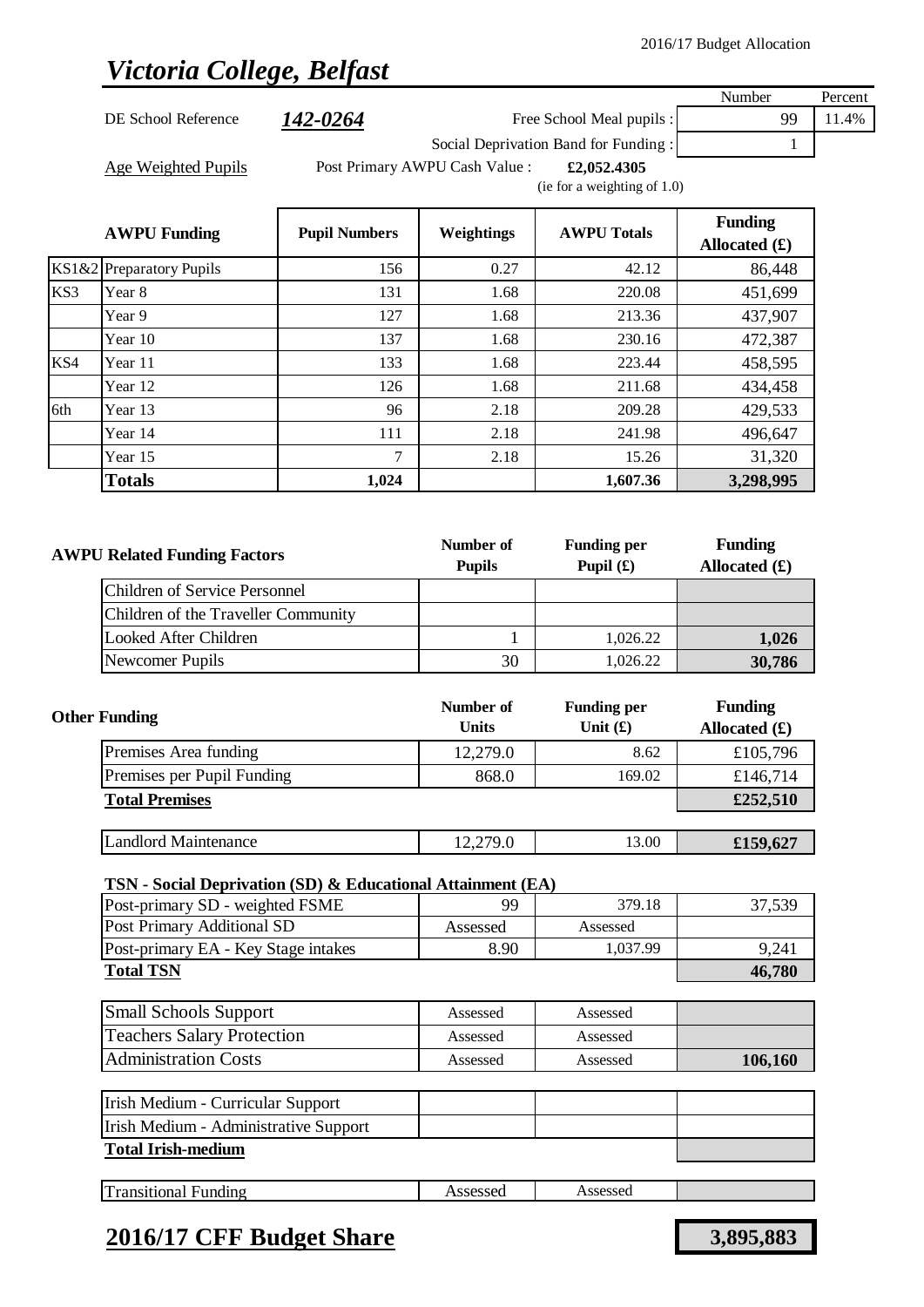## *Hunterhouse College, Belfast*

|                          |                      |                                |                                      | Number          | Percent |
|--------------------------|----------------------|--------------------------------|--------------------------------------|-----------------|---------|
| DE School Reference      | 142-0265             |                                | Free School Meal pupils :            | 87              | 12.5%   |
|                          |                      |                                | Social Deprivation Band for Funding: |                 |         |
| Age Weighted Pupils      |                      | Post Primary AWPU Cash Value : | £2,052.4305                          |                 |         |
|                          |                      |                                | (ie for a weighting of $1.0$ )       |                 |         |
|                          |                      |                                |                                      | <b>Funding</b>  |         |
| <b>AWPU Funding</b>      | <b>Pupil Numbers</b> | Weightings                     | <b>AWPU Totals</b>                   | Allocated $(f)$ |         |
| KS1&2 Preparatory Pupils |                      | 0.27                           |                                      |                 |         |

|     | <b>Totals</b> | 697 |      | 1,260.46 | 2,587,007 |
|-----|---------------|-----|------|----------|-----------|
|     | Year 15       | 11  | 2.18 | 23.98    | 49,217    |
|     | Year 14       | 76  | 2.18 | 165.68   | 340,047   |
| 6th | Year 13       | 92  | 2.18 | 200.56   | 411,635   |
|     | Year 12       | 104 | 1.68 | 174.72   | 358,601   |
| KS4 | Year 11       | 105 | 1.68 | 176.40   | 362,049   |
|     | Year 10       | 105 | 1.68 | 176.40   | 362,049   |
|     | Year 9        | 101 | 1.68 | 169.68   | 348,256   |

KS3 Year 8 103 103 1.68 173.04 355,153

| <b>AWPU Related Funding Factors</b> | Number of<br><b>Pupils</b> | <b>Funding per</b><br>Pupil $(f)$ | <b>Funding</b><br>Allocated $(f)$ |
|-------------------------------------|----------------------------|-----------------------------------|-----------------------------------|
| Children of Service Personnel       |                            |                                   |                                   |
| Children of the Traveller Community |                            |                                   |                                   |
| Looked After Children               |                            | 1,026.22                          | 2,052                             |
| Newcomer Pupils                     |                            | 1.026.22                          | 11,288                            |

| <b>Other Funding</b>        | Number of<br><b>Units</b> | <b>Funding per</b><br>Unit $(f)$ | <b>Funding</b><br>Allocated $(\pounds)$ |
|-----------------------------|---------------------------|----------------------------------|-----------------------------------------|
| Premises Area funding       | 11,885.0                  | 8.62                             | £102,401                                |
| Premises per Pupil Funding  | 697.0                     | 169.02                           | £117,810                                |
| <b>Total Premises</b>       |                           |                                  | £220,212                                |
|                             |                           |                                  |                                         |
| <b>Landlord Maintenance</b> | 11,885.0                  | 13.00                            | £154,505                                |

### **TSN - Social Deprivation (SD) & Educational Attainment (EA)**

| Post-primary SD - weighted FSME     |              | 379.18   | 32,989 |
|-------------------------------------|--------------|----------|--------|
| <b>Post Primary Additional SD</b>   | Assessed     | Assessed |        |
| Post-primary EA - Key Stage intakes | $\mathbf{z}$ | 1.037.99 | .779   |
| <b>Total TSN</b>                    |              |          | 34,768 |

| <b>Small Schools Support</b>      | Assessed | Assessed |        |
|-----------------------------------|----------|----------|--------|
| <b>Teachers Salary Protection</b> | Assessed | Assessed |        |
| <b>Administration Costs</b>       | Assessed | Assessed | 85,640 |

| Irish Medium - Curricular Support     |  |  |
|---------------------------------------|--|--|
| Irish Medium - Administrative Support |  |  |
| <b>Total Irish-medium</b>             |  |  |

| --<br>nsitional<br>∹undıng<br>l'al | ാമാറെ | 0000000<br>rsscsscu<br>-------- |  |
|------------------------------------|-------|---------------------------------|--|
|                                    |       |                                 |  |

### **2016/17 CFF Budget Share 3,095,472**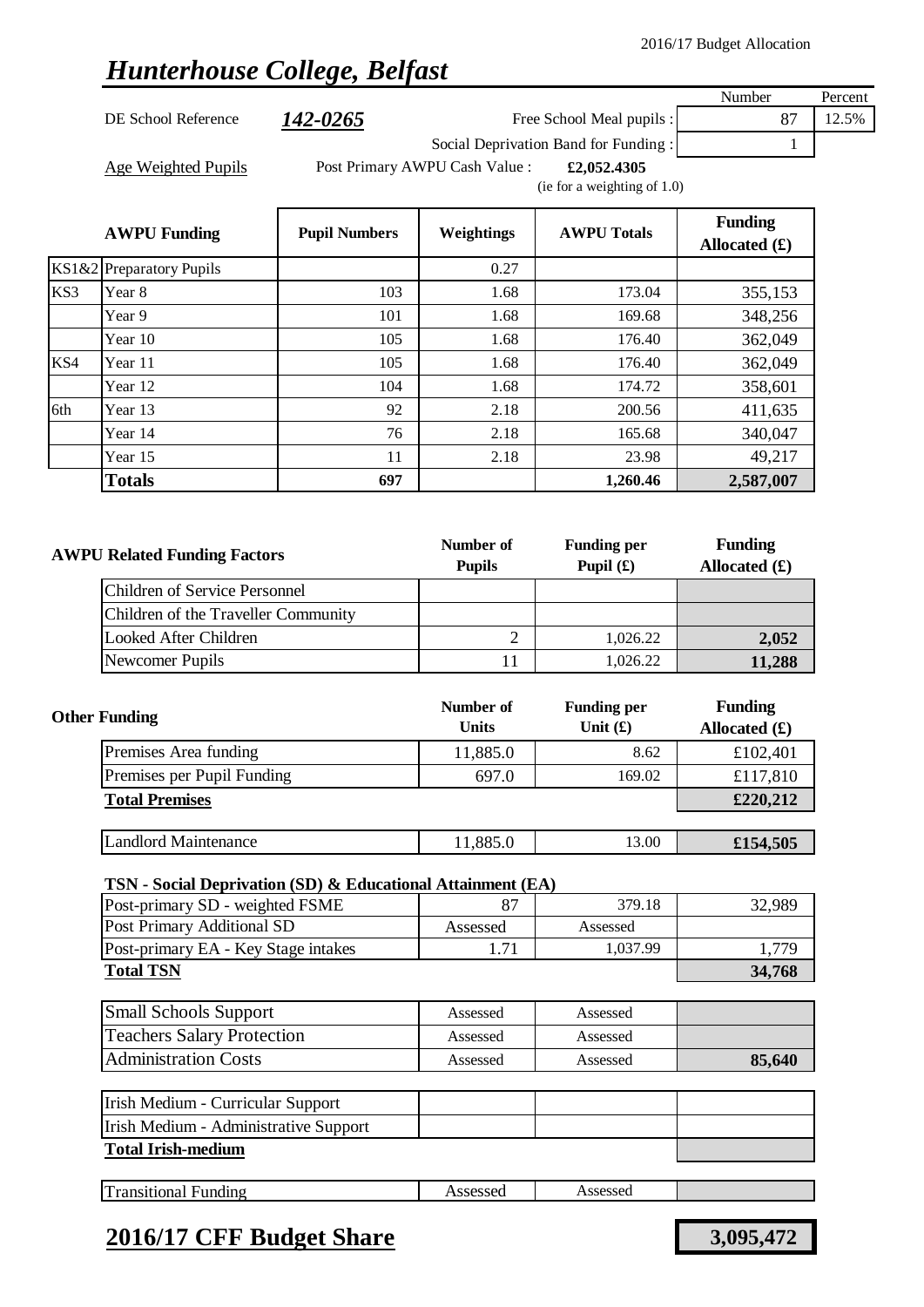# *Aquinas Diocesan Grammar, Belfast*

DE School Reference **142-0277** Free School Meal pupils : 64 7.9%

Number Percent

Age Weighted Pupils **Filter Post Primary AWPU Cash Value** : **£2,052.4305** 

Social Deprivation Band for Funding : 1

(ie for a weighting of 1.0)

|     | <b>AWPU Funding</b>      | <b>Pupil Numbers</b> | Weightings | <b>AWPU Totals</b> | <b>Funding</b><br>Allocated $(f)$ |
|-----|--------------------------|----------------------|------------|--------------------|-----------------------------------|
|     | KS1&2 Preparatory Pupils |                      | 0.27       |                    |                                   |
| KS3 | Year 8                   | 118                  | 1.68       | 198.24             | 406,874                           |
|     | Year 9                   | 116                  | 1.68       | 194.88             | 399,978                           |
|     | Year 10                  | 118                  | 1.68       | 198.24             | 406,874                           |
| KS4 | Year 11                  | 118                  | 1.68       | 198.24             | 406,874                           |
|     | Year 12                  | 113                  | 1.68       | 189.84             | 389,633                           |
| 6th | Year 13                  | 108                  | 2.18       | 235.44             | 483,224                           |
|     | Year 14                  | 108                  | 2.18       | 235.44             | 483,224                           |
|     | Year 15                  | 12                   | 2.18       | 26.16              | 53,692                            |
|     | <b>Totals</b>            | 811                  |            | 1,476.48           | 3,030,373                         |

| <b>AWPU Related Funding Factors</b> | Number of<br><b>Pupils</b> | <b>Funding per</b><br>Pupil $(\mathbf{\hat{E}})$ | <b>Funding</b><br>Allocated $(f)$ |
|-------------------------------------|----------------------------|--------------------------------------------------|-----------------------------------|
| Children of Service Personnel       |                            |                                                  |                                   |
| Children of the Traveller Community |                            |                                                  |                                   |
| Looked After Children               |                            |                                                  |                                   |
| Newcomer Pupils                     |                            | 1.026.22                                         | 4,105                             |

| <b>Other Funding</b>        | Number of<br><b>Units</b> | <b>Funding per</b><br>Unit $(f)$ | <b>Funding</b><br>Allocated $(f)$ |
|-----------------------------|---------------------------|----------------------------------|-----------------------------------|
| Premises Area funding       | 10,135.0                  | 8.62                             | £87,323                           |
| Premises per Pupil Funding  | 811.0                     | 169.02                           | £137,079                          |
| <b>Total Premises</b>       |                           |                                  | £224,402                          |
|                             |                           |                                  |                                   |
| <b>Landlord Maintenance</b> | 10,135.0                  | 13.00                            | £131,755                          |

#### **TSN - Social Deprivation (SD) & Educational Attainment (EA)**

| Post-primary SD - weighted FSME     | 64       | 379.18   | 24.268 |
|-------------------------------------|----------|----------|--------|
| Post Primary Additional SD          | Assessed | Assessed |        |
| Post-primary EA - Key Stage intakes | 6.00     | 1.037.99 | 6.231  |
| <b>Total TSN</b>                    |          |          | 30,499 |

| <b>Small Schools Support</b>      | Assessed | Assessed |        |
|-----------------------------------|----------|----------|--------|
| <b>Teachers Salary Protection</b> | Assessed | Assessed | 5,098  |
| <b>Administration Costs</b>       | Assessed | Assessed | 99,320 |

| Irish Medium - Curricular Support     |  |  |
|---------------------------------------|--|--|
| Irish Medium - Administrative Support |  |  |
| <b>Total Irish-medium</b>             |  |  |

|  | œ<br>ransitional<br>Funding | 'CACCAC<br>SSESSEU | <b>CCACCAC</b><br>л с<br>7330330U<br>. |  |
|--|-----------------------------|--------------------|----------------------------------------|--|
|--|-----------------------------|--------------------|----------------------------------------|--|

### **2016/17 CFF Budget Share 3,525,552**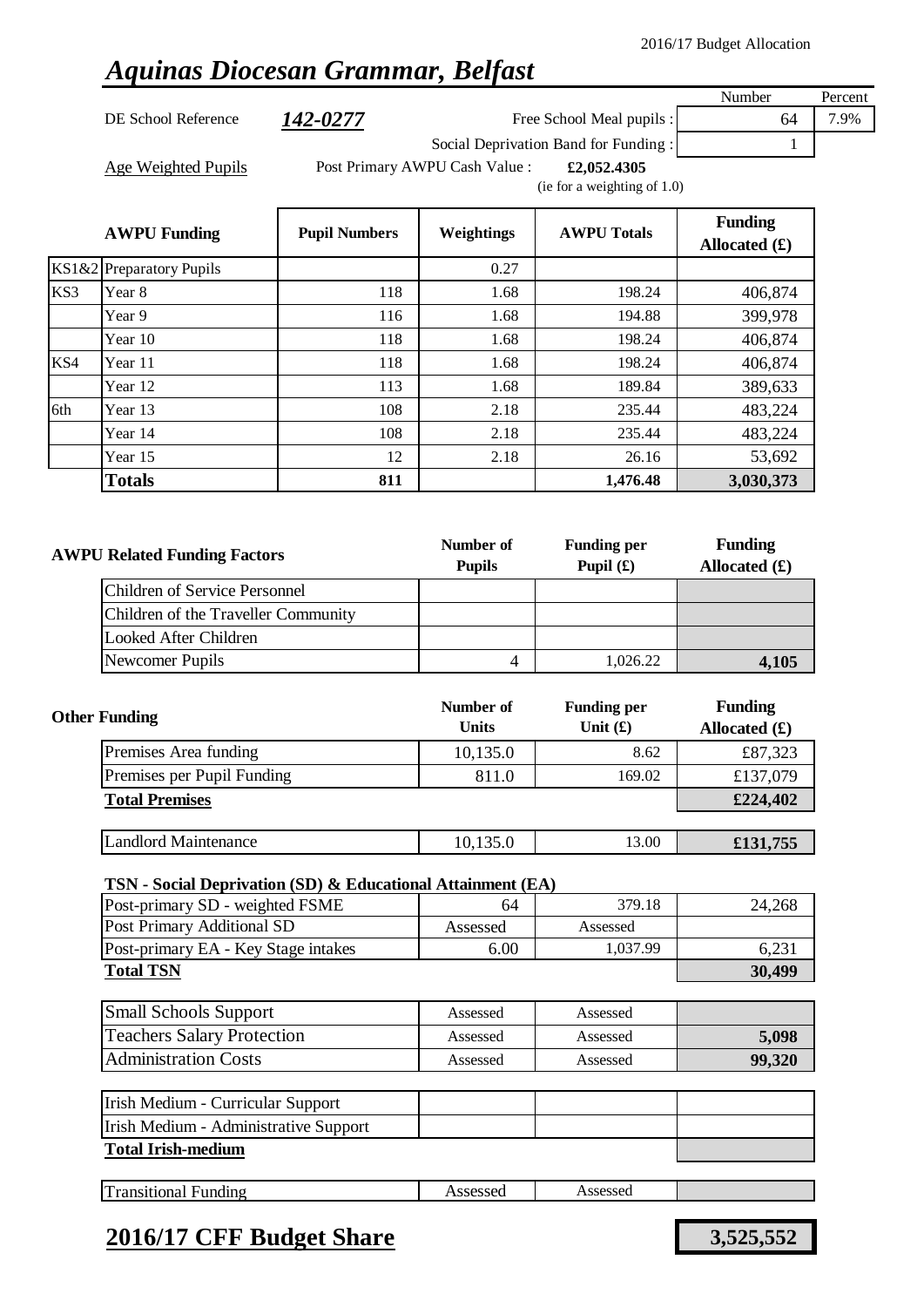## *Mount Lourdes Grammar, Enniskillen*

DE School Reference 242-0041 Free School Meal pupils : 113 15.0%

Number Percent

Age Weighted Pupils **Filter Post Primary AWPU Cash Value** : **£2,052.4305** 

Social Deprivation Band for Funding : 1

(ie for a weighting of 1.0)

|     | <b>AWPU Funding</b>      | <b>Pupil Numbers</b> | Weightings | <b>AWPU Totals</b> | <b>Funding</b><br>Allocated $(f)$ |
|-----|--------------------------|----------------------|------------|--------------------|-----------------------------------|
|     | KS1&2 Preparatory Pupils |                      | 0.27       |                    |                                   |
| KS3 | Year 8                   | 98                   | 1.68       | 164.64             | 337,912                           |
|     | Year 9                   | 97                   | 1.68       | 162.96             | 334,464                           |
|     | Year 10                  | 94                   | 1.68       | 157.92             | 324,120                           |
| KS4 | Year 11                  | 96                   | 1.68       | 161.28             | 331,016                           |
|     | Year 12                  | 99                   | 1.68       | 166.32             | 341,360                           |
| 6th | Year 13                  | 126                  | 2.18       | 274.68             | 563,762                           |
|     | Year 14                  | 127                  | 2.18       | 276.86             | 568,236                           |
|     | Year 15                  | 16                   | 2.18       | 34.88              | 71,589                            |
|     | <b>Totals</b>            | 753                  |            | 1,399.54           | 2,872,459                         |
|     |                          |                      |            |                    |                                   |

| <b>AWPU Related Funding Factors</b> | Number of<br><b>Pupils</b> | <b>Funding per</b><br>Pupil $(f)$ | <b>Funding</b><br>Allocated $(f)$ |
|-------------------------------------|----------------------------|-----------------------------------|-----------------------------------|
| Children of Service Personnel       |                            |                                   |                                   |
| Children of the Traveller Community |                            |                                   |                                   |
| Looked After Children               |                            | 1,026.22                          | 5,131                             |
| Newcomer Pupils                     |                            | 1.026.22                          | 3,079                             |

| <b>Other Funding</b>        | Number of<br><b>Units</b> | <b>Funding per</b><br>Unit $(f)$ | <b>Funding</b><br>Allocated $(f)$ |
|-----------------------------|---------------------------|----------------------------------|-----------------------------------|
| Premises Area funding       | 13,872.0                  | 8.62                             | £119,521                          |
| Premises per Pupil Funding  | 753.0                     | 169.02                           | £127,276                          |
| <b>Total Premises</b>       |                           |                                  | £246,797                          |
|                             |                           |                                  |                                   |
| <b>Landlord Maintenance</b> | 13,872.0                  | 13.00                            | £180,336                          |

### **TSN - Social Deprivation (SD) & Educational Attainment (EA)**

| Post-primary SD - weighted FSME     |          | 379.18   | 42.847 |
|-------------------------------------|----------|----------|--------|
| Post Primary Additional SD          | Assessed | Assessed |        |
| Post-primary EA - Key Stage intakes |          | 1.037.99 | 1,357  |
| <b>Total TSN</b>                    | 44.204   |          |        |

| <b>Small Schools Support</b>      | Assessed | Assessed |        |
|-----------------------------------|----------|----------|--------|
| <b>Teachers Salary Protection</b> | Assessed | Assessed | 9.917  |
| <b>Administration Costs</b>       | Assessed | Assessed | 92,360 |

| Irish Medium - Curricular Support     |  |  |
|---------------------------------------|--|--|
| Irish Medium - Administrative Support |  |  |
| <b>Total Irish-medium</b>             |  |  |

| <b>TT</b><br>ransıtıonal<br>∹undıng | 'മലൈല<br>, ,<br>scssu<br> | ccoccoc<br>79909904<br>. |  |
|-------------------------------------|---------------------------|--------------------------|--|
|                                     |                           |                          |  |

### **2016/17 CFF Budget Share 3,454,283**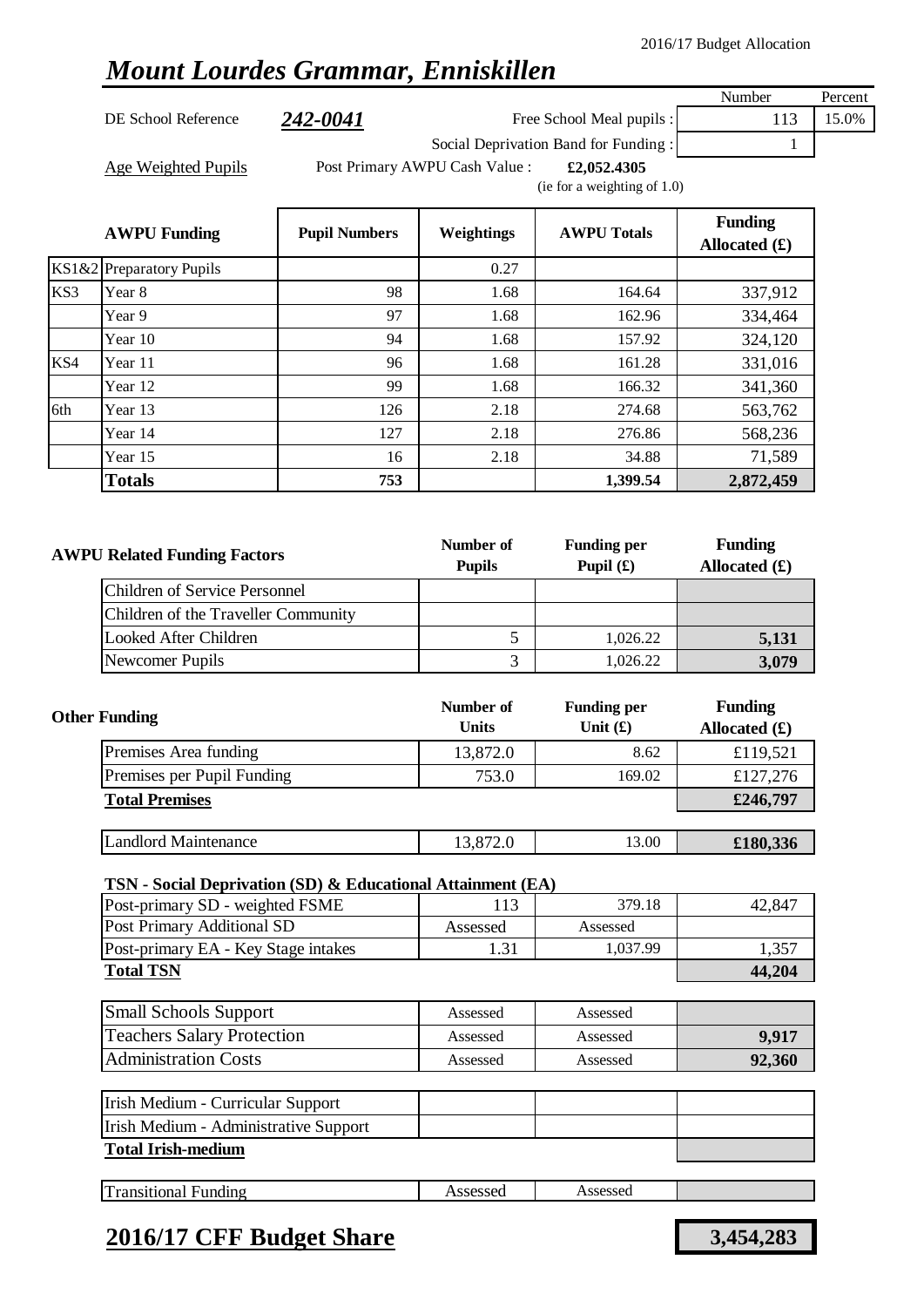## *Portora Royal School, Enniskillen*

Number Percent DE School Reference 242-0042 Free School Meal pupils : 79 15.9% Social Deprivation Band for Funding : 1 Age Weighted Pupils **Filter Post Primary AWPU Cash Value** : **£2,052.4305** (ie for a weighting of 1.0) **AWPU Funding Pupil Numbers Weightings AWPU Totals Funding** 

|     | AWPU Funding             | <b>Pupil Numbers</b> | Weightings | <b>AWPU</b> Totals | $\overline{\phantom{a}}$<br>Allocated $(f)$ |
|-----|--------------------------|----------------------|------------|--------------------|---------------------------------------------|
|     | KS1&2 Preparatory Pupils |                      | 0.27       |                    |                                             |
| KS3 | Year 8                   | 76                   | 1.68       | 127.68             | 262,054                                     |
|     | Year 9                   | 76                   | 1.68       | 127.68             | 262,054                                     |
|     | Year 10                  | 73                   | 1.68       | 122.64             | 251,710                                     |
| KS4 | Year 11                  | 74                   | 1.68       | 124.32             | 255,158                                     |
|     | Year 12                  | 69                   | 1.68       | 115.92             | 237,918                                     |
| 6th | Year 13                  | 65                   | 2.18       | 141.70             | 290,829                                     |
|     | Year 14                  | 65                   | 2.18       | 141.70             | 290,829                                     |
|     | Year 15                  |                      | 2.18       |                    |                                             |
|     | <b>Totals</b>            | 498                  |            | 901.64             | 1,850,553                                   |

| <b>AWPU Related Funding Factors</b> | Number of<br><b>Pupils</b> | <b>Funding per</b><br>Pupil $(f)$ | <b>Funding</b><br>Allocated $(f)$ |
|-------------------------------------|----------------------------|-----------------------------------|-----------------------------------|
| Children of Service Personnel       |                            |                                   |                                   |
| Children of the Traveller Community |                            |                                   |                                   |
| Looked After Children               |                            | 1,026.22                          | 2,052                             |
| Newcomer Pupils                     |                            | 1.026.22                          | 1,026                             |

| <b>Other Funding</b>        | Number of<br><b>Units</b> | <b>Funding per</b><br>Unit $(f)$ | <b>Funding</b><br>Allocated $(f)$ |
|-----------------------------|---------------------------|----------------------------------|-----------------------------------|
| Premises Area funding       | 8,518.0                   | 8.62                             | £73,391                           |
| Premises per Pupil Funding  | 498.0                     | 169.02                           | £84,174                           |
| <b>Total Premises</b>       |                           |                                  | £157,566                          |
|                             |                           |                                  |                                   |
| <b>Landlord Maintenance</b> | 8,518.0                   | 13.00                            | £110,734                          |

#### **TSN - Social Deprivation (SD) & Educational Attainment (EA)**

| 79       | 379.18   | 29,955 |
|----------|----------|--------|
| Assessed | Assessed |        |
| 1.95     | 1,037.99 | 2,022  |
|          |          | 31,978 |
|          |          |        |
| Assessed | Assessed | 22,136 |
| Assessed | Assessed |        |
| Assessed | Assessed | 61,760 |
|          |          |        |
|          |          |        |
|          |          |        |
|          |          |        |
|          |          |        |
|          |          |        |

| $\mathbf{r}$<br>ansitiona.<br>∹undıng | 0000<br>330 | ccaccad<br>ASSCSSCL |  |
|---------------------------------------|-------------|---------------------|--|
|                                       |             |                     |  |

### **2016/17 CFF Budget Share 2,237,806**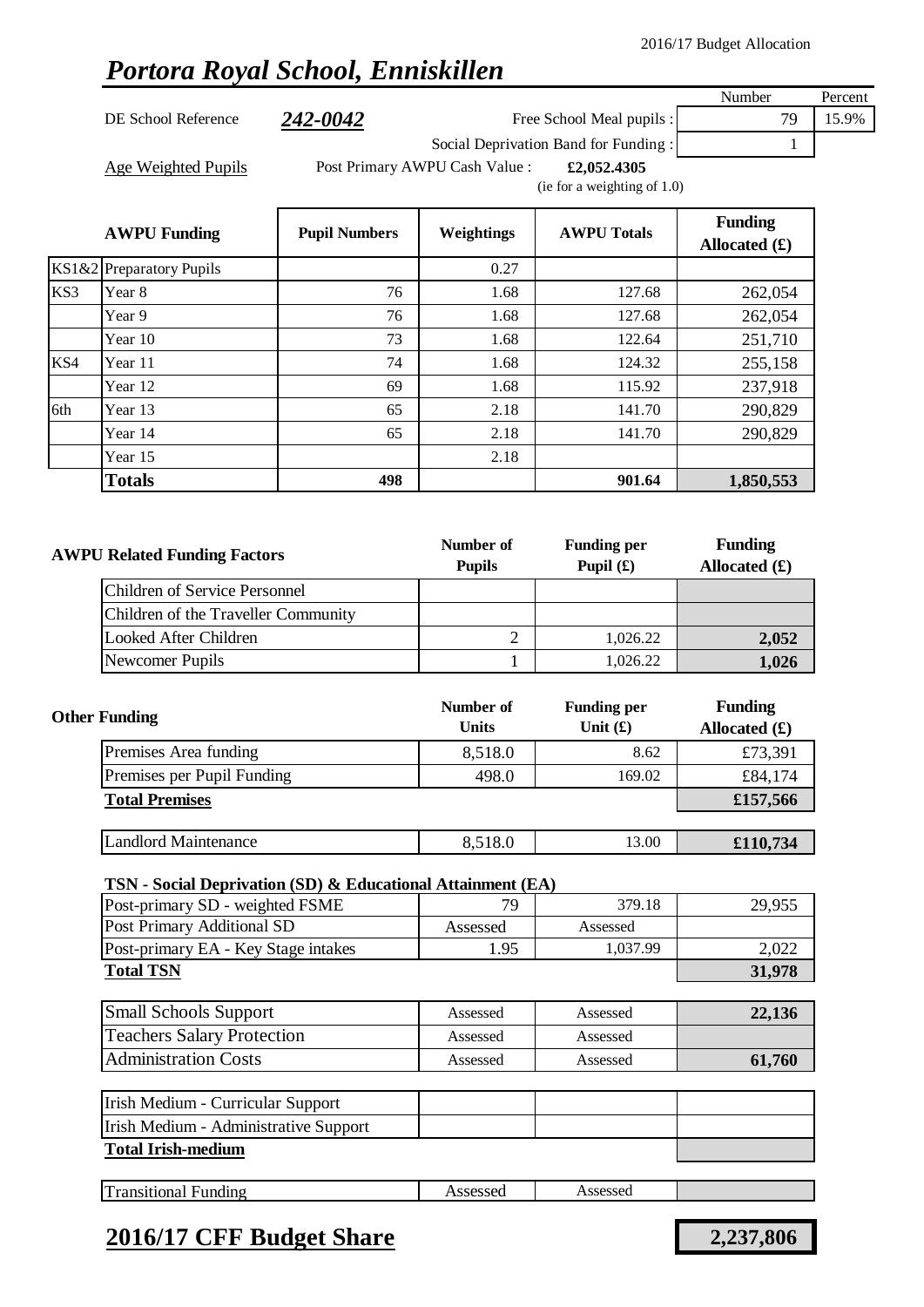# *St Michael's College, Enniskillen*

|                                     |                                                                    |                                |               |                                      | Number          | Percent |
|-------------------------------------|--------------------------------------------------------------------|--------------------------------|---------------|--------------------------------------|-----------------|---------|
|                                     | DE School Reference                                                | 242-0043                       |               | Free School Meal pupils :            | 121             | 16.8%   |
|                                     |                                                                    |                                |               | Social Deprivation Band for Funding: | 1               |         |
|                                     | <b>Age Weighted Pupils</b>                                         | Post Primary AWPU Cash Value : | £2,052.4305   |                                      |                 |         |
|                                     |                                                                    |                                |               | (ie for a weighting of $1.0$ )       |                 |         |
|                                     |                                                                    |                                |               |                                      | <b>Funding</b>  |         |
|                                     | <b>AWPU Funding</b>                                                | <b>Pupil Numbers</b>           | Weightings    | <b>AWPU Totals</b>                   | Allocated $(f)$ |         |
|                                     | KS1&2 Preparatory Pupils                                           |                                | 0.27          |                                      |                 |         |
| KS3                                 | Year 8                                                             | 104                            | 1.68          | 174.72                               | 358,601         |         |
|                                     | Year 9                                                             | 103                            | 1.68          | 173.04                               | 355,153         |         |
|                                     | Year 10                                                            | 101                            | 1.68          | 169.68                               | 348,256         |         |
| KS4                                 | Year 11                                                            | 99                             | 1.68          | 166.32                               | 341,360         |         |
|                                     | Year 12                                                            | 104                            | 1.68          | 174.72                               | 358,601         |         |
| 6th                                 | Year 13                                                            | 117                            | 2.18          | 255.06                               | 523,493         |         |
|                                     | Year 14                                                            | 93                             | 2.18          | 202.74                               | 416,110         |         |
|                                     | Year 15                                                            |                                | 2.18          |                                      |                 |         |
|                                     | <b>Totals</b>                                                      | 721                            |               | 1,316.28                             | 2,701,573       |         |
|                                     |                                                                    |                                |               |                                      |                 |         |
|                                     |                                                                    |                                | Number of     |                                      | <b>Funding</b>  |         |
| <b>AWPU Related Funding Factors</b> |                                                                    |                                | <b>Pupils</b> | <b>Funding per</b><br>Pupil $(f)$    | Allocated $(f)$ |         |
|                                     | <b>Children of Service Personnel</b>                               |                                |               |                                      |                 |         |
|                                     | Children of the Traveller Community                                |                                |               |                                      |                 |         |
|                                     | <b>Looked After Children</b>                                       |                                |               |                                      |                 |         |
|                                     | Newcomer Pupils                                                    |                                |               |                                      |                 |         |
|                                     |                                                                    |                                |               |                                      |                 |         |
|                                     |                                                                    |                                | Number of     | <b>Funding per</b>                   | <b>Funding</b>  |         |
|                                     | <b>Other Funding</b>                                               |                                | <b>Units</b>  | Unit $(f)$                           | Allocated $(f)$ |         |
|                                     | Premises Area funding                                              |                                | 10,237.0      | 8.62                                 | £88,202         |         |
|                                     | Premises per Pupil Funding                                         |                                | 721.0         | 169.02                               | £121,867        |         |
|                                     | <b>Total Premises</b>                                              |                                |               |                                      | £210,069        |         |
|                                     |                                                                    |                                |               |                                      |                 |         |
|                                     | <b>Landlord Maintenance</b>                                        |                                | 10,237.0      | 13.00                                | £133,081        |         |
|                                     | TSN - Social Deprivation (SD) & Educational Attainment (EA)        |                                |               |                                      |                 |         |
|                                     | Post-primary SD - weighted FSME                                    |                                | 121           | 379.18                               | 45,881          |         |
|                                     | <b>Post Primary Additional SD</b>                                  |                                | Assessed      | Assessed                             |                 |         |
|                                     | Post-primary EA - Key Stage intakes                                |                                | 1.56          | 1,037.99                             | 1,620           |         |
|                                     | <b>Total TSN</b>                                                   |                                |               |                                      | 47,501          |         |
|                                     |                                                                    |                                |               |                                      |                 |         |
|                                     | <b>Small Schools Support</b>                                       |                                | Assessed      | Assessed                             |                 |         |
|                                     | <b>Teachers Salary Protection</b>                                  |                                | Assessed      | Assessed                             | 10,533          |         |
|                                     | <b>Administration Costs</b>                                        |                                | Assessed      | Assessed                             | 88,520          |         |
|                                     |                                                                    |                                |               |                                      |                 |         |
|                                     | Irish Medium - Curricular Support                                  |                                |               |                                      |                 |         |
|                                     | Irish Medium - Administrative Support<br><b>Total Irish-medium</b> |                                |               |                                      |                 |         |
|                                     |                                                                    |                                |               |                                      |                 |         |
|                                     | <b>Transitional Funding</b>                                        |                                | Assessed      | Assessed                             |                 |         |

## **2016/17 CFF Budget Share 3,191,276**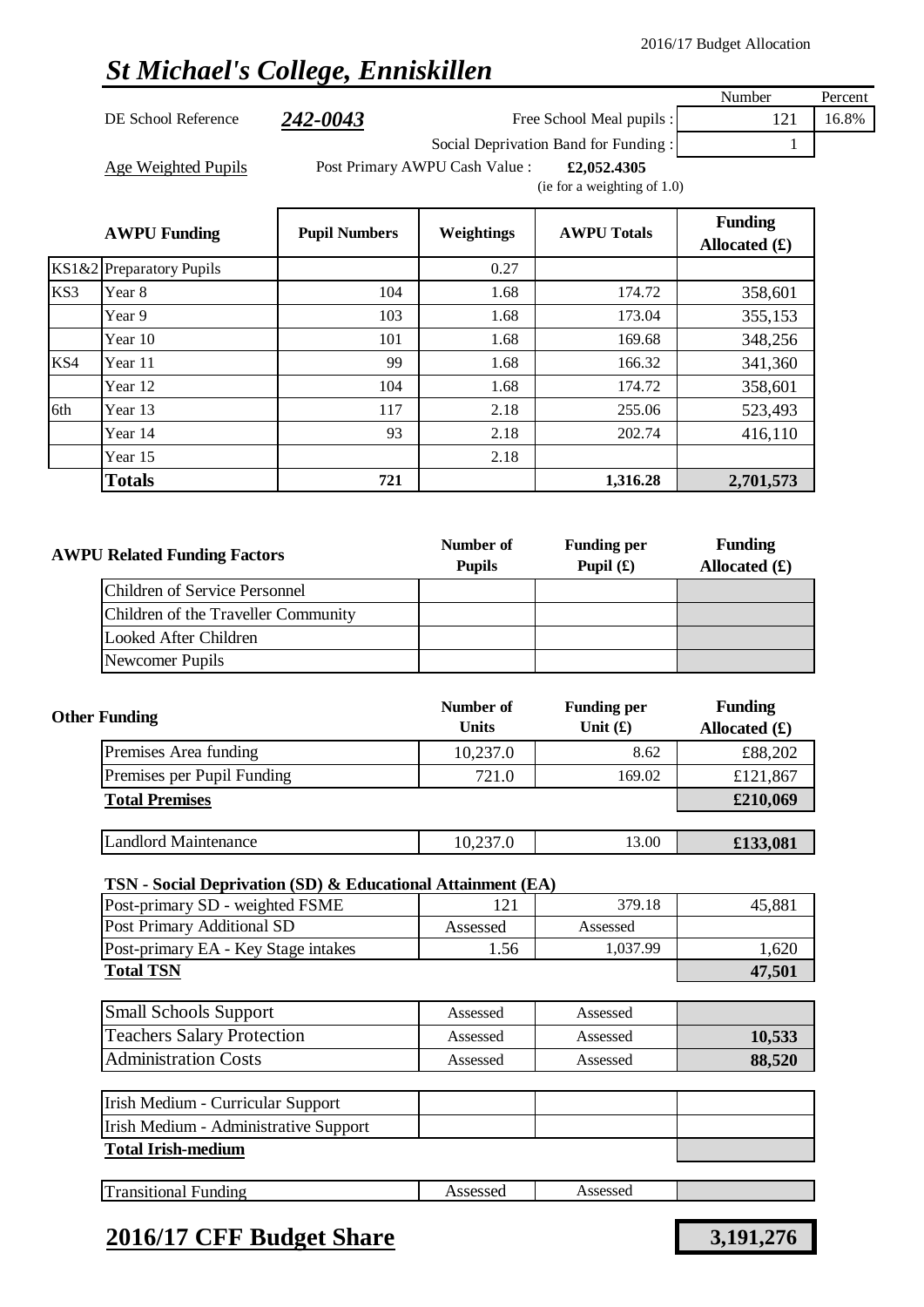## *Thornhill College, Londonderry*

|                     |          |                                               | Number | Percent |
|---------------------|----------|-----------------------------------------------|--------|---------|
| DE School Reference | 242-0052 | Free School Meal pupils :                     | 357    | 25.5%   |
|                     |          | Social Deprivation Band for Funding:          |        |         |
| Age Weighted Pupils |          | Post Primary AWPU Cash Value :<br>£2,052,4305 |        |         |
|                     |          | (ie for a weighting of $1.0$ )                |        |         |

|     | <b>AWPU Funding</b>      | <b>Pupil Numbers</b> | Weightings | <b>AWPU Totals</b> | <b>Funding</b><br>Allocated $(f)$ |
|-----|--------------------------|----------------------|------------|--------------------|-----------------------------------|
|     | KS1&2 Preparatory Pupils |                      | 0.27       |                    |                                   |
| KS3 | Year 8                   | 206                  | 1.68       | 346.08             | 710,305                           |
|     | Year 9                   | 203                  | 1.68       | 341.04             | 699,961                           |
|     | Year 10                  | 201                  | 1.68       | 337.68             | 693,065                           |
| KS4 | Year 11                  | 200                  | 1.68       | 336.00             | 689,617                           |
|     | Year 12                  | 202                  | 1.68       | 339.36             | 696,513                           |
| 6th | Year 13                  | 194                  | 2.18       | 422.92             | 868,014                           |
|     | Year 14                  | 196                  | 2.18       | 427.28             | 876,962                           |
|     | Year 15                  |                      | 2.18       |                    |                                   |
|     | <b>Totals</b>            | 1,402                |            | 2,550.36           | 5,234,437                         |

| <b>AWPU Related Funding Factors</b> |                                     | Number of<br><b>Pupils</b> | <b>Funding per</b><br>Pupil $(\mathbf{\hat{E}})$ | <b>Funding</b><br>Allocated $(f)$ |
|-------------------------------------|-------------------------------------|----------------------------|--------------------------------------------------|-----------------------------------|
|                                     | Children of Service Personnel       |                            |                                                  |                                   |
|                                     | Children of the Traveller Community |                            | 1,026.22                                         | 1,026                             |
|                                     | Looked After Children               |                            | 1,026.22                                         | 3,079                             |
|                                     | Newcomer Pupils                     |                            |                                                  |                                   |

| <b>Other Funding</b>        | Number of<br><b>Units</b> | <b>Funding per</b><br>Unit $(f)$ | <b>Funding</b><br>Allocated $(f)$ |
|-----------------------------|---------------------------|----------------------------------|-----------------------------------|
| Premises Area funding       | 14,361.0                  | 8.62                             | £123,734                          |
| Premises per Pupil Funding  | 1,402.0                   | 169.02                           | £236,973                          |
| <b>Total Premises</b>       |                           |                                  | £360,707                          |
|                             |                           |                                  |                                   |
| <b>Landlord Maintenance</b> | 14,361.0                  | 13.00                            | £186,693                          |

### **TSN - Social Deprivation (SD) & Educational Attainment (EA)**

| Post-primary SD - weighted FSME     | 357      | 379.18   | 135,367 |
|-------------------------------------|----------|----------|---------|
| Post Primary Additional SD          | Assessed | Assessed |         |
| Post-primary EA - Key Stage intakes |          | 1.037.99 | 1.219   |
| <b>Total TSN</b>                    | 136,586  |          |         |

| <b>Small Schools Support</b>      | Assessed | Assessed |         |
|-----------------------------------|----------|----------|---------|
| <b>Teachers Salary Protection</b> | Assessed | Assessed | 6.112   |
| <b>Administration Costs</b>       | Assessed | Assessed | 150,000 |

| Irish Medium - Curricular Support     |  |  |
|---------------------------------------|--|--|
| Irish Medium - Administrative Support |  |  |
| <b>Total Irish-medium</b>             |  |  |

| Transitional<br>Assessed<br>Assessed<br>Funding |  |
|-------------------------------------------------|--|
|-------------------------------------------------|--|

### **2016/17 CFF Budget Share 6,078,640**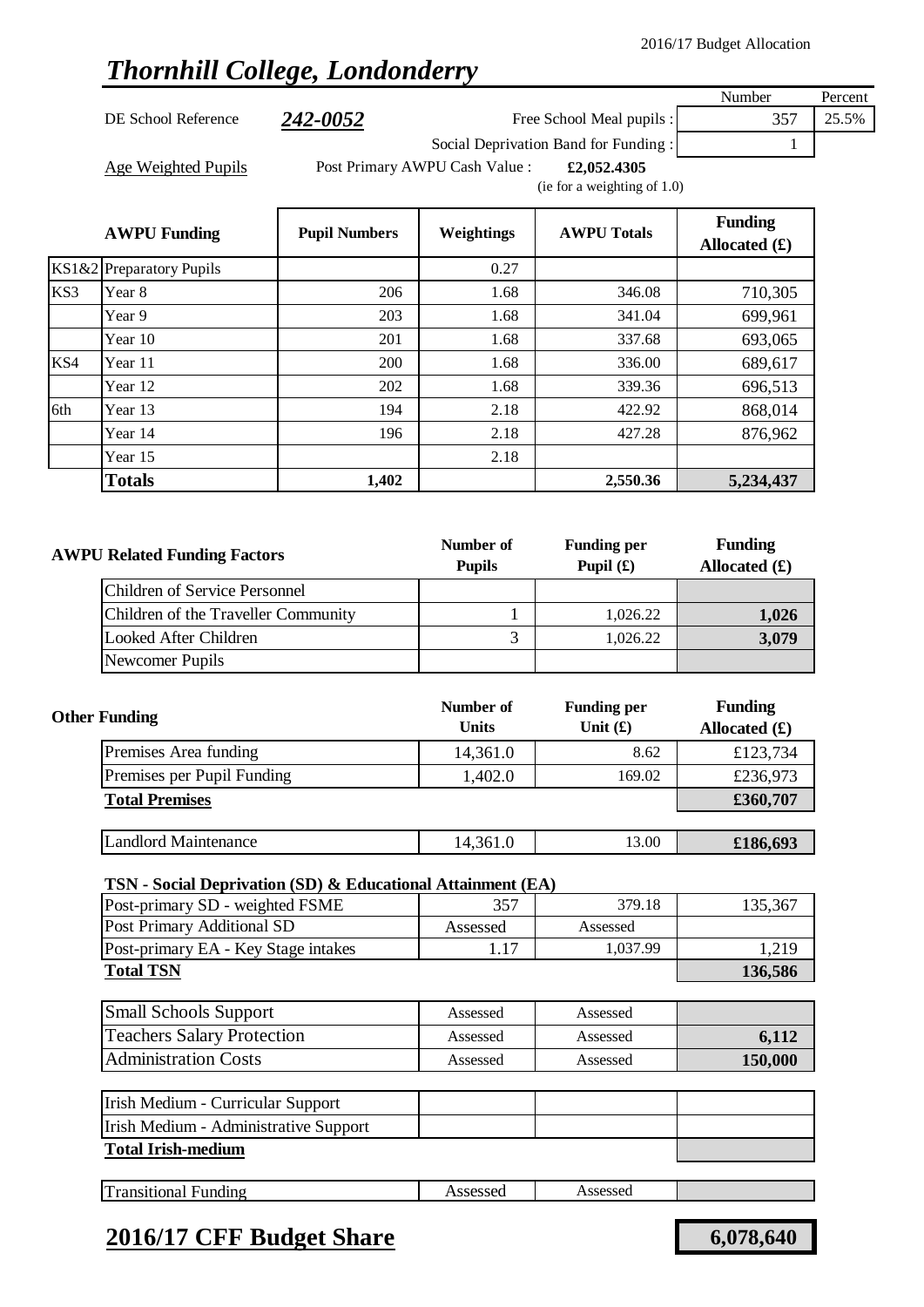# *St Columb's College, Londonderry*

|       |                                                               |                      |                                |                                      | Number          | Percent |
|-------|---------------------------------------------------------------|----------------------|--------------------------------|--------------------------------------|-----------------|---------|
|       | DE School Reference                                           | <u>242-0054</u>      |                                | Free School Meal pupils :            | 427             | 28.3%   |
|       |                                                               |                      |                                | Social Deprivation Band for Funding: | 2               |         |
|       | <b>Age Weighted Pupils</b>                                    |                      | Post Primary AWPU Cash Value : | £2,052.4305                          |                 |         |
|       |                                                               |                      |                                | (ie for a weighting of 1.0)          |                 |         |
|       |                                                               |                      |                                |                                      | <b>Funding</b>  |         |
|       | <b>AWPU Funding</b>                                           | <b>Pupil Numbers</b> | Weightings                     | <b>AWPU Totals</b>                   | Allocated $(f)$ |         |
| KS1&2 | <b>Preparatory Pupils</b>                                     |                      | 0.27                           |                                      |                 |         |
| KS3   | Year 8                                                        | 221                  | 1.68                           | 371.28                               | 762,026         |         |
|       | Year 9                                                        | 223                  | 1.68                           | 374.64                               | 768,923         |         |
|       | Year 10                                                       | 223                  | 1.68                           | 374.64                               | 768,923         |         |
| KS4   | Year 11                                                       | 223                  | 1.68                           | 374.64                               | 768,923         |         |
|       | Year 12                                                       | 223                  | 1.68                           | 374.64                               | 768,923         |         |
| 6th   | Year 13                                                       | 191                  | 2.18                           | 416.38                               | 854,591         |         |
|       | Year 14                                                       | 192                  | 2.18                           | 418.56                               | 859,065         |         |
|       | Year 15                                                       | 12                   | 2.18                           | 26.16                                | 53,692          |         |
|       | <b>Totals</b>                                                 | 1,508                |                                | 2,730.94                             | 5,605,064       |         |
|       |                                                               |                      |                                |                                      |                 |         |
|       |                                                               |                      |                                |                                      |                 |         |
|       | <b>AWPU Related Funding Factors</b>                           | Number of            | <b>Funding per</b>             | <b>Funding</b>                       |                 |         |
|       |                                                               |                      | <b>Pupils</b>                  | Pupil $(f)$                          | Allocated $(f)$ |         |
|       | <b>Children of Service Personnel</b>                          |                      |                                |                                      |                 |         |
|       | Children of the Traveller Community                           |                      | 3                              |                                      |                 |         |
|       | <b>Looked After Children</b>                                  |                      |                                | 1,026.22                             | 3,079           |         |
|       | Newcomer Pupils                                               |                      | $\mathbf{1}$                   | 1,026.22                             | 1,026           |         |
|       |                                                               |                      | Number of                      | <b>Funding per</b>                   | <b>Funding</b>  |         |
|       | <b>Other Funding</b>                                          |                      | <b>Units</b>                   | Unit $(f)$                           | Allocated $(f)$ |         |
|       | Premises Area funding                                         |                      | 16,001.0                       | 8.62                                 | £137,865        |         |
|       | Premises per Pupil Funding                                    |                      | 1,508.0                        | 169.02                               | £254,890        |         |
|       | <b>Total Premises</b>                                         |                      |                                |                                      | £392,754        |         |
|       |                                                               |                      |                                |                                      |                 |         |
|       | <b>Landlord Maintenance</b>                                   |                      | 16,001.0                       | 13.00                                | £208,013        |         |
|       |                                                               |                      |                                |                                      |                 |         |
|       | TSN - Social Deprivation (SD) & Educational Attainment (EA)   |                      | 427                            | 379.18                               |                 |         |
|       | Post-primary SD - weighted FSME<br>Post Primary Additional SD |                      | Assessed                       | Assessed                             | 162,018         |         |
|       | Post-primary EA - Key Stage intakes                           |                      | 10.38                          | 1,037.99                             | 10,772          |         |
|       | <b>Total TSN</b>                                              |                      |                                |                                      | 172,790         |         |
|       |                                                               |                      |                                |                                      |                 |         |
|       | <b>Small Schools Support</b>                                  |                      | Assessed                       | Assessed                             |                 |         |
|       | <b>Teachers Salary Protection</b>                             |                      | Assessed                       | Assessed                             | 9,874           |         |
|       | <b>Administration Costs</b>                                   |                      | Assessed                       | Assessed                             | 150,000         |         |
|       | Irish Medium - Curricular Support                             |                      |                                |                                      |                 |         |
|       | Irish Medium - Administrative Support                         |                      |                                |                                      |                 |         |
|       | <b>Total Irish-medium</b>                                     |                      |                                |                                      |                 |         |
|       |                                                               |                      |                                |                                      |                 |         |
|       | <b>Transitional Funding</b>                                   |                      | Assessed                       | Assessed                             |                 |         |

### **2016/17 CFF Budget Share 6,542,600**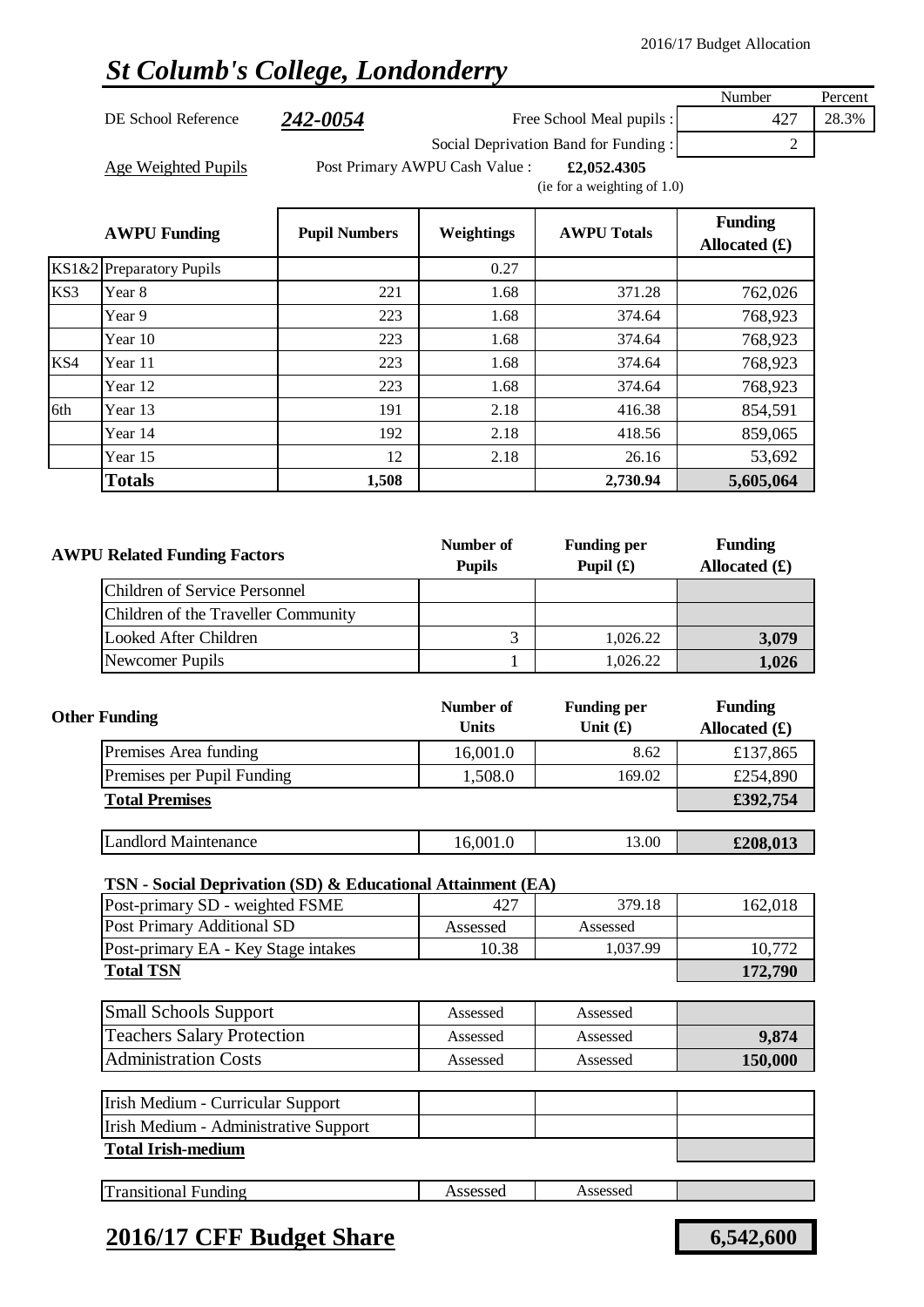## *Christian Brothers' Grammar, Omagh*

DE School Reference 242-0064 Free School Meal pupils : 227 23.3%

Number Percent

Social Deprivation Band for Funding : 1

Age Weighted Pupils **Filter Post Primary AWPU Cash Value** : **£2,052.4305** 

(ie for a weighting of 1.0)

|     | <b>AWPU Funding</b>      | <b>Pupil Numbers</b> | Weightings | <b>AWPU Totals</b> | <b>Funding</b><br>Allocated $(f)$ |
|-----|--------------------------|----------------------|------------|--------------------|-----------------------------------|
|     | KS1&2 Preparatory Pupils |                      | 0.27       |                    |                                   |
| KS3 | Year 8                   | 141                  | 1.68       | 236.88             | 486,180                           |
|     | Year 9                   | 137                  | 1.68       | 230.16             | 472,387                           |
|     | Year 10                  | 137                  | 1.68       | 230.16             | 472,387                           |
| KS4 | Year 11                  | 139                  | 1.68       | 233.52             | 479,284                           |
|     | Year 12                  | 137                  | 1.68       | 230.16             | 472,387                           |
| 6th | Year 13                  | 138                  | 2.18       | 300.84             | 617,453                           |
|     | Year 14                  | 141                  | 2.18       | 307.38             | 630,876                           |
|     | Year 15                  | 6                    | 2.18       | 13.08              | 26,846                            |
|     | <b>Totals</b>            | 976                  |            | 1,782.18           | 3,657,801                         |

| <b>AWPU Related Funding Factors</b> | Number of<br><b>Pupils</b> | <b>Funding per</b><br>Pupil $(f)$ | <b>Funding</b><br>Allocated $(f)$ |
|-------------------------------------|----------------------------|-----------------------------------|-----------------------------------|
| Children of Service Personnel       |                            |                                   |                                   |
| Children of the Traveller Community |                            | 1,026.22                          | 1,026                             |
| Looked After Children               |                            |                                   |                                   |
| Newcomer Pupils                     |                            |                                   |                                   |

| <b>Other Funding</b>        | Number of<br><b>Units</b> | <b>Funding per</b><br>Unit $(f)$ | <b>Funding</b><br>Allocated $(f)$ |
|-----------------------------|---------------------------|----------------------------------|-----------------------------------|
| Premises Area funding       | 9,429.0                   | 8.62                             | £81,240                           |
| Premises per Pupil Funding  | 976.0                     | 169.02                           | £164,968                          |
| <b>Total Premises</b>       |                           |                                  | £246,209                          |
|                             |                           |                                  |                                   |
| <b>Landlord Maintenance</b> | 9,429.0                   | 13.00                            | £122,577                          |

#### **TSN - Social Deprivation (SD) & Educational Attainment (EA)**

| Post-primary SD - weighted FSME     | 227      | 379.18   | 86.074 |
|-------------------------------------|----------|----------|--------|
| Post Primary Additional SD          | Assessed | Assessed |        |
| Post-primary EA - Key Stage intakes | 1.97     | 1.037.99 | 2.049  |
| <b>Total TSN</b>                    | 88,123   |          |        |

| <b>Small Schools Support</b>      | Assessed | Assessed |         |
|-----------------------------------|----------|----------|---------|
| <b>Teachers Salary Protection</b> | Assessed | Assessed |         |
| <b>Administration Costs</b>       | Assessed | Assessed | 119,120 |

| Irish Medium - Curricular Support     |  |  |  |  |
|---------------------------------------|--|--|--|--|
| Irish Medium - Administrative Support |  |  |  |  |
| <b>Total Irish-medium</b>             |  |  |  |  |

|  | œ<br>ransitional<br>∹undıng | $\Lambda$ ccaccac<br>noocooch | Assessed<br>. |  |
|--|-----------------------------|-------------------------------|---------------|--|
|--|-----------------------------|-------------------------------|---------------|--|

### **2016/17 CFF Budget Share 4,234,855**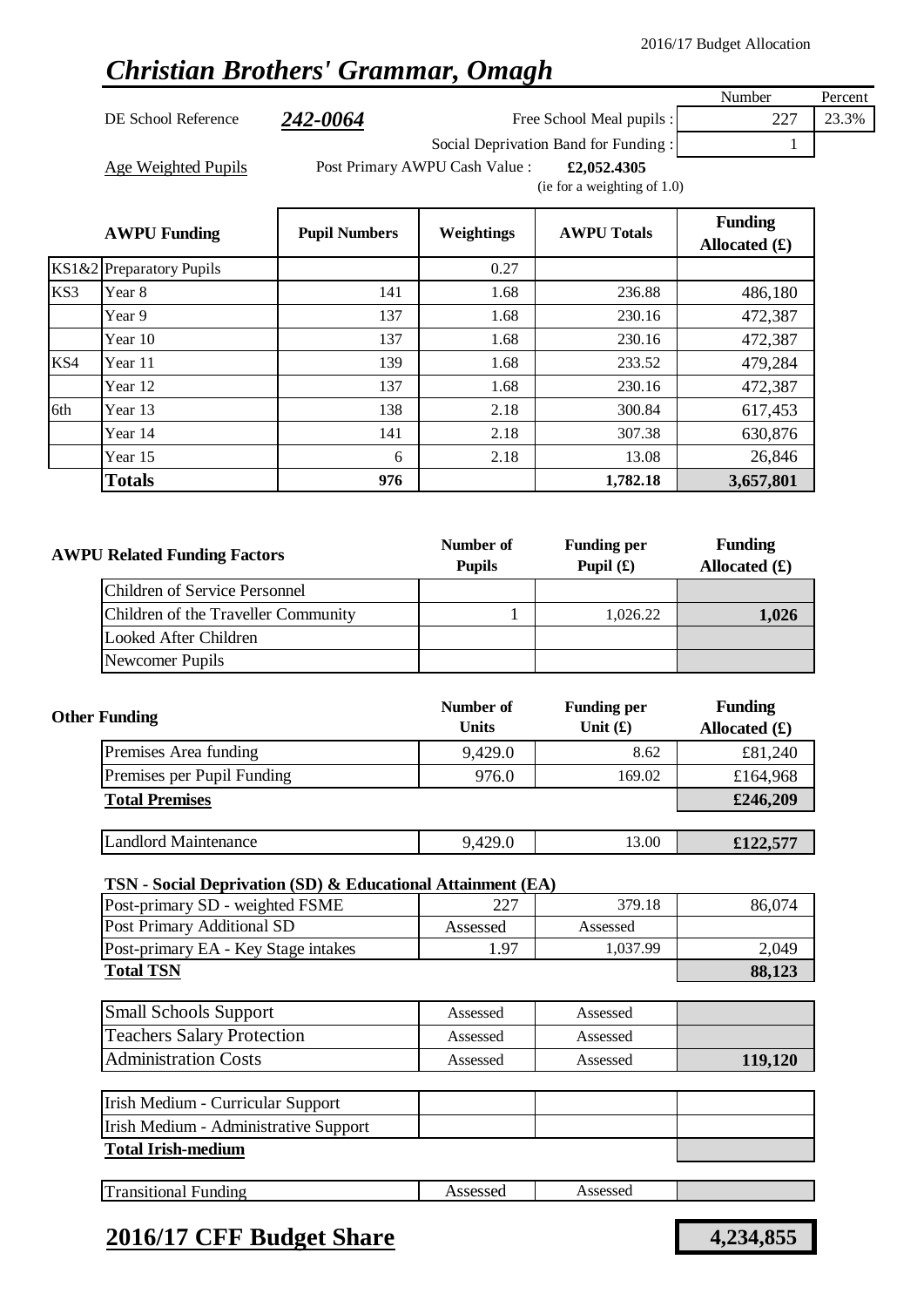## *Loreto Grammar, Omagh*

|                                                                     |                                                                                                |                      |                                |                                      | Number                            | Percent |
|---------------------------------------------------------------------|------------------------------------------------------------------------------------------------|----------------------|--------------------------------|--------------------------------------|-----------------------------------|---------|
|                                                                     | DE School Reference                                                                            | 242-0065             | Free School Meal pupils :      | 188                                  | 21.4%                             |         |
|                                                                     |                                                                                                |                      |                                | Social Deprivation Band for Funding: | 1                                 |         |
|                                                                     | <b>Age Weighted Pupils</b>                                                                     |                      | Post Primary AWPU Cash Value : | £2,052.4305                          |                                   |         |
|                                                                     |                                                                                                |                      |                                | (ie for a weighting of 1.0)          |                                   |         |
|                                                                     |                                                                                                |                      |                                |                                      | <b>Funding</b>                    |         |
|                                                                     | <b>AWPU Funding</b>                                                                            | <b>Pupil Numbers</b> | Weightings                     | <b>AWPU Totals</b>                   | Allocated $(f)$                   |         |
|                                                                     | KS1&2 Preparatory Pupils                                                                       |                      | 0.27                           |                                      |                                   |         |
| KS3                                                                 | Year 8                                                                                         | 127                  | 1.68                           | 213.36                               | 437,907                           |         |
|                                                                     | Year 9                                                                                         | 126                  | 1.68                           | 211.68                               | 434,458                           |         |
|                                                                     | Year 10                                                                                        | 126                  | 1.68                           | 211.68                               | 434,458                           |         |
| KS4                                                                 | Year 11                                                                                        | 124                  | 1.68                           | 208.32                               | 427,562                           |         |
|                                                                     | Year 12                                                                                        | 126                  | 1.68                           | 211.68                               | 434,458                           |         |
| 6th                                                                 | Year 13                                                                                        | 135                  | 2.18                           | 294.30                               | 604,030                           |         |
|                                                                     | Year 14                                                                                        | 116                  | 2.18                           | 252.88                               | 519,019                           |         |
|                                                                     | Year 15                                                                                        |                      | 2.18                           |                                      |                                   |         |
|                                                                     | <b>Totals</b>                                                                                  | 880                  |                                | 1,603.90                             | 3,291,893                         |         |
|                                                                     |                                                                                                |                      |                                |                                      |                                   |         |
|                                                                     |                                                                                                |                      |                                |                                      |                                   |         |
|                                                                     | <b>AWPU Related Funding Factors</b>                                                            |                      | Number of<br><b>Pupils</b>     | <b>Funding per</b><br>Pupil $(f)$    | <b>Funding</b><br>Allocated $(f)$ |         |
|                                                                     | <b>Children of Service Personnel</b>                                                           |                      |                                |                                      |                                   |         |
|                                                                     |                                                                                                |                      |                                |                                      |                                   |         |
| Children of the Traveller Community<br><b>Looked After Children</b> |                                                                                                |                      |                                |                                      |                                   |         |
|                                                                     | Newcomer Pupils                                                                                |                      |                                |                                      |                                   |         |
|                                                                     |                                                                                                |                      |                                |                                      |                                   |         |
|                                                                     |                                                                                                |                      | Number of                      | <b>Funding per</b>                   | <b>Funding</b>                    |         |
|                                                                     | <b>Other Funding</b>                                                                           |                      | <b>Units</b>                   | Unit $(f)$                           | Allocated $(f)$                   |         |
|                                                                     | Premises Area funding                                                                          |                      | 8,158.0                        | 8.62                                 | £70,289                           |         |
|                                                                     | Premises per Pupil Funding                                                                     |                      | 880.0                          | 169.02                               | £148,742                          |         |
|                                                                     | <b>Total Premises</b>                                                                          |                      |                                |                                      | £219,031                          |         |
|                                                                     |                                                                                                |                      |                                |                                      |                                   |         |
|                                                                     | <b>Landlord Maintenance</b>                                                                    |                      | 8,158.0                        | 13.00                                | £106,054                          |         |
|                                                                     |                                                                                                |                      |                                |                                      |                                   |         |
|                                                                     | TSN - Social Deprivation (SD) & Educational Attainment (EA)<br>Post-primary SD - weighted FSME |                      | 188                            | 379.18                               | 71,286                            |         |
|                                                                     | <b>Post Primary Additional SD</b>                                                              |                      | Assessed                       | Assessed                             |                                   |         |
|                                                                     | Post-primary EA - Key Stage intakes                                                            |                      | 1.17                           | 1,037.99                             | 1,211                             |         |
|                                                                     | <b>Total TSN</b>                                                                               |                      |                                |                                      | 72,497                            |         |
|                                                                     |                                                                                                |                      |                                |                                      |                                   |         |
|                                                                     | <b>Small Schools Support</b>                                                                   |                      | Assessed                       | Assessed                             |                                   |         |
|                                                                     | <b>Teachers Salary Protection</b>                                                              |                      | Assessed                       | Assessed                             | 7,774                             |         |
|                                                                     | <b>Administration Costs</b>                                                                    |                      | Assessed                       | Assessed                             | 107,600                           |         |
|                                                                     | Irish Medium - Curricular Support                                                              |                      |                                |                                      |                                   |         |
|                                                                     | Irish Medium - Administrative Support                                                          |                      |                                |                                      |                                   |         |
|                                                                     | <b>Total Irish-medium</b>                                                                      |                      |                                |                                      |                                   |         |
|                                                                     |                                                                                                |                      |                                |                                      |                                   |         |
|                                                                     |                                                                                                |                      | Assessed                       |                                      |                                   |         |
|                                                                     | <b>Transitional Funding</b>                                                                    |                      |                                | Assessed                             |                                   |         |

## **2016/17 CFF Budget Share 3,804,850**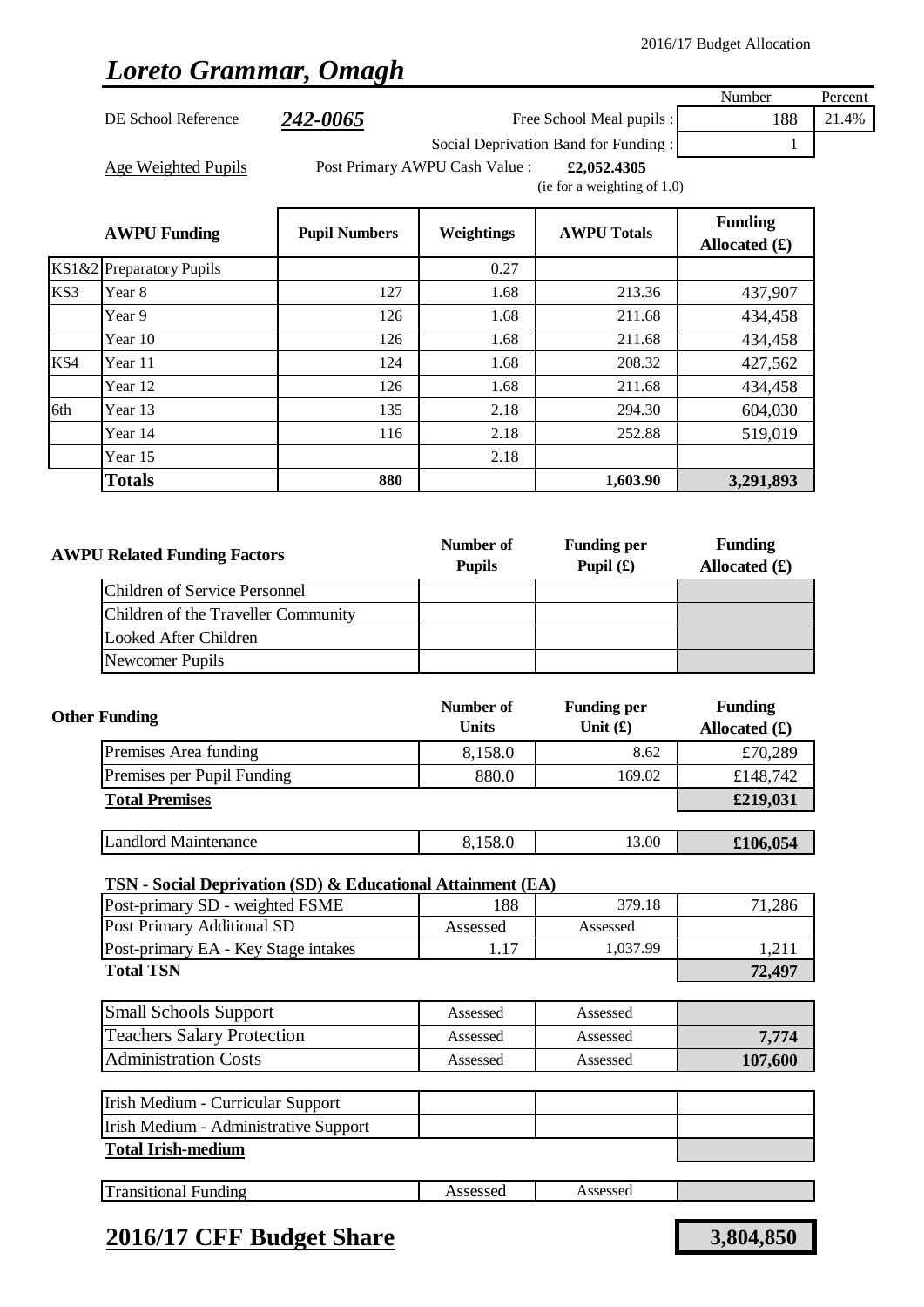# *Foyle College, Londonderry*

|       |                                                               |                      |                                |                                      | Number          | Percent |
|-------|---------------------------------------------------------------|----------------------|--------------------------------|--------------------------------------|-----------------|---------|
|       | DE School Reference                                           | <u>242-0229</u>      |                                | Free School Meal pupils :            | 153             | 18.6%   |
|       |                                                               |                      |                                | Social Deprivation Band for Funding: | 1               |         |
|       | <b>Age Weighted Pupils</b>                                    |                      | Post Primary AWPU Cash Value : | £2,052.4305                          |                 |         |
|       |                                                               |                      |                                | (ie for a weighting of 1.0)          |                 |         |
|       |                                                               |                      |                                |                                      | <b>Funding</b>  |         |
|       | <b>AWPU Funding</b>                                           | <b>Pupil Numbers</b> | Weightings                     | <b>AWPU Totals</b>                   | Allocated $(f)$ |         |
| KS1&2 | <b>Preparatory Pupils</b>                                     |                      | 0.27                           |                                      |                 |         |
| KS3   | Year 8                                                        | 125                  | 1.68                           | 210.00                               | 431,010         |         |
|       | Year 9                                                        | 121                  | 1.68                           | 203.28                               | 417,218         |         |
|       | Year 10                                                       | 127                  | 1.68                           | 213.36                               | 437,907         |         |
| KS4   | Year 11                                                       | 122                  | 1.68                           | 204.96                               | 420,666         |         |
|       | Year 12                                                       | 121                  | 1.68                           | 203.28                               | 417,218         |         |
| 6th   | Year 13                                                       | 102                  | 2.18                           | 222.36                               | 456,378         |         |
|       | Year 14                                                       | 104                  | 2.18                           | 226.72                               | 465,327         |         |
|       | Year 15                                                       |                      | 2.18                           |                                      |                 |         |
|       | <b>Totals</b>                                                 | 822                  |                                | 1,483.96                             | 3,045,725       |         |
|       |                                                               |                      |                                |                                      |                 |         |
|       | <b>AWPU Related Funding Factors</b>                           |                      | Number of                      | <b>Funding per</b>                   | <b>Funding</b>  |         |
|       |                                                               |                      | <b>Pupils</b>                  | Pupil $(f)$                          | Allocated $(f)$ |         |
|       | <b>Children of Service Personnel</b>                          |                      |                                |                                      |                 |         |
|       | Children of the Traveller Community                           |                      |                                |                                      |                 |         |
|       | Looked After Children                                         |                      | 6                              | 1,026.22                             | 6,157           |         |
|       | Newcomer Pupils                                               |                      |                                |                                      |                 |         |
|       |                                                               |                      | Number of                      | <b>Funding per</b>                   | <b>Funding</b>  |         |
|       | <b>Other Funding</b>                                          |                      | <b>Units</b>                   | Unit $(f)$                           | Allocated $(f)$ |         |
|       | Premises Area funding                                         |                      | 11,857.0                       | 8.62                                 | £102,160        |         |
|       | Premises per Pupil Funding                                    |                      | 822.0                          | 169.02                               | £138,939        |         |
|       | <b>Total Premises</b>                                         |                      |                                |                                      | £241,098        |         |
|       |                                                               |                      |                                |                                      |                 |         |
|       | <b>Landlord Maintenance</b>                                   |                      | 11,857.0                       | 13.00                                | £154,141        |         |
|       |                                                               |                      |                                |                                      |                 |         |
|       | TSN - Social Deprivation (SD) & Educational Attainment (EA)   |                      |                                |                                      |                 |         |
|       | Post-primary SD - weighted FSME<br>Post Primary Additional SD |                      | 153<br>Assessed                | 379.18<br>Assessed                   | 58,015          |         |
|       | Post-primary EA - Key Stage intakes                           |                      | 2.20                           | 1,037.99                             | 2,281           |         |
|       | <b>Total TSN</b>                                              |                      |                                |                                      | 60,296          |         |
|       |                                                               |                      |                                |                                      |                 |         |
|       | <b>Small Schools Support</b>                                  |                      | Assessed                       | Assessed                             |                 |         |
|       | <b>Teachers Salary Protection</b>                             |                      | Assessed                       | Assessed                             |                 |         |
|       | <b>Administration Costs</b>                                   |                      | Assessed                       | Assessed                             | 100,640         |         |
|       | Irish Medium - Curricular Support                             |                      |                                |                                      |                 |         |
|       | Irish Medium - Administrative Support                         |                      |                                |                                      |                 |         |
|       | <b>Total Irish-medium</b>                                     |                      |                                |                                      |                 |         |
|       |                                                               |                      |                                |                                      |                 |         |

|  | œ<br>ransitional<br>Funding | ASSessed | Assessed |  |
|--|-----------------------------|----------|----------|--|
|--|-----------------------------|----------|----------|--|

# **2016/17 CFF Budget Share 3,608,057**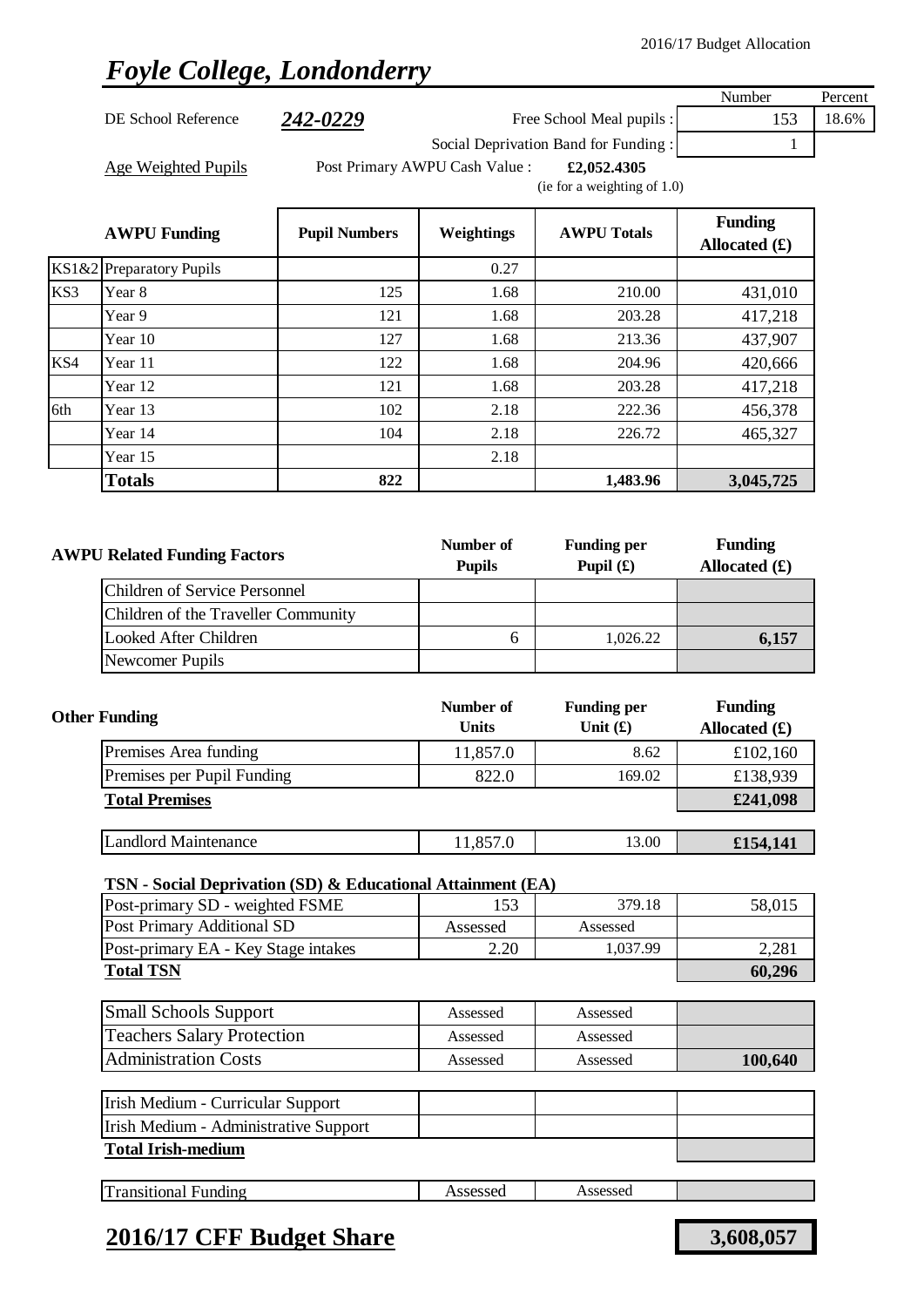## *Lumen Christi College, Londonderry*

DE School Reference 242-0287 Free School Meal pupils : 122 14.3%

Number Percent

Social Deprivation Band for Funding : 1

Age Weighted Pupils **Filter Post Primary AWPU Cash Value** : **£2,052.4305** 

(ie for a weighting of 1.0)

|     | <b>AWPU Funding</b>      | <b>Pupil Numbers</b> | Weightings | <b>AWPU Totals</b> | <b>Funding</b><br>Allocated $(f)$ |
|-----|--------------------------|----------------------|------------|--------------------|-----------------------------------|
|     | KS1&2 Preparatory Pupils |                      | 0.27       |                    |                                   |
| KS3 | Year 8                   | 123                  | 1.68       | 206.64             | 424,114                           |
|     | Year 9                   | 123                  | 1.68       | 206.64             | 424,114                           |
|     | Year 10                  | 123                  | 1.68       | 206.64             | 424,114                           |
| KS4 | Year 11                  | 126                  | 1.68       | 211.68             | 434,458                           |
|     | Year 12                  | 124                  | 1.68       | 208.32             | 427,562                           |
| 6th | Year 13                  | 118                  | 2.18       | 257.24             | 527,967                           |
|     | Year 14                  | 111                  | 2.18       | 241.98             | 496,647                           |
|     | Year 15                  | 6                    | 2.18       | 13.08              | 26,846                            |
|     | <b>Totals</b>            | 854                  |            | 1,552.22           | 3,185,824                         |

| <b>AWPU Related Funding Factors</b> | Number of<br><b>Pupils</b> | <b>Funding per</b><br>Pupil $(f)$ | <b>Funding</b><br>Allocated $(f)$ |
|-------------------------------------|----------------------------|-----------------------------------|-----------------------------------|
| Children of Service Personnel       |                            |                                   |                                   |
| Children of the Traveller Community |                            |                                   |                                   |
| Looked After Children               |                            |                                   |                                   |
| Newcomer Pupils                     |                            |                                   |                                   |

| <b>Other Funding</b>        | Number of<br><b>Units</b> | <b>Funding per</b><br>Unit $(f)$ | <b>Funding</b><br>Allocated $(f)$ |
|-----------------------------|---------------------------|----------------------------------|-----------------------------------|
| Premises Area funding       | 11,159.0                  | 8.62                             | £96,146                           |
| Premises per Pupil Funding  | 854.0                     | 169.02                           | £144,347                          |
| <b>Total Premises</b>       |                           |                                  | £240,493                          |
|                             |                           |                                  |                                   |
| <b>Landlord Maintenance</b> | 11,159.0                  | 13.00                            | £145,067                          |

### **TSN - Social Deprivation (SD) & Educational Attainment (EA)**

| Post-primary SD - weighted FSME     |          | 379.18   | 46.260 |
|-------------------------------------|----------|----------|--------|
| Post Primary Additional SD          | Assessed | Assessed |        |
| Post-primary EA - Key Stage intakes | 0.39     | 1.037.99 | 405    |
| <b>Total TSN</b>                    |          |          | 46,665 |

| <b>Small Schools Support</b>      | Assessed | Assessed |         |
|-----------------------------------|----------|----------|---------|
| <b>Teachers Salary Protection</b> | Assessed | Assessed |         |
| <b>Administration Costs</b>       | Assessed | Assessed | 104,480 |

| Irish Medium - Curricular Support     |  |  |
|---------------------------------------|--|--|
| Irish Medium - Administrative Support |  |  |
| <b>Total Irish-medium</b>             |  |  |

|--|

### **2016/17 CFF Budget Share 3,722,529**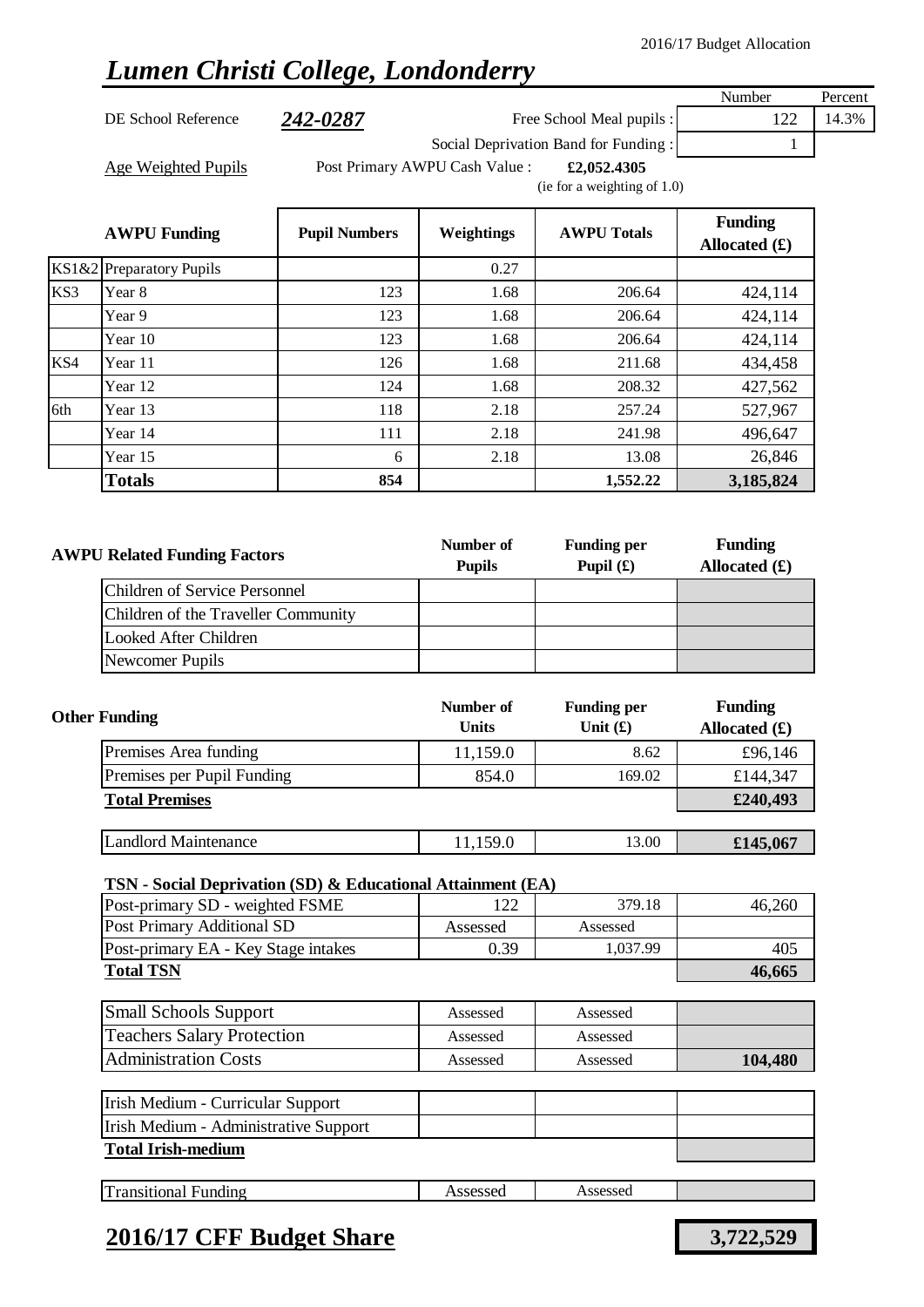## *St Louis Grammar, Ballymena*

|                     |          |                                |                                      | Number                                   | Percent |
|---------------------|----------|--------------------------------|--------------------------------------|------------------------------------------|---------|
| DE School Reference | 342-0010 |                                | Free School Meal pupils :            | 120                                      | 1.6%    |
|                     |          |                                | Social Deprivation Band for Funding: |                                          |         |
| Age Weighted Pupils |          | Post Primary AWPU Cash Value : | £2,052.4305                          |                                          |         |
|                     |          |                                | (ie for a weighting of $1.0$ )       |                                          |         |
|                     |          |                                |                                      | $\mathbf{v}$<br>$\overline{\phantom{a}}$ |         |

|     | <b>AWPU Funding</b>      | <b>Pupil Numbers</b> | Weightings | <b>AWPU Totals</b> | <b>Funding</b><br>Allocated $(f)$ |
|-----|--------------------------|----------------------|------------|--------------------|-----------------------------------|
|     | KS1&2 Preparatory Pupils |                      | 0.27       |                    |                                   |
| KS3 | Year 8                   | 146                  | 1.68       | 245.28             | 503,420                           |
|     | Year 9                   | 142                  | 1.68       | 238.56             | 489,628                           |
|     | Year 10                  | 143                  | 1.68       | 240.24             | 493,076                           |
| KS4 | Year 11                  | 142                  | 1.68       | 238.56             | 489,628                           |
|     | Year 12                  | 137                  | 1.68       | 230.16             | 472,387                           |
| 6th | Year 13                  | 150                  | 2.18       | 327.00             | 671,145                           |
|     | Year 14                  | 160                  | 2.18       | 348.80             | 715,888                           |
|     | Year 15                  | 17                   | 2.18       | 37.06              | 76,063                            |
|     | <b>Totals</b>            | 1,037                |            | 1,905.66           | 3,911,235                         |

| <b>AWPU Related Funding Factors</b>  | Number of<br><b>Pupils</b> | <b>Funding per</b><br>Pupil $(f)$ | <b>Funding</b><br>Allocated $(f)$ |
|--------------------------------------|----------------------------|-----------------------------------|-----------------------------------|
| <b>Children of Service Personnel</b> |                            |                                   |                                   |
| Children of the Traveller Community  |                            |                                   |                                   |
| Looked After Children                |                            |                                   |                                   |
| Newcomer Pupils                      |                            | 1,026.22                          | 1.026                             |

| <b>Other Funding</b>        | Number of<br><b>Units</b> | <b>Funding per</b><br>Unit $(f)$ | <b>Funding</b><br>Allocated $(f)$ |
|-----------------------------|---------------------------|----------------------------------|-----------------------------------|
| Premises Area funding       | 9,602.0                   | 8.62                             | £82,731                           |
| Premises per Pupil Funding  | 1,037.0                   | 169.02                           | £175,279                          |
| <b>Total Premises</b>       |                           |                                  | £258,010                          |
|                             |                           |                                  |                                   |
| <b>Landlord Maintenance</b> | 9,602.0                   | 13.00                            | £124,826                          |

#### **TSN - Social Deprivation (SD) & Educational Attainment (EA)**

| Post-primary SD - weighted FSME     | 120      | 379.18   | 45.502 |
|-------------------------------------|----------|----------|--------|
| Post Primary Additional SD          | Assessed | Assessed |        |
| Post-primary EA - Key Stage intakes | 7.74     | 1.037.99 | 8.039  |
| <b>Total TSN</b>                    |          |          | 53.541 |

| <b>Small Schools Support</b>      | Assessed | Assessed |         |
|-----------------------------------|----------|----------|---------|
| <b>Teachers Salary Protection</b> | Assessed | Assessed |         |
| <b>Administration Costs</b>       | Assessed | Assessed | 126,440 |

| Irish Medium - Curricular Support     |  |  |  |
|---------------------------------------|--|--|--|
| Irish Medium - Administrative Support |  |  |  |
| <b>Total Irish-medium</b>             |  |  |  |

|--|

### **2016/17 CFF Budget Share 4,475,077**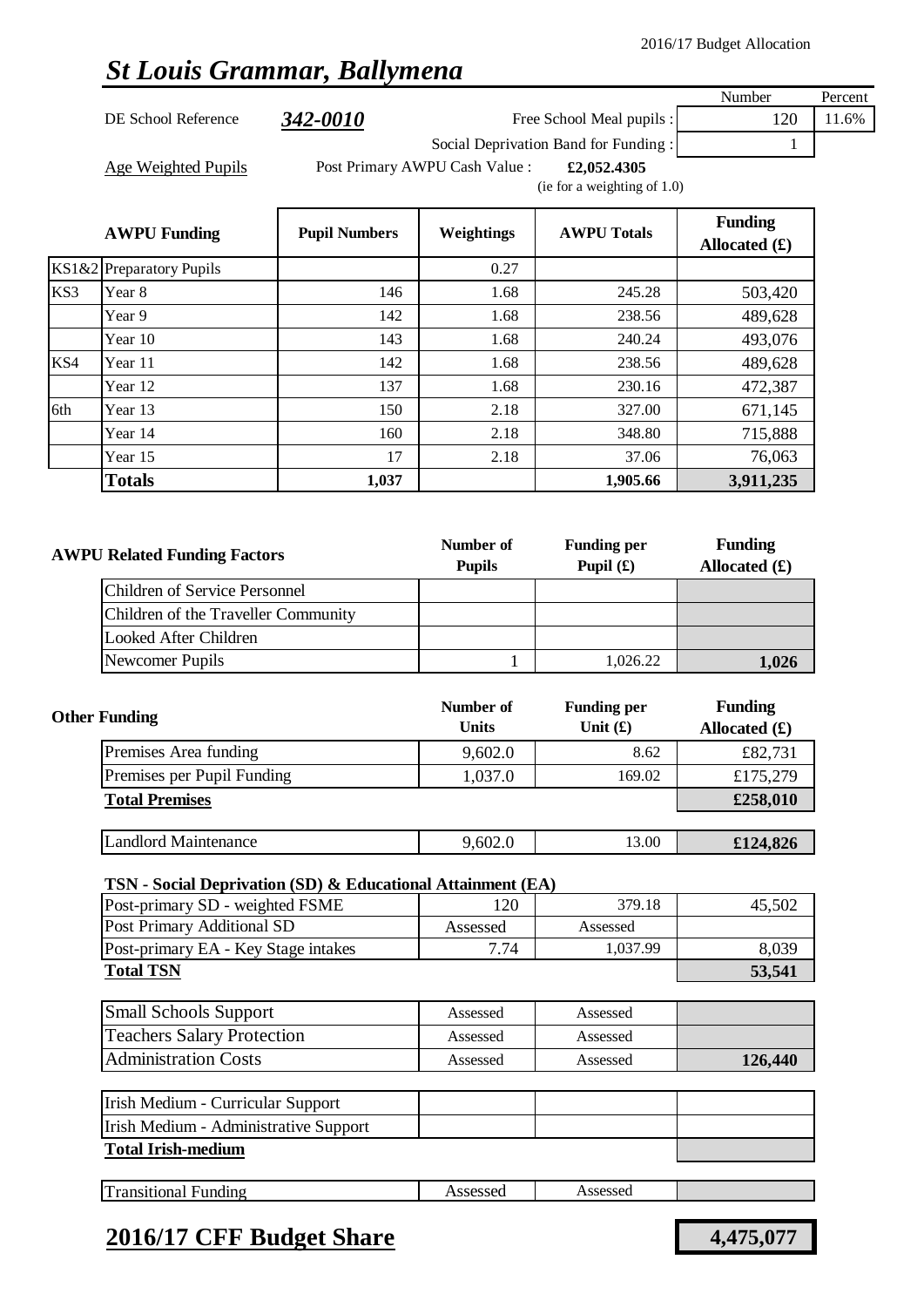## *Ballymena Academy*

|     |                                                             |                      |                                |                                      | Number                         | Percent |
|-----|-------------------------------------------------------------|----------------------|--------------------------------|--------------------------------------|--------------------------------|---------|
|     | DE School Reference                                         | 342-0011             |                                | Free School Meal pupils :            | 73                             | 6.0%    |
|     |                                                             |                      |                                | Social Deprivation Band for Funding: | 1                              |         |
|     | Age Weighted Pupils                                         |                      | Post Primary AWPU Cash Value : | £2,052.4305                          |                                |         |
|     |                                                             |                      |                                | (ie for a weighting of 1.0)          |                                |         |
|     |                                                             |                      |                                |                                      | <b>Funding</b>                 |         |
|     | <b>AWPU Funding</b>                                         | <b>Pupil Numbers</b> | Weightings                     | <b>AWPU Totals</b>                   | Allocated $(f)$                |         |
|     | KS1&2 Preparatory Pupils                                    |                      | 0.27                           |                                      |                                |         |
| KS3 | Year 8                                                      | 177                  | 1.68                           | 297.36                               | 610,311                        |         |
|     | Year 9                                                      | 174                  | 1.68                           | 292.32                               | 599,966                        |         |
|     | Year 10                                                     | 179                  | 1.68                           | 300.72                               | 617,207                        |         |
| KS4 | Year 11                                                     | 176                  | 1.68                           | 295.68                               | 606,863                        |         |
|     | Year 12                                                     | 176                  | 1.68                           | 295.68                               | 606,863                        |         |
| 6th | Year 13                                                     | 174                  | 2.18                           | 379.32                               | 778,528                        |         |
|     | Year 14                                                     | 164                  | 2.18                           | 357.52                               | 733,785                        |         |
|     | Year 15                                                     |                      | 2.18                           |                                      |                                |         |
|     | <b>Totals</b>                                               | 1,220                |                                | 2,218.60                             | 4,553,522                      |         |
|     |                                                             |                      |                                |                                      |                                |         |
|     |                                                             |                      |                                |                                      |                                |         |
|     | <b>AWPU Related Funding Factors</b>                         | Number of            | <b>Funding per</b>             | <b>Funding</b>                       |                                |         |
|     |                                                             |                      | <b>Pupils</b>                  | Pupil $(f)$                          | Allocated $(f)$                |         |
|     | <b>Children of Service Personnel</b>                        |                      |                                |                                      |                                |         |
|     | Children of the Traveller Community                         |                      |                                |                                      |                                |         |
|     | <b>Looked After Children</b>                                |                      |                                |                                      |                                |         |
|     | Newcomer Pupils                                             |                      | 3                              | 1,026.22                             | 3,079                          |         |
|     |                                                             |                      |                                |                                      |                                |         |
|     | <b>Other Funding</b>                                        |                      | Number of                      | <b>Funding per</b>                   | <b>Funding</b>                 |         |
|     |                                                             |                      | <b>Units</b>                   | Unit $(f)$                           | Allocated $(\mathbf{\pounds})$ |         |
|     | Premises Area funding                                       |                      | 12,795.0                       | 8.62                                 | £110,242                       |         |
|     | Premises per Pupil Funding                                  |                      | 1,220.0                        | 169.02                               | £206,210                       |         |
|     | <b>Total Premises</b>                                       |                      |                                |                                      | £316,452                       |         |
|     | <b>Landlord Maintenance</b>                                 |                      | 12,795.0                       | 13.00                                | £166,335                       |         |
|     |                                                             |                      |                                |                                      |                                |         |
|     | TSN - Social Deprivation (SD) & Educational Attainment (EA) |                      |                                |                                      |                                |         |
|     | Post-primary SD - weighted FSME                             |                      | 73                             | 379.18                               | 27,680                         |         |
|     | Post Primary Additional SD                                  |                      | Assessed                       | Assessed                             |                                |         |
|     | Post-primary EA - Key Stage intakes                         |                      | 0.38                           | 1,037.99                             | 397                            |         |
|     | <b>Total TSN</b>                                            |                      |                                |                                      | 28,077                         |         |
|     | <b>Small Schools Support</b>                                |                      | Assessed                       | Assessed                             |                                |         |
|     | <b>Teachers Salary Protection</b>                           |                      | Assessed                       | Assessed                             | 852                            |         |
|     | <b>Administration Costs</b>                                 |                      | Assessed                       | Assessed                             | 148,400                        |         |
|     |                                                             |                      |                                |                                      |                                |         |
|     | Irish Medium - Curricular Support                           |                      |                                |                                      |                                |         |
|     | Irish Medium - Administrative Support                       |                      |                                |                                      |                                |         |
|     | <b>Total Irish-medium</b>                                   |                      |                                |                                      |                                |         |
|     |                                                             |                      |                                |                                      |                                |         |

| Im<br>ransitional<br>≁undıng | ccoccod<br>79969964 | Assessed |  |
|------------------------------|---------------------|----------|--|
|                              |                     |          |  |

# **2016/17 CFF Budget Share 5,216,717**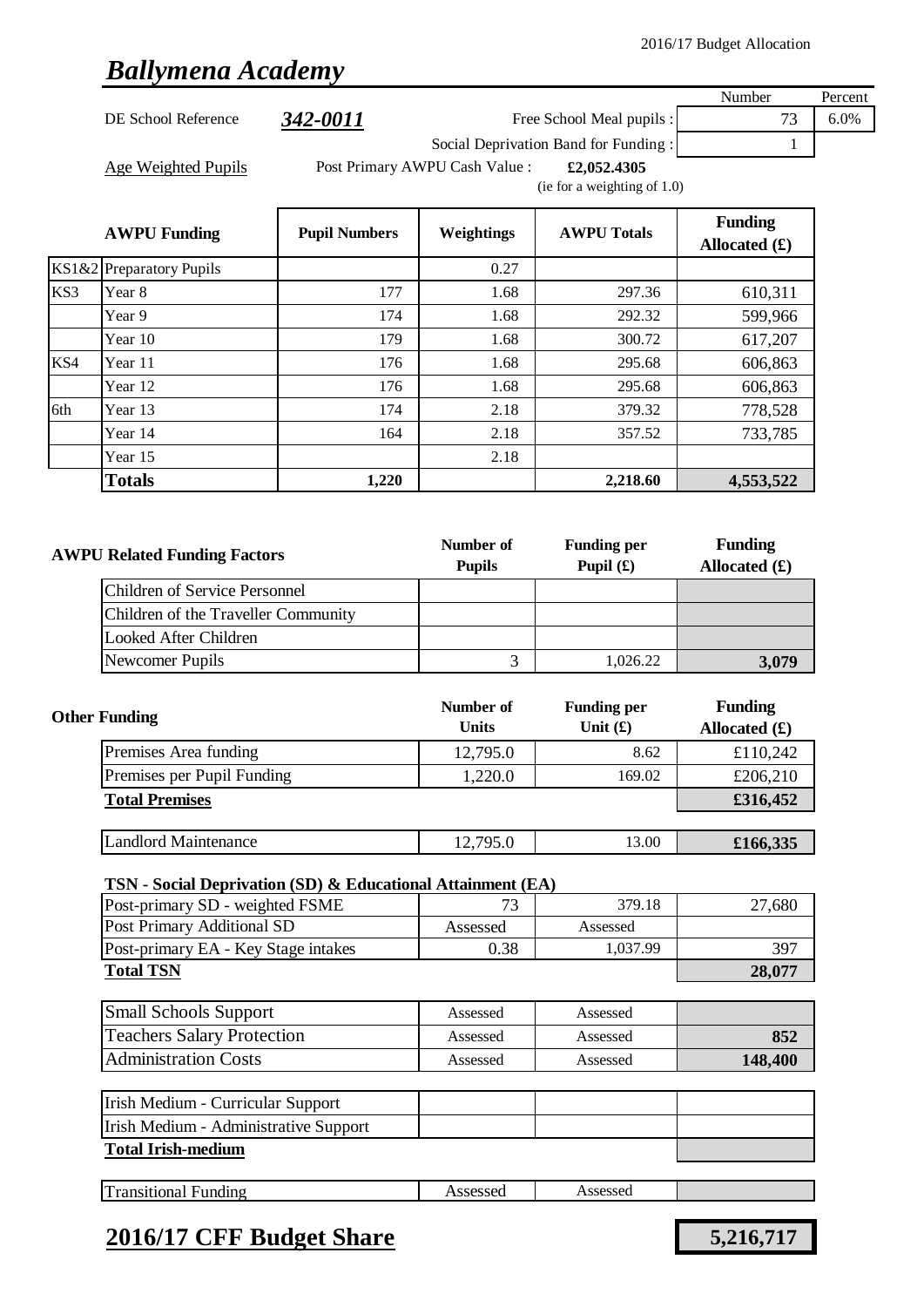### *Dalriada School, Ballymoney*

|                          |                                               |            |                                      | Number          | Percent |
|--------------------------|-----------------------------------------------|------------|--------------------------------------|-----------------|---------|
| DE School Reference      | 342-0012                                      |            | Free School Meal pupils :            | 67              | 7.7%    |
|                          |                                               |            | Social Deprivation Band for Funding: |                 |         |
| Age Weighted Pupils      | Post Primary AWPU Cash Value :<br>£2,052.4305 |            |                                      |                 |         |
|                          |                                               |            | (ie for a weighting of $1.0$ )       |                 |         |
| <b>AWPU Funding</b>      |                                               |            | <b>AWPU Totals</b>                   | <b>Funding</b>  |         |
|                          | <b>Pupil Numbers</b>                          | Weightings |                                      | Allocated $(f)$ |         |
| KS1&2 Preparatory Pupils |                                               | 0.27       |                                      |                 |         |

KS3 Year 8 128 1.68 215.04 441,355

KS4 Year 11 126 1.68 211.68 434,458

6th Year 13 126 2.18 274.68 563,762

Year 9 130 130 1.68 218.40 218.40 448,251 Year 10 124 1.68 208.32 427,562

Year 12 122 1.68 204.96 204.96 420,666

Year 14 116 116 2.18 2.18 252.88 519,019

| Year 15                              |     | 2.18                       |                                   |                                   |
|--------------------------------------|-----|----------------------------|-----------------------------------|-----------------------------------|
| <b>Totals</b>                        | 872 |                            | 1,585.96                          | 3,255,073                         |
| <b>AWPU Related Funding Factors</b>  |     | Number of<br><b>Pupils</b> | <b>Funding per</b><br>Pupil $(f)$ | <b>Funding</b><br>Allocated $(f)$ |
| <b>Children of Service Personnel</b> |     |                            |                                   |                                   |
| Children of the Traveller Community  |     |                            |                                   |                                   |
| Looked After Children                |     | ◠                          | 1,026.22                          | 2,052                             |
| Newcomer Pupils                      |     |                            |                                   |                                   |

| <b>Other Funding</b>        | Number of<br><b>Units</b> | <b>Funding per</b><br>Unit $(f)$ | <b>Funding</b><br>Allocated $(f)$ |
|-----------------------------|---------------------------|----------------------------------|-----------------------------------|
| Premises Area funding       | 10,025.0                  | 8.62                             | £86,375                           |
| Premises per Pupil Funding  | 872.0                     | 169.02                           | £147,390                          |
| <b>Total Premises</b>       |                           |                                  | £233,765                          |
| <b>Landlord Maintenance</b> | 10,025.0                  | 13.00                            | £130,325                          |

#### **TSN - Social Deprivation (SD) & Educational Attainment (EA)**

| Post-primary SD - weighted FSME     |          | 379.18   | 25,405 |
|-------------------------------------|----------|----------|--------|
| Post Primary Additional SD          | Assessed | Assessed |        |
| Post-primary EA - Key Stage intakes | 0.77     | 1.037.99 | 798    |
| <b>Total TSN</b>                    |          |          | 26,203 |

| <b>Small Schools Support</b>      | Assessed | Assessed |         |
|-----------------------------------|----------|----------|---------|
| <b>Teachers Salary Protection</b> | Assessed | Assessed | 4,687   |
| <b>Administration Costs</b>       | Assessed | Assessed | 106,640 |

| Irish Medium - Curricular Support     |  |  |
|---------------------------------------|--|--|
| Irish Medium - Administrative Support |  |  |
| <b>Total Irish-medium</b>             |  |  |

| <b>Transitional Funding</b> | Assessed | Assessed |
|-----------------------------|----------|----------|
|                             |          |          |

### **2016/17 CFF Budget Share 3,758,745**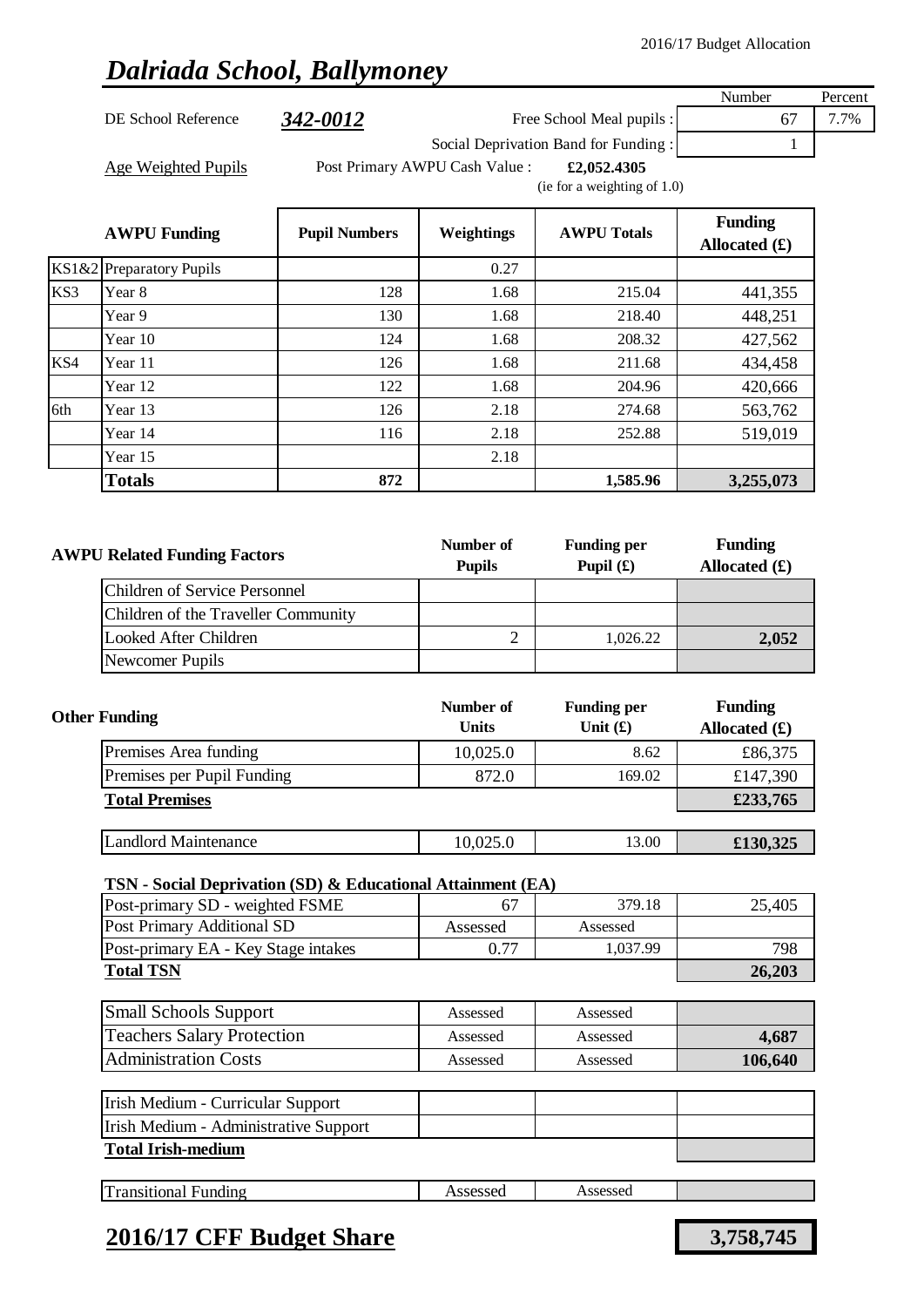# *Loreto College, Coleraine*

|     |                                                             |                            |                                   |                                      | Number                            | Percent |
|-----|-------------------------------------------------------------|----------------------------|-----------------------------------|--------------------------------------|-----------------------------------|---------|
|     | DE School Reference                                         | 342-0034                   |                                   | Free School Meal pupils :            | 84                                | 10.4%   |
|     |                                                             |                            |                                   | Social Deprivation Band for Funding: | 1                                 |         |
|     | Age Weighted Pupils                                         |                            | Post Primary AWPU Cash Value :    | £2,052.4305                          |                                   |         |
|     |                                                             |                            |                                   | (ie for a weighting of 1.0)          |                                   |         |
|     | <b>AWPU Funding</b>                                         | <b>Pupil Numbers</b>       | Weightings                        | <b>AWPU Totals</b>                   | <b>Funding</b><br>Allocated $(f)$ |         |
|     | KS1&2 Preparatory Pupils                                    |                            | 0.27                              |                                      |                                   |         |
| KS3 | Year 8                                                      | 121                        | 1.68                              | 203.28                               | 417,218                           |         |
|     | Year 9                                                      | 121                        | 1.68                              | 203.28                               | 417,218                           |         |
|     | Year 10                                                     | 123                        | 1.68                              | 206.64                               | 424,114                           |         |
| KS4 | Year 11                                                     | 117                        | 1.68                              | 196.56                               | 403,426                           |         |
|     | Year 12                                                     | 117                        | 1.68                              | 196.56                               | 403,426                           |         |
| 6th | Year 13                                                     | 104                        | 2.18                              | 226.72                               | 465,327                           |         |
|     | Year 14                                                     | 104                        | 2.18                              | 226.72                               | 465,327                           |         |
|     | Year 15                                                     |                            | 2.18                              |                                      |                                   |         |
|     | <b>Totals</b>                                               | 807                        |                                   | 1,459.76                             | 2,996,056                         |         |
|     |                                                             |                            |                                   |                                      |                                   |         |
|     |                                                             |                            |                                   |                                      |                                   |         |
|     | <b>AWPU Related Funding Factors</b>                         | Number of<br><b>Pupils</b> | <b>Funding per</b><br>Pupil $(f)$ | <b>Funding</b><br>Allocated $(f)$    |                                   |         |
|     | <b>Children of Service Personnel</b>                        |                            |                                   |                                      |                                   |         |
|     | Children of the Traveller Community                         |                            |                                   |                                      |                                   |         |
|     | <b>Looked After Children</b>                                |                            | 3                                 | 1,026.22                             | 3,079                             |         |
|     | Newcomer Pupils                                             |                            | 8                                 | 1,026.22                             | 8,210                             |         |
|     |                                                             |                            |                                   |                                      |                                   |         |
|     | <b>Other Funding</b>                                        |                            | Number of                         | <b>Funding per</b>                   | <b>Funding</b>                    |         |
|     |                                                             |                            | <b>Units</b>                      | Unit $(f)$                           | Allocated $(\mathbf{\pounds})$    |         |
|     | Premises Area funding                                       |                            | 10,426.0                          | 8.62                                 | £89,830                           |         |
|     | Premises per Pupil Funding                                  |                            | 807.0                             | 169.02                               | £136,403                          |         |
|     | <b>Total Premises</b>                                       |                            |                                   |                                      | £226,234                          |         |
|     | <b>Landlord Maintenance</b>                                 |                            | 10,426.0                          | 13.00                                | £135,538                          |         |
|     |                                                             |                            |                                   |                                      |                                   |         |
|     | TSN - Social Deprivation (SD) & Educational Attainment (EA) |                            |                                   |                                      |                                   |         |
|     | Post-primary SD - weighted FSME                             |                            | 84                                | 379.18                               | 31,851                            |         |
|     | Post Primary Additional SD                                  |                            | Assessed                          | Assessed                             |                                   |         |
|     | Post-primary EA - Key Stage intakes                         |                            | 9.42                              | 1,037.99                             | 9,780                             |         |
|     | <b>Total TSN</b>                                            |                            |                                   |                                      | 41,631                            |         |
|     | <b>Small Schools Support</b>                                |                            | Assessed                          | Assessed                             |                                   |         |
|     | <b>Teachers Salary Protection</b>                           |                            | Assessed                          | Assessed                             | 500                               |         |
|     | <b>Administration Costs</b>                                 |                            | Assessed                          | Assessed                             | 98,840                            |         |
|     | Irish Medium - Curricular Support                           |                            |                                   |                                      |                                   |         |
|     | Irish Medium - Administrative Support                       |                            |                                   |                                      |                                   |         |
|     | <b>Total Irish-medium</b>                                   |                            |                                   |                                      |                                   |         |
|     | <b>Transitional Funding</b>                                 |                            | Assessed                          | Assessed                             |                                   |         |
|     |                                                             |                            |                                   |                                      |                                   |         |

## **2016/17 CFF Budget Share 3,510,088**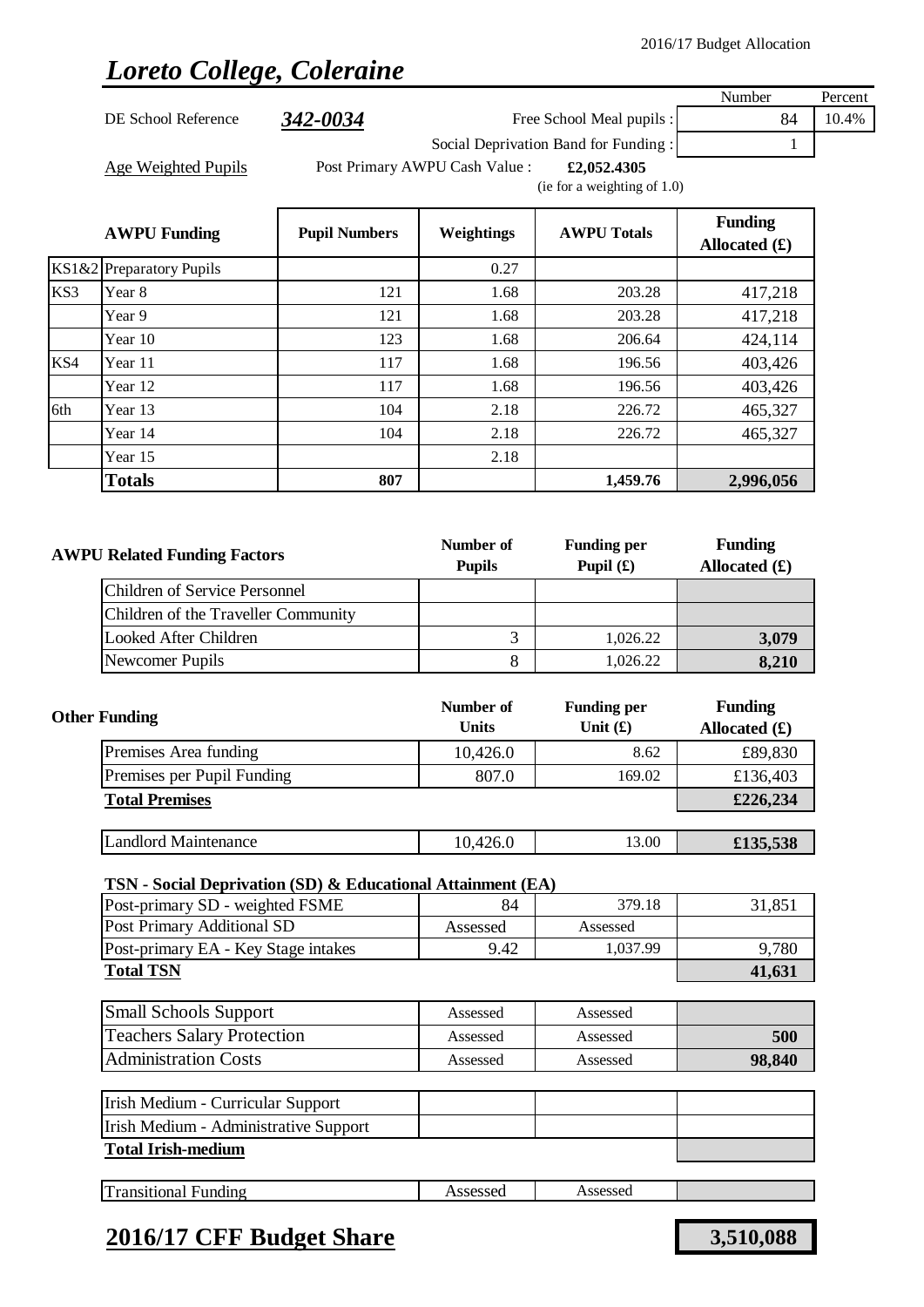## *Larne Grammar School*

|     |                                     |                      |                                |                                      | Number                            | Percent |
|-----|-------------------------------------|----------------------|--------------------------------|--------------------------------------|-----------------------------------|---------|
|     | DE School Reference                 | 342-0046             |                                | Free School Meal pupils :            | 97                                | 13.1%   |
|     |                                     |                      |                                | Social Deprivation Band for Funding: | 1                                 |         |
|     | <b>Age Weighted Pupils</b>          |                      | Post Primary AWPU Cash Value : | £2,052.4305                          |                                   |         |
|     |                                     |                      |                                | (ie for a weighting of $1.0$ )       |                                   |         |
|     | <b>AWPU Funding</b>                 | <b>Pupil Numbers</b> | Weightings                     | <b>AWPU Totals</b>                   | <b>Funding</b><br>Allocated $(f)$ |         |
|     | KS1&2 Preparatory Pupils            |                      | 0.27                           |                                      |                                   |         |
| KS3 | Year 8                              | 110                  | 1.68                           | 184.80                               | 379,289                           |         |
|     | Year 9                              | 111                  | 1.68                           | 186.48                               | 382,737                           |         |
|     | Year 10                             | 111                  | 1.68                           | 186.48                               | 382,737                           |         |
| KS4 | Year 11                             | 109                  | 1.68                           | 183.12                               | 375,841                           |         |
|     | Year 12                             | 112                  | 1.68                           | 188.16                               | 386,185                           |         |
| 6th | Year 13                             | 105                  | 2.18                           | 228.90                               | 469,801                           |         |
|     | Year 14                             | 81                   | 2.18                           | 176.58                               | 362,418                           |         |
|     | Year 15                             |                      | 2.18                           |                                      |                                   |         |
|     | <b>Totals</b>                       | 739                  |                                | 1,334.52                             | 2,739,010                         |         |
|     |                                     |                      |                                |                                      |                                   |         |
|     | <b>AWPU Related Funding Factors</b> |                      | Number of<br><b>Pupils</b>     | <b>Funding per</b><br>Pupil $(f)$    | <b>Funding</b><br>Allocated $(f)$ |         |

| U INCIANCU FUNUME FACIOIS            | <b>Pupils</b> | Pupil $(f)$ | Allocated $(f)$ |
|--------------------------------------|---------------|-------------|-----------------|
| <b>Children of Service Personnel</b> |               |             |                 |
| Children of the Traveller Community  |               |             |                 |
| Looked After Children                |               | 1.026.22    | 1,026           |
| Newcomer Pupils                      |               |             |                 |

| <b>Other Funding</b>        | Number of<br><b>Units</b> | <b>Funding per</b><br>Unit $(f)$ | <b>Funding</b><br>Allocated $(\pounds)$ |
|-----------------------------|---------------------------|----------------------------------|-----------------------------------------|
| Premises Area funding       | 10,571.0                  | 8.62                             | £91,080                                 |
| Premises per Pupil Funding  | 739.0                     | 169.02                           | £124,909                                |
| <b>Total Premises</b>       |                           |                                  | £215,989                                |
|                             |                           |                                  |                                         |
| <b>Landlord Maintenance</b> | 10,571.0                  | 13.00                            | £137,423                                |

### **TSN - Social Deprivation (SD) & Educational Attainment (EA)**

| Post-primary SD - weighted FSME     |          | 379.18   | 36,780 |
|-------------------------------------|----------|----------|--------|
| Post Primary Additional SD          | Assessed | Assessed |        |
| Post-primary EA - Key Stage intakes | $0.00\,$ | 1.037.99 |        |
| <b>Total TSN</b>                    |          |          | 36,780 |
|                                     |          |          |        |

| <b>Small Schools Support</b>      | Assessed | Assessed |        |
|-----------------------------------|----------|----------|--------|
| <b>Teachers Salary Protection</b> | Assessed | Assessed |        |
| <b>Administration Costs</b>       | Assessed | Assessed | 90,680 |

| Irish Medium - Curricular Support     |  |  |
|---------------------------------------|--|--|
| Irish Medium - Administrative Support |  |  |
| <b>Total Irish-medium</b>             |  |  |

| ᡣ<br>Transitional Funding | Assessed | Assessed |  |
|---------------------------|----------|----------|--|
|                           |          |          |  |

### **2016/17 CFF Budget Share 3,220,908**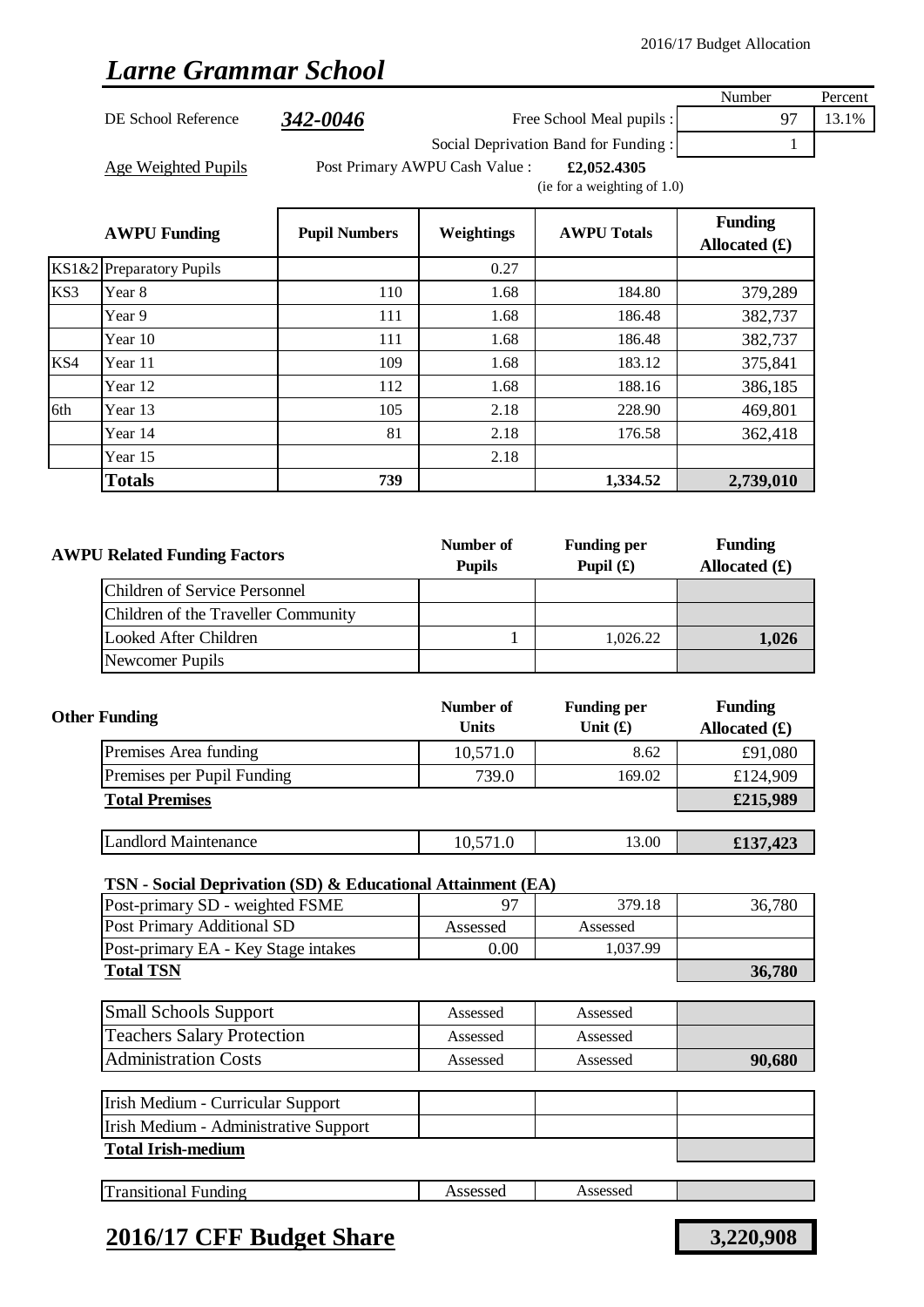## *Rainey Endowed School, Magherafelt*

DE School Reference **342-0058** Free School Meal pupils : 85 12.0%

Number Percent

Social Deprivation Band for Funding : 1

Age Weighted Pupils **Filter Post Primary AWPU Cash Value** : **£2,052.4305** 

(ie for a weighting of 1.0)

|     | <b>AWPU Funding</b>      | <b>Pupil Numbers</b> | Weightings | <b>AWPU Totals</b> | <b>Funding</b><br>Allocated $(f)$ |
|-----|--------------------------|----------------------|------------|--------------------|-----------------------------------|
|     | KS1&2 Preparatory Pupils |                      | 0.27       |                    |                                   |
| KS3 | Year 8                   | 103                  | 1.68       | 173.04             | 355,153                           |
|     | Year 9                   | 104                  | 1.68       | 174.72             | 358,601                           |
|     | Year 10                  | 105                  | 1.68       | 176.40             | 362,049                           |
| KS4 | Year 11                  | 103                  | 1.68       | 173.04             | 355,153                           |
|     | Year 12                  | 103                  | 1.68       | 173.04             | 355,153                           |
| 6th | Year 13                  | 100                  | 2.18       | 218.00             | 447,430                           |
|     | Year 14                  | 89                   | 2.18       | 194.02             | 398,213                           |
|     | Year 15                  |                      | 2.18       |                    |                                   |
|     | <b>Totals</b>            | 707                  |            | 1,282.26           | 2,631,749                         |

| <b>AWPU Related Funding Factors</b> | Number of<br><b>Pupils</b> | <b>Funding per</b><br>Pupil $(f)$ | <b>Funding</b><br>Allocated $(f)$ |
|-------------------------------------|----------------------------|-----------------------------------|-----------------------------------|
| Children of Service Personnel       |                            |                                   |                                   |
| Children of the Traveller Community |                            |                                   |                                   |
| Looked After Children               |                            | 1.026.22                          | 1,026                             |
| Newcomer Pupils                     |                            |                                   |                                   |

| <b>Other Funding</b>        | Number of<br><b>Units</b> | <b>Funding per</b><br>Unit $(f)$ | <b>Funding</b><br>Allocated $(f)$ |
|-----------------------------|---------------------------|----------------------------------|-----------------------------------|
| Premises Area funding       | 8,736.0                   | 8.62                             | £75,269                           |
| Premises per Pupil Funding  | 707.0                     | 169.02                           | £119,501                          |
| <b>Total Premises</b>       |                           |                                  | £194,770                          |
|                             |                           |                                  |                                   |
| <b>Landlord Maintenance</b> | 8,736.0                   | 13.00                            | £113,568                          |

#### **TSN - Social Deprivation (SD) & Educational Attainment (EA)**

| Post-primary SD - weighted FSME     |          | 379.18   | 32.230 |
|-------------------------------------|----------|----------|--------|
| Post Primary Additional SD          | Assessed | Assessed |        |
| Post-primary EA - Key Stage intakes | . . 14   | 1,037.99 | 1.187  |
| <b>Total TSN</b>                    |          |          | 33,418 |

| Small Schools Support             | Assessed | Assessed |        |
|-----------------------------------|----------|----------|--------|
| <b>Teachers Salary Protection</b> | Assessed | Assessed | 15,607 |
| <b>Administration Costs</b>       | Assessed | Assessed | 86,840 |

| Irish Medium - Curricular Support     |  |  |
|---------------------------------------|--|--|
| Irish Medium - Administrative Support |  |  |
| <b>Total Irish-medium</b>             |  |  |

|--|

### **2016/17 CFF Budget Share 3,076,978**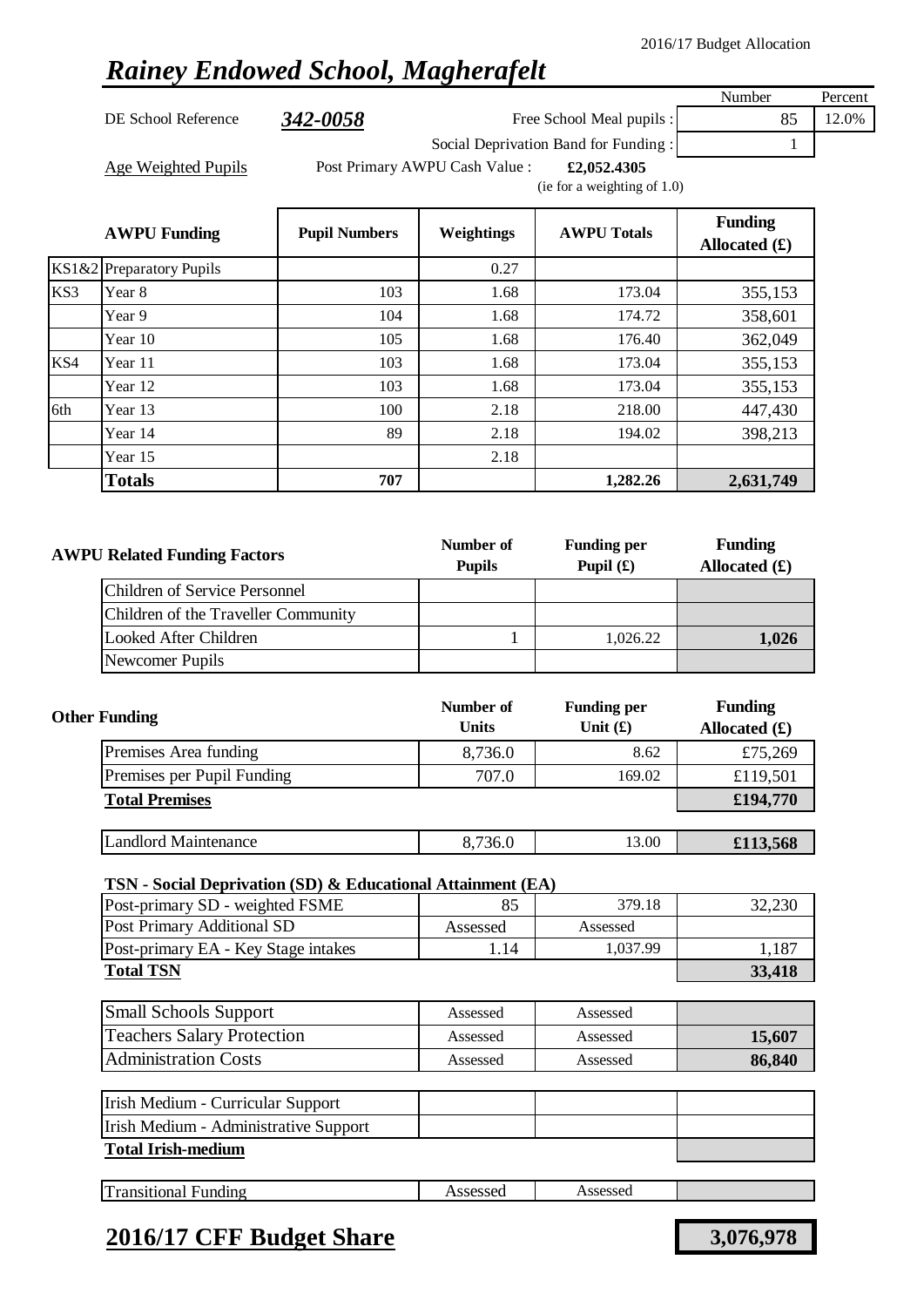## *Dominican College, Portstewart*

Year 15 2.18

|     |                          |                      |                                                                                 |                                      | Number                            | Percent |
|-----|--------------------------|----------------------|---------------------------------------------------------------------------------|--------------------------------------|-----------------------------------|---------|
|     | DE School Reference      | 342-0068             |                                                                                 | Free School Meal pupils :            | 75                                | 15.6%   |
|     |                          |                      |                                                                                 | Social Deprivation Band for Funding: |                                   |         |
|     | Age Weighted Pupils      |                      | Post Primary AWPU Cash Value :<br>£2,052.4305<br>(ie for a weighting of $1.0$ ) |                                      |                                   |         |
|     | <b>AWPU Funding</b>      | <b>Pupil Numbers</b> | Weightings                                                                      | <b>AWPU Totals</b>                   | <b>Funding</b><br>Allocated $(f)$ |         |
|     | KS1&2 Preparatory Pupils |                      | 0.27                                                                            |                                      |                                   |         |
| KS3 | Year 8                   | 69                   | 1.68                                                                            | 115.92                               | 237,918                           |         |
|     | Year 9                   | 75                   | 1.68                                                                            | 126.00                               | 258,606                           |         |
|     | Year 10                  | 70                   | 1.68                                                                            | 117.60                               | 241,366                           |         |

| <b>AWPU Related Funding Factors</b> | Number of<br><b>Pupils</b> | <b>Funding per</b><br>Pupil $(f)$ | <b>Funding</b><br>Allocated $(f)$ |
|-------------------------------------|----------------------------|-----------------------------------|-----------------------------------|
| Children of Service Personnel       |                            |                                   |                                   |
| Children of the Traveller Community |                            |                                   |                                   |
| Looked After Children               |                            | 1.026.22                          | 2,052                             |
| Newcomer Pupils                     |                            | 1,026.22                          | 7,184                             |

KS4 Year 11 66 1.68 110.88 227,573

6th Year 13 148.24 304,252

Year 12 244,814

Year 14 62 62 2.18 135.16 277,407

**Totals 481 873.08 1,791,936**

| <b>Other Funding</b>        | Number of<br><b>Units</b> | <b>Funding per</b><br>Unit $(f)$ | <b>Funding</b><br>Allocated $(f)$ |
|-----------------------------|---------------------------|----------------------------------|-----------------------------------|
| Premises Area funding       | 6,537.0                   | 8.62                             | £56,323                           |
| Premises per Pupil Funding  | 481.0                     | 169.02                           | £81,301                           |
| <b>Total Premises</b>       |                           |                                  | £137,624                          |
|                             |                           |                                  |                                   |
| <b>Landlord Maintenance</b> | 6,537.0                   | 13.00                            | £84,981                           |

#### **TSN - Social Deprivation (SD) & Educational Attainment (EA)**

| Post-primary SD - weighted FSME       | 75       | 379.18   | 28,438 |
|---------------------------------------|----------|----------|--------|
| Post Primary Additional SD            | Assessed | Assessed |        |
| Post-primary EA - Key Stage intakes   | 2.26     | 1,037.99 | 2,344  |
| <b>Total TSN</b>                      |          |          | 30,782 |
|                                       |          |          |        |
| <b>Small Schools Support</b>          | Assessed | Assessed | 29,373 |
| <b>Teachers Salary Protection</b>     | Assessed | Assessed |        |
| <b>Administration Costs</b>           | Assessed | Assessed | 59,720 |
|                                       |          |          |        |
| Irish Medium - Curricular Support     |          |          |        |
| Irish Medium - Administrative Support |          |          |        |
| <b>Total Irish-medium</b>             |          |          |        |
|                                       |          |          |        |
| <b>Transitional Funding</b>           | Assessed | Assessed |        |

### **2016/17 CFF Budget Share 2,143,653**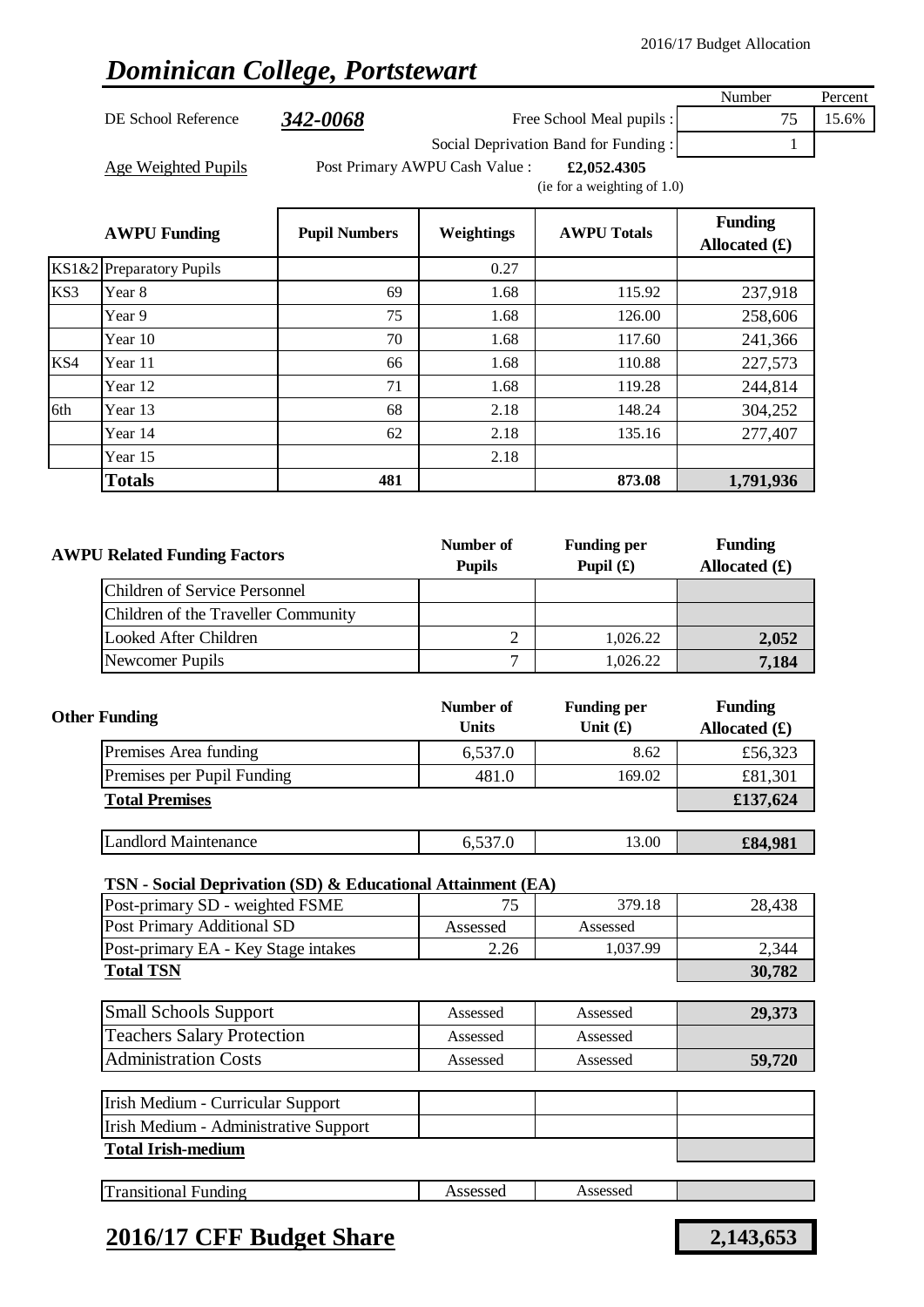# *Belfast High School*

|     |                                                             |                      |                                |                                      | Number                            | Percent |
|-----|-------------------------------------------------------------|----------------------|--------------------------------|--------------------------------------|-----------------------------------|---------|
|     | DE School Reference                                         | 342-0077             |                                | Free School Meal pupils :            | 66                                | 7.2%    |
|     |                                                             |                      |                                | Social Deprivation Band for Funding: | 1                                 |         |
|     | Age Weighted Pupils                                         |                      | Post Primary AWPU Cash Value : | £2,052.4305                          |                                   |         |
|     |                                                             |                      |                                | (ie for a weighting of 1.0)          |                                   |         |
|     |                                                             |                      |                                |                                      | <b>Funding</b>                    |         |
|     | <b>AWPU Funding</b>                                         | <b>Pupil Numbers</b> | Weightings                     | <b>AWPU Totals</b>                   | Allocated $(f)$                   |         |
|     | KS1&2 Preparatory Pupils                                    |                      | 0.27                           |                                      |                                   |         |
| KS3 | Year 8                                                      | 137                  | 1.68                           | 230.16                               | 472,387                           |         |
|     | Year 9                                                      | 136                  | 1.68                           | 228.48                               | 468,939                           |         |
|     | Year 10                                                     | 136                  | 1.68                           | 228.48                               | 468,939                           |         |
| KS4 | Year 11                                                     | 140                  | 1.68                           | 235.20                               | 482,732                           |         |
|     | Year 12                                                     | 141                  | 1.68                           | 236.88                               | 486,180                           |         |
| 6th | Year 13                                                     | 117                  | 2.18                           | 255.06                               | 523,493                           |         |
|     | Year 14                                                     | 110                  | 2.18                           | 239.80                               | 492,173                           |         |
|     | Year 15                                                     |                      | 2.18                           |                                      |                                   |         |
|     | <b>Totals</b>                                               | 917                  |                                | 1,654.06                             | 3,394,843                         |         |
|     |                                                             |                      |                                |                                      |                                   |         |
|     |                                                             |                      |                                |                                      |                                   |         |
|     | <b>AWPU Related Funding Factors</b>                         |                      | Number of<br><b>Pupils</b>     | <b>Funding per</b><br>Pupil $(f)$    | <b>Funding</b><br>Allocated $(f)$ |         |
|     | <b>Children of Service Personnel</b>                        |                      |                                |                                      |                                   |         |
|     | Children of the Traveller Community                         |                      |                                |                                      |                                   |         |
|     | <b>Looked After Children</b>                                |                      |                                |                                      |                                   |         |
|     | Newcomer Pupils                                             |                      | $\overline{4}$                 | 1,026.22                             | 4,105                             |         |
|     |                                                             |                      |                                |                                      |                                   |         |
|     | <b>Other Funding</b>                                        |                      | Number of<br><b>Units</b>      | <b>Funding per</b><br>Unit $(f)$     | <b>Funding</b><br>Allocated $(f)$ |         |
|     | Premises Area funding                                       |                      | 9,628.0                        | 8.62                                 | £82,955                           |         |
|     | Premises per Pupil Funding                                  |                      | 917.0                          | 169.02                               | £154,996                          |         |
|     | <b>Total Premises</b>                                       |                      |                                |                                      | £237,951                          |         |
|     |                                                             |                      |                                |                                      |                                   |         |
|     | <b>Landlord Maintenance</b>                                 |                      | 9,628.0                        | 13.00                                | £125,164                          |         |
|     | TSN - Social Deprivation (SD) & Educational Attainment (EA) |                      |                                |                                      |                                   |         |
|     | Post-primary SD - weighted FSME                             |                      | 66                             | 379.18                               | 25,026                            |         |
|     | Post Primary Additional SD                                  |                      | Assessed                       | Assessed                             |                                   |         |
|     | Post-primary EA - Key Stage intakes                         |                      | 0.00                           | 1,037.99                             |                                   |         |
|     | <b>Total TSN</b>                                            |                      |                                | 25,026                               |                                   |         |
|     |                                                             |                      |                                |                                      |                                   |         |
|     | <b>Small Schools Support</b>                                |                      | Assessed                       | Assessed                             |                                   |         |
|     | <b>Teachers Salary Protection</b>                           |                      | Assessed                       | Assessed                             |                                   |         |
|     | <b>Administration Costs</b>                                 |                      | Assessed                       | Assessed                             | 112,040                           |         |
|     |                                                             |                      |                                |                                      |                                   |         |
|     | Irish Medium - Curricular Support                           |                      |                                |                                      |                                   |         |
|     | Irish Medium - Administrative Support                       |                      |                                |                                      |                                   |         |
|     | <b>Total Irish-medium</b>                                   |                      |                                |                                      |                                   |         |
|     |                                                             |                      |                                |                                      |                                   |         |
|     | <b>Transitional Funding</b>                                 |                      | Assessed                       | Assessed                             |                                   |         |

## **2016/17 CFF Budget Share 3,899,129**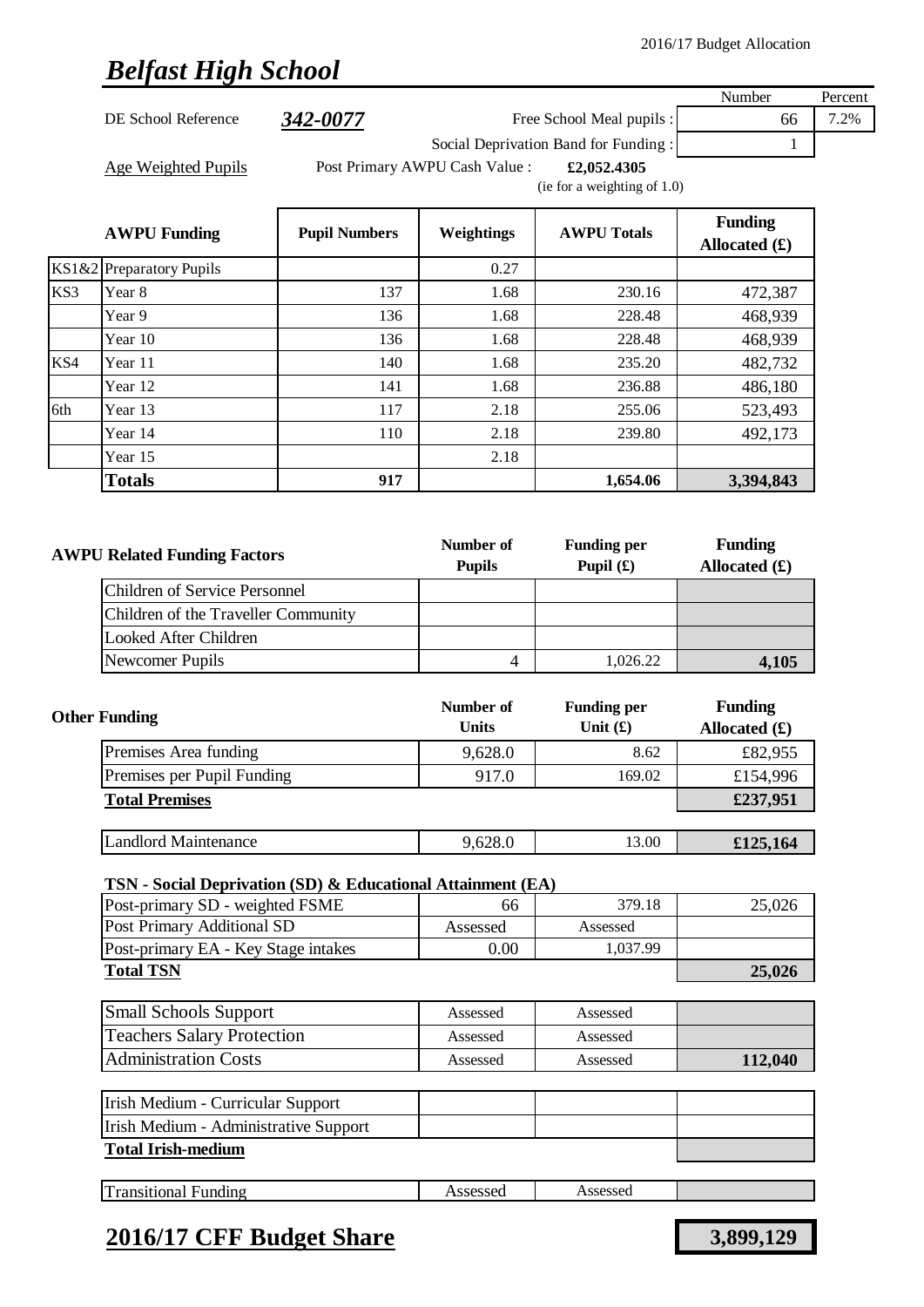# *St Mary's Grammar, Magherafelt*

|       |                                                             |                        |                                |                                      | Number          | Percent |
|-------|-------------------------------------------------------------|------------------------|--------------------------------|--------------------------------------|-----------------|---------|
|       | DE School Reference                                         | <i><b>342-0080</b></i> |                                | Free School Meal pupils :            | 88              | 8.2%    |
|       |                                                             |                        |                                | Social Deprivation Band for Funding: | $\mathbf{1}$    |         |
|       | <b>Age Weighted Pupils</b>                                  |                        | Post Primary AWPU Cash Value : | £2,052.4305                          |                 |         |
|       |                                                             |                        |                                | (ie for a weighting of 1.0)          |                 |         |
|       |                                                             |                        |                                |                                      | <b>Funding</b>  |         |
|       | <b>AWPU Funding</b>                                         | <b>Pupil Numbers</b>   | Weightings                     | <b>AWPU Totals</b>                   | Allocated $(f)$ |         |
| KS1&2 | <b>Preparatory Pupils</b>                                   |                        | 0.27                           |                                      |                 |         |
| KS3   | Year 8                                                      | 156                    | 1.68                           | 262.08                               | 537,901         |         |
|       | Year 9                                                      | 156                    | 1.68                           | 262.08                               | 537,901         |         |
|       | Year 10                                                     | 161                    | 1.68                           | 270.48                               | 555,141         |         |
| KS4   | Year 11                                                     | 158                    | 1.68                           | 265.44                               | 544,797         |         |
|       | Year 12                                                     | 153                    | 1.68                           | 257.04                               | 527,557         |         |
| 6th   | Year 13                                                     | 156                    | 2.18                           | 340.08                               | 697,991         |         |
|       | Year 14                                                     | 133                    | 2.18                           | 289.94                               | 595,082         |         |
|       | Year 15                                                     |                        | 2.18                           |                                      |                 |         |
|       | <b>Totals</b>                                               | 1,073                  |                                | 1,947.14                             | 3,996,369       |         |
|       |                                                             |                        |                                |                                      |                 |         |
|       |                                                             |                        |                                |                                      |                 |         |
|       | <b>AWPU Related Funding Factors</b>                         |                        | Number of                      | <b>Funding per</b>                   | <b>Funding</b>  |         |
|       |                                                             |                        | <b>Pupils</b>                  | Pupil $(f)$                          | Allocated $(f)$ |         |
|       | <b>Children of Service Personnel</b>                        |                        |                                |                                      |                 |         |
|       | Children of the Traveller Community                         |                        |                                |                                      |                 |         |
|       | <b>Looked After Children</b>                                |                        | $\mathbf{1}$                   | 1,026.22                             | 1,026           |         |
|       | Newcomer Pupils                                             |                        | $\mathfrak{2}$                 | 1,026.22                             | 2,052           |         |
|       |                                                             |                        | Number of                      |                                      | <b>Funding</b>  |         |
|       | <b>Other Funding</b>                                        |                        | <b>Units</b>                   | <b>Funding per</b><br>Unit $(f)$     | Allocated $(f)$ |         |
|       | Premises Area funding                                       |                        | 11,021.0                       | 8.62                                 | £94,957         |         |
|       | Premises per Pupil Funding                                  |                        | 1,073.0                        | 169.02                               | £181,364        |         |
|       | <b>Total Premises</b>                                       |                        |                                |                                      | £276,321        |         |
|       |                                                             |                        |                                |                                      |                 |         |
|       | <b>Landlord Maintenance</b>                                 |                        | 11,021.0                       | 13.00                                | £143,273        |         |
|       |                                                             |                        |                                |                                      |                 |         |
|       | TSN - Social Deprivation (SD) & Educational Attainment (EA) |                        |                                |                                      |                 |         |
|       | Post-primary SD - weighted FSME                             |                        | 88                             | 379.18                               | 33,368          |         |
|       | Post Primary Additional SD                                  |                        | Assessed                       | Assessed                             |                 |         |
|       | Post-primary EA - Key Stage intakes                         |                        | 0.75                           | 1,037.99                             | 778             |         |
|       | <b>Total TSN</b>                                            |                        |                                |                                      | 34,146          |         |
|       | <b>Small Schools Support</b>                                | Assessed               | Assessed                       |                                      |                 |         |
|       | <b>Teachers Salary Protection</b>                           |                        | Assessed                       | Assessed                             | 2,424           |         |
|       | <b>Administration Costs</b>                                 |                        | Assessed                       | Assessed                             | 130,760         |         |
|       |                                                             |                        |                                |                                      |                 |         |
|       | Irish Medium - Curricular Support                           |                        |                                |                                      |                 |         |
|       | Irish Medium - Administrative Support                       |                        |                                |                                      |                 |         |
|       | <b>Total Irish-medium</b>                                   |                        |                                |                                      |                 |         |
|       |                                                             |                        |                                |                                      |                 |         |
|       | <b>Transitional Funding</b>                                 |                        | Assessed                       | Assessed                             |                 |         |

## **2016/17 CFF Budget Share 4,586,372**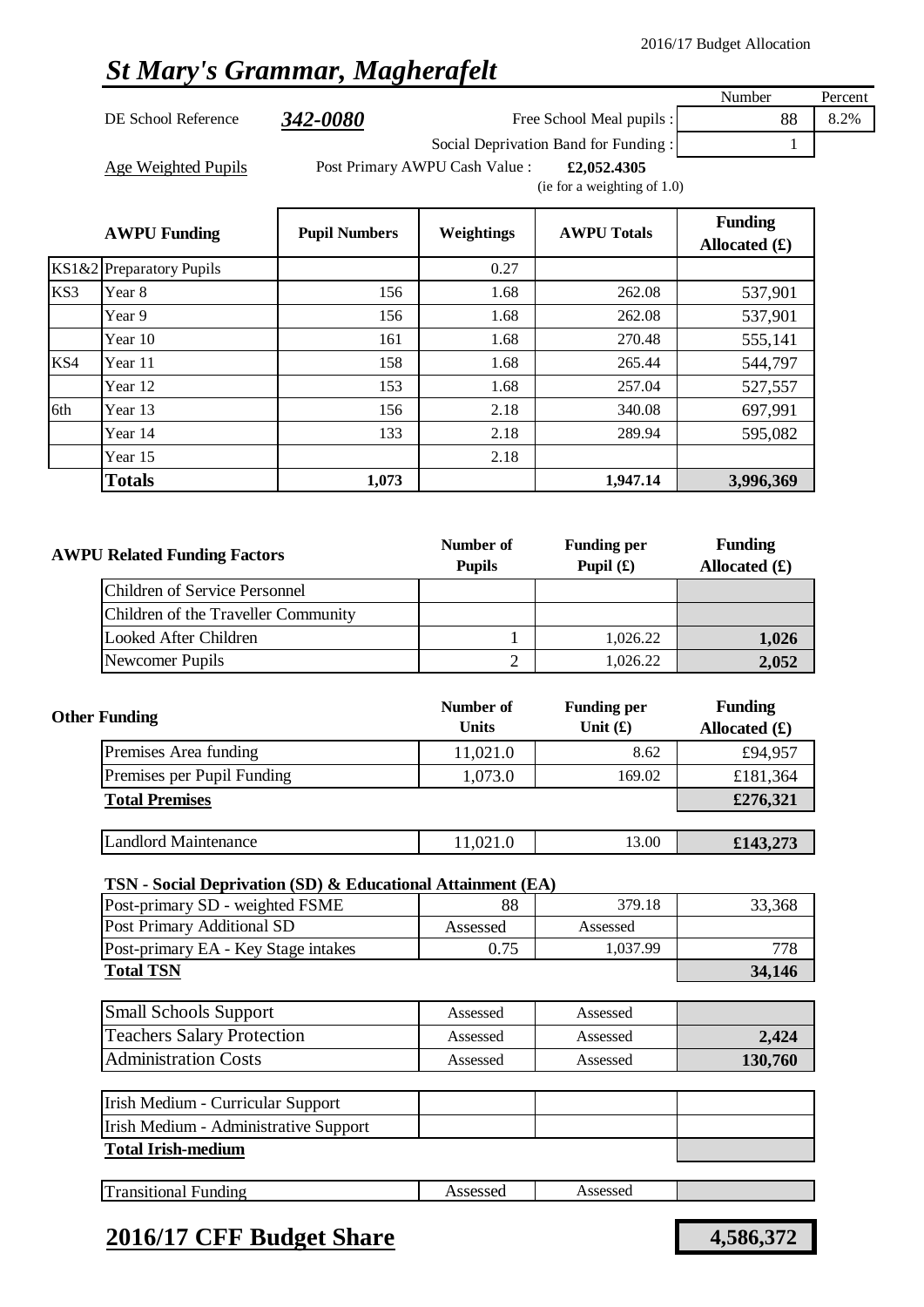# $\overline{\phantom{a}}$

|     |                                      |                      |                                               |                                   | Number                            | Percent |  |
|-----|--------------------------------------|----------------------|-----------------------------------------------|-----------------------------------|-----------------------------------|---------|--|
|     | DE School Reference                  | 342-0317             |                                               | Free School Meal pupils :         | 190                               | 12.8%   |  |
|     |                                      |                      | Social Deprivation Band for Funding:          | 1                                 |                                   |         |  |
|     | Age Weighted Pupils                  |                      | Post Primary AWPU Cash Value :<br>£2,052.4305 |                                   |                                   |         |  |
|     |                                      |                      |                                               | (ie for a weighting of 1.0)       |                                   |         |  |
|     | <b>AWPU Funding</b>                  | <b>Pupil Numbers</b> | Weightings                                    | <b>AWPU Totals</b>                | <b>Funding</b><br>Allocated $(f)$ |         |  |
|     | KS1&2 Preparatory Pupils             |                      | 0.27                                          |                                   |                                   |         |  |
| KS3 | Year 8                               | 157                  | 1.68                                          | 263.76                            | 541,349                           |         |  |
|     | Year 9                               | 247                  | 1.68                                          | 414.96                            | 851,677                           |         |  |
|     | Year 10                              | 247                  | 1.68                                          | 414.96                            | 851,677                           |         |  |
| KS4 | Year 11                              | 242                  | 1.68                                          | 406.56                            | 834,436                           |         |  |
|     | Year 12                              | 239                  | 1.68                                          | 401.52                            | 824,092                           |         |  |
| 6th | Year 13                              | 188                  | 2.18                                          | 409.84                            | 841,168                           |         |  |
|     | Year 14                              | 170                  | 2.18                                          | 370.60                            | 760,631                           |         |  |
|     | Year 15                              |                      | 2.18                                          |                                   |                                   |         |  |
|     | <b>Totals</b>                        | 1,490                |                                               | 2,682.20                          | 5,505,029                         |         |  |
|     | <b>AWPU Related Funding Factors</b>  |                      | Number of<br><b>Pupils</b>                    | <b>Funding per</b><br>Pupil $(f)$ | <b>Funding</b>                    |         |  |
|     |                                      |                      |                                               |                                   | Allocated $(f)$                   |         |  |
|     | <b>Children of Service Personnel</b> |                      |                                               |                                   |                                   |         |  |
|     | Children of the Traveller Community  |                      |                                               |                                   |                                   |         |  |
|     | <b>Looked After Children</b>         |                      | 5                                             | 1,026.22                          | 5,131                             |         |  |
|     | Newcomer Pupils                      |                      | 4                                             | 1,026.22                          | 4,105                             |         |  |
|     | <b>Other Funding</b>                 |                      | Number of<br><b>Units</b>                     | <b>Funding per</b><br>Unit $(f)$  | <b>Funding</b><br>Allocated $(f)$ |         |  |
|     | Premises Area funding                |                      | 22,800.0                                      | 8.62                              | £196,445                          |         |  |
|     | Premises per Pupil Funding           |                      | 1,490.0                                       | 169.02                            | £251,847                          |         |  |

| Landlord           | 22,800.0 | 13.00 | 400  |
|--------------------|----------|-------|------|
| <b>Maintenance</b> |          |       | ደኅበ∠ |
|                    |          |       |      |

### **TSN - Social Deprivation (SD) & Educational Attainment (EA)**

| Post-primary SD - weighted FSME     | 190      | 379.18   | 72,044 |
|-------------------------------------|----------|----------|--------|
| <b>Post Primary Additional SD</b>   | Assessed | Assessed |        |
| Post-primary EA - Key Stage intakes | 19.39    | 1,037.99 | 20.127 |
| <b>Total TSN</b>                    |          |          | 92,171 |

| <b>Small Schools Support</b>      | Assessed | Assessed |         |
|-----------------------------------|----------|----------|---------|
| <b>Teachers Salary Protection</b> | Assessed | Assessed |         |
| <b>Administration Costs</b>       | Assessed | Assessed | 150,000 |

| Irish Medium - Curricular Support     |  |  |
|---------------------------------------|--|--|
| Irish Medium - Administrative Support |  |  |
| <b>Total Irish-medium</b>             |  |  |
|                                       |  |  |

| --<br>$-1$ . $-1$<br>∹undıng<br>rıt<br>эпат<br>ansın | 0.000<br>700000U | 200000<br>.<br>. |  |
|------------------------------------------------------|------------------|------------------|--|
|                                                      |                  |                  |  |

## **2016/17 CFF Budget Share 6,501,128**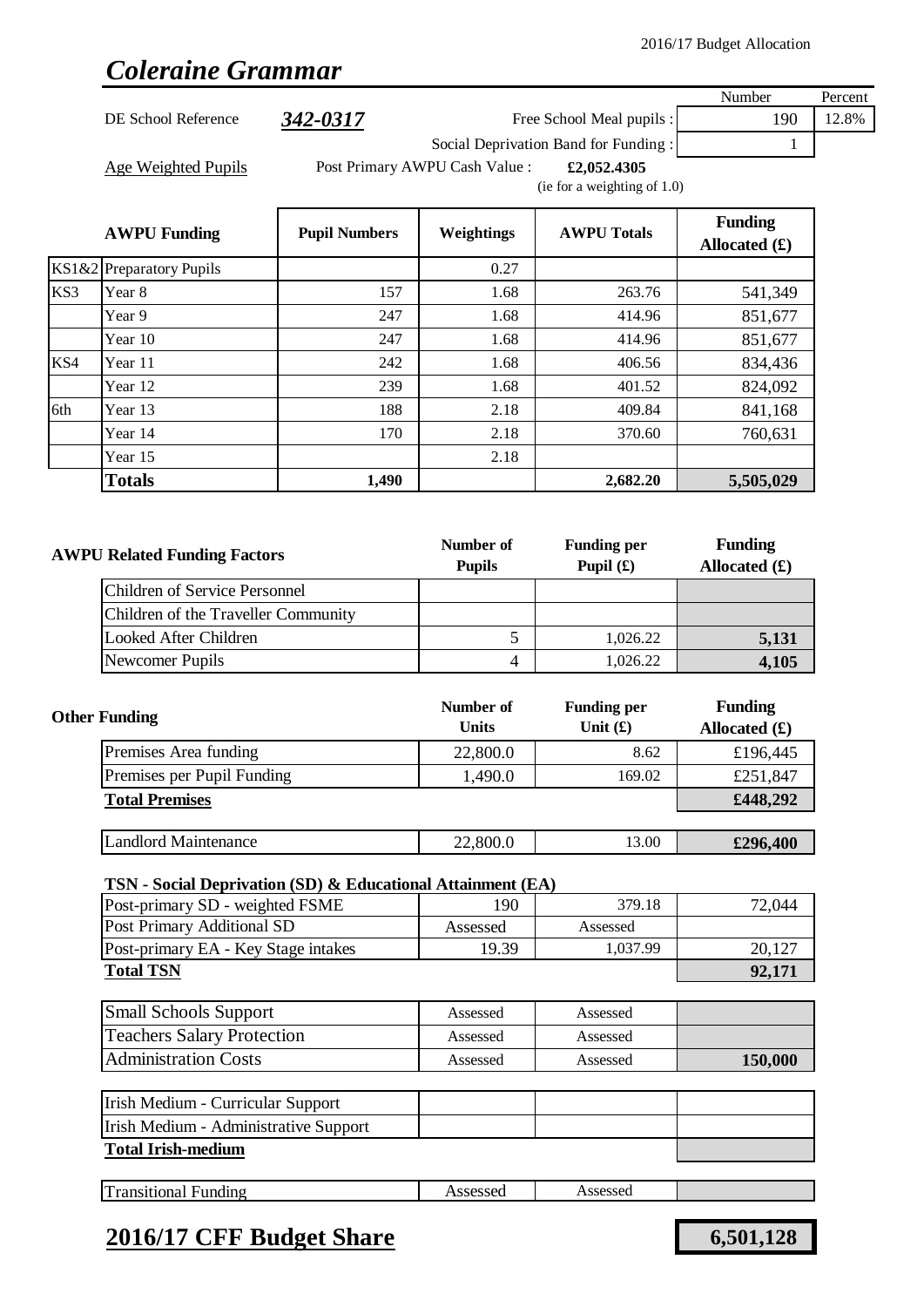# *Bangor Grammar School*

|     |                                                             |                      |                                |                                      | Number                         | Percent |
|-----|-------------------------------------------------------------|----------------------|--------------------------------|--------------------------------------|--------------------------------|---------|
|     | DE School Reference                                         | 442-0015             |                                | Free School Meal pupils :            | 106                            | 12.1%   |
|     |                                                             |                      |                                | Social Deprivation Band for Funding: | 1                              |         |
|     | Age Weighted Pupils                                         |                      | Post Primary AWPU Cash Value : | £2,052.4305                          |                                |         |
|     |                                                             |                      |                                | (ie for a weighting of $1.0$ )       |                                |         |
|     |                                                             |                      |                                |                                      | <b>Funding</b>                 |         |
|     | <b>AWPU Funding</b>                                         | <b>Pupil Numbers</b> | Weightings                     | <b>AWPU Totals</b>                   | Allocated $(f)$                |         |
|     | KS1&2 Preparatory Pupils                                    |                      | 0.27                           |                                      |                                |         |
| KS3 | Year 8                                                      | 129                  | 1.68                           | 216.72                               | 444,803                        |         |
|     | Year 9                                                      | 129                  | 1.68                           | 216.72                               | 444,803                        |         |
|     | Year 10                                                     | 141                  | 1.68                           | 236.88                               | 486,180                        |         |
| KS4 | Year 11                                                     | 128                  | 1.68                           | 215.04                               | 441,355                        |         |
|     | Year 12                                                     | 135                  | 1.68                           | 226.80                               | 465,491                        |         |
| 6th | Year 13                                                     | 114                  | 2.18                           | 248.52                               | 510,070                        |         |
|     | Year 14                                                     | 98                   | 2.18                           | 213.64                               | 438,481                        |         |
|     | Year 15                                                     |                      | 2.18                           |                                      |                                |         |
|     | <b>Totals</b>                                               | 874                  |                                | 1,574.32                             | 3,231,182                      |         |
|     |                                                             |                      |                                |                                      |                                |         |
|     |                                                             |                      |                                |                                      |                                |         |
|     | <b>AWPU Related Funding Factors</b>                         |                      | Number of                      | <b>Funding per</b>                   | <b>Funding</b>                 |         |
|     |                                                             |                      | <b>Pupils</b>                  | Pupil $(f)$                          | Allocated $(f)$                |         |
|     | <b>Children of Service Personnel</b>                        |                      |                                |                                      |                                |         |
|     | Children of the Traveller Community                         |                      |                                |                                      |                                |         |
|     | <b>Looked After Children</b>                                |                      | 3                              | 1,026.22                             | 3,079                          |         |
|     | Newcomer Pupils                                             |                      | $\mathbf{1}$                   | 1,026.22                             | 1,026                          |         |
|     |                                                             |                      |                                |                                      |                                |         |
|     | <b>Other Funding</b>                                        |                      | Number of                      | <b>Funding per</b>                   | <b>Funding</b>                 |         |
|     |                                                             |                      | <b>Units</b>                   | Unit $(f)$                           | Allocated $(\mathbf{\pounds})$ |         |
|     | Premises Area funding                                       |                      | 11,605.0                       | 8.62                                 | £99,989                        |         |
|     | Premises per Pupil Funding                                  |                      | 874.0                          | 169.02                               | £147,728                       |         |
|     | <b>Total Premises</b>                                       |                      |                                |                                      | £247,717                       |         |
|     | <b>Landlord Maintenance</b>                                 |                      |                                | 13.00                                |                                |         |
|     |                                                             |                      | 11,605.0                       |                                      | £150,865                       |         |
|     | TSN - Social Deprivation (SD) & Educational Attainment (EA) |                      |                                |                                      |                                |         |
|     | Post-primary SD - weighted FSME                             |                      | 106                            | 379.18                               | 40,193                         |         |
|     | Post Primary Additional SD                                  |                      | Assessed                       | Assessed                             |                                |         |
|     | Post-primary EA - Key Stage intakes                         |                      | 6.04                           | 1,037.99                             | 6,267                          |         |
|     | <b>Total TSN</b>                                            |                      |                                |                                      | 46,460                         |         |
|     |                                                             |                      |                                |                                      |                                |         |
|     | <b>Small Schools Support</b>                                |                      | Assessed                       | Assessed                             |                                |         |
|     | <b>Teachers Salary Protection</b>                           |                      | Assessed                       | Assessed                             | 3,560                          |         |
|     | <b>Administration Costs</b>                                 |                      | Assessed                       | Assessed                             | 106,880                        |         |
|     | Irish Medium - Curricular Support                           |                      |                                |                                      |                                |         |
|     | Irish Medium - Administrative Support                       |                      |                                |                                      |                                |         |
|     | <b>Total Irish-medium</b>                                   |                      |                                |                                      |                                |         |
|     |                                                             |                      |                                |                                      |                                |         |

| œ<br>ransitional<br>∹undıng | CCACCAO<br>nsscsscu | Assessed |  |
|-----------------------------|---------------------|----------|--|
|                             |                     |          |  |

## **2016/17 CFF Budget Share 3,790,769**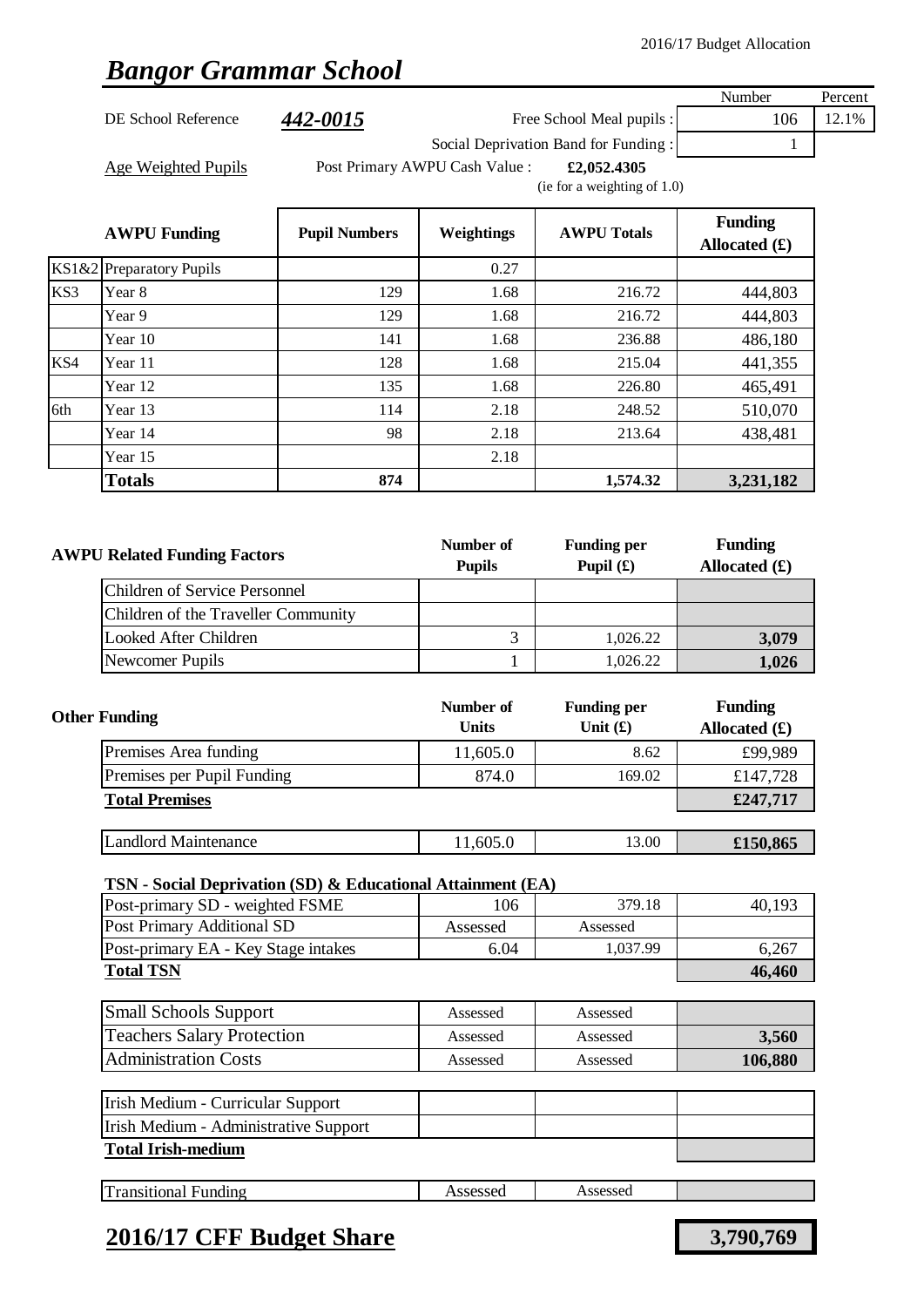## *Sullivan Upper School, Holywood*

DE School Reference  $\frac{442-0044}{4}$  Free School Meal pupils : 47 4.4%

Number Percent

Age Weighted Pupils **Filter Post Primary AWPU Cash Value** : **£2,052.4305** 

Social Deprivation Band for Funding : 1

(ie for a weighting of 1.0)

|     | <b>AWPU Funding</b>      | <b>Pupil Numbers</b> | Weightings | <b>AWPU Totals</b> | <b>Funding</b><br>Allocated $(f)$ |
|-----|--------------------------|----------------------|------------|--------------------|-----------------------------------|
|     | KS1&2 Preparatory Pupils | 187                  | 0.27       | 50.49              | 103,627                           |
| KS3 | Year 8                   | 153                  | 1.68       | 257.04             | 527,557                           |
|     | Year 9                   | 150                  | 1.68       | 252.00             | 517,212                           |
|     | Year 10                  | 156                  | 1.68       | 262.08             | 537,901                           |
| KS4 | Year 11                  | 157                  | 1.68       | 263.76             | 541,349                           |
|     | Year 12                  | 157                  | 1.68       | 263.76             | 541,349                           |
| 6th | Year 13                  | 155                  | 2.18       | 337.90             | 693,516                           |
|     | Year 14                  | 146                  | 2.18       | 318.28             | 653,248                           |
|     | Year 15                  | 3                    | 2.18       | 6.54               | 13,423                            |
|     | <b>Totals</b>            | 1,264                |            | 2,011.85           | 4,129,182                         |

| <b>AWPU Related Funding Factors</b> |                                     | Number of<br><b>Pupils</b> | <b>Funding per</b><br>Pupil $(\mathbf{f})$ | <b>Funding</b><br>Allocated $(f)$ |
|-------------------------------------|-------------------------------------|----------------------------|--------------------------------------------|-----------------------------------|
|                                     | Children of Service Personnel       |                            | 410.49                                     | 1,231                             |
|                                     | Children of the Traveller Community |                            |                                            |                                   |
|                                     | Looked After Children               |                            | 1.026.22                                   | 2,052                             |
|                                     | Newcomer Pupils                     |                            |                                            |                                   |

| <b>Other Funding</b>        | Number of<br><b>Units</b> | <b>Funding per</b><br>Unit $(f)$ | <b>Funding</b><br>Allocated $(f)$ |
|-----------------------------|---------------------------|----------------------------------|-----------------------------------|
| Premises Area funding       | 13,694.0                  | 8.62                             | £117,988                          |
| Premises per Pupil Funding  | 1,077.0                   | 169.02                           | £182,040                          |
| <b>Total Premises</b>       |                           |                                  | £300,027                          |
|                             |                           |                                  |                                   |
| <b>Landlord Maintenance</b> | 13,694.0                  | 13.00                            | £178,022                          |

### **TSN - Social Deprivation (SD) & Educational Attainment (EA)**

| Post-primary SD - weighted FSME     | 4 <sup>7</sup> | 379.18   | 17,82 <sub>1</sub> |
|-------------------------------------|----------------|----------|--------------------|
| Post Primary Additional SD          | Assessed       | Assessed |                    |
| Post-primary EA - Key Stage intakes | 1.96           | 1.037.99 | 2,039              |
| <b>Total TSN</b>                    | 19,860         |          |                    |

| <b>Small Schools Support</b>      | Assessed | Assessed |         |
|-----------------------------------|----------|----------|---------|
| <b>Teachers Salary Protection</b> | Assessed | Assessed | 2,500   |
| <b>Administration Costs</b>       | Assessed | Assessed | 131,240 |

| Irish Medium - Curricular Support     |  |  |
|---------------------------------------|--|--|
| Irish Medium - Administrative Support |  |  |
| <b>Total Irish-medium</b>             |  |  |

|--|

### **2016/17 CFF Budget Share 4,764,116**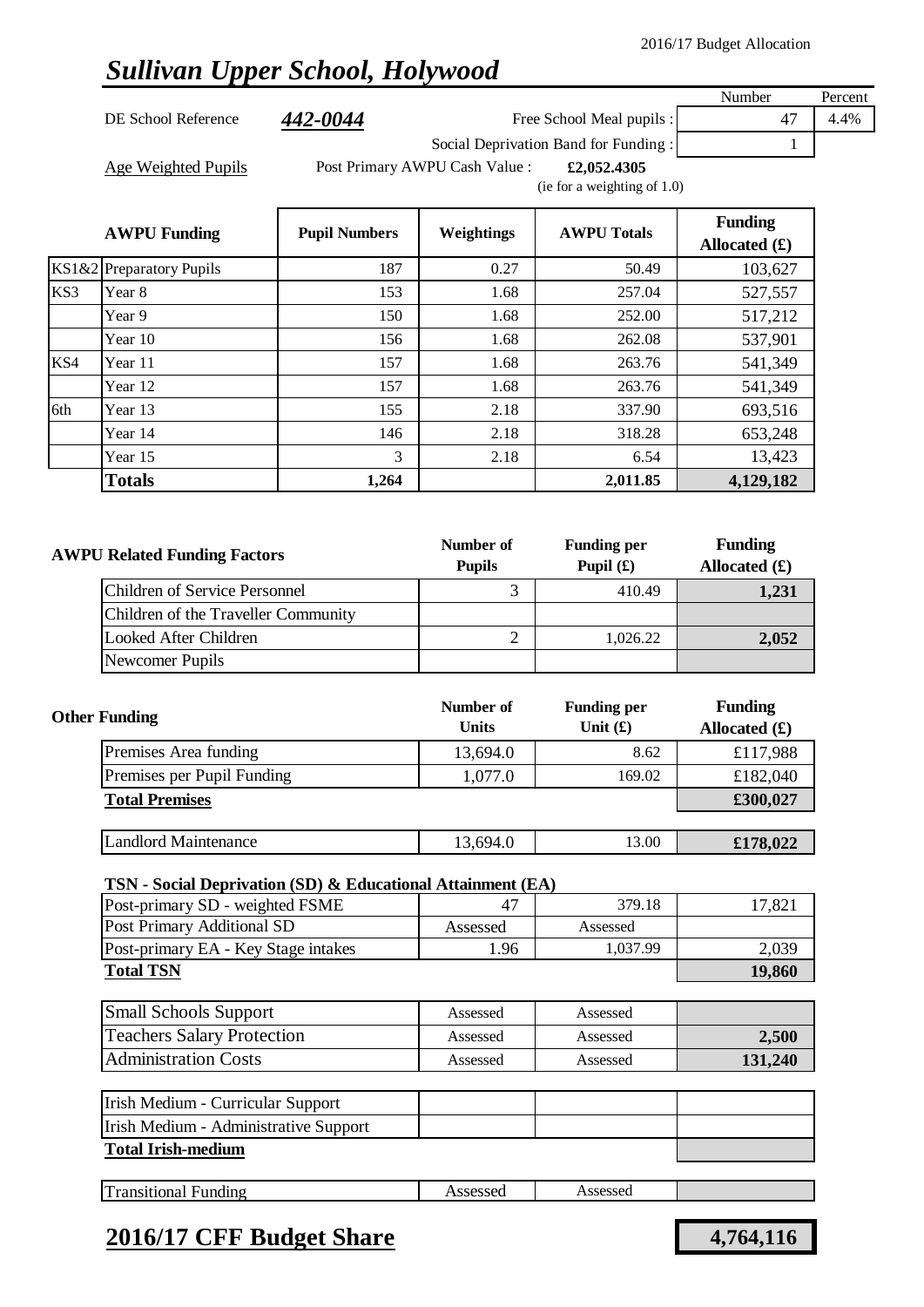## *Friends' School, Lisburn*

|       |                                                             |                      |                                |                                | Number          | Percent |
|-------|-------------------------------------------------------------|----------------------|--------------------------------|--------------------------------|-----------------|---------|
|       | DE School Reference                                         | 442-0050             |                                | Free School Meal pupils :      | 44              | 4.4%    |
|       |                                                             |                      | 1                              |                                |                 |         |
|       | Age Weighted Pupils                                         |                      | Post Primary AWPU Cash Value : | £2,052.4305                    |                 |         |
|       |                                                             |                      |                                | (ie for a weighting of $1.0$ ) |                 |         |
|       |                                                             |                      |                                |                                | <b>Funding</b>  |         |
|       | <b>AWPU Funding</b>                                         | <b>Pupil Numbers</b> | Weightings                     | <b>AWPU Totals</b>             | Allocated $(f)$ |         |
| KS1&2 | Preparatory Pupils                                          | 166                  | 0.27                           | 44.82                          | 91,990          |         |
| KS3   | Year 8                                                      | 143                  | 1.68                           | 240.24                         | 493,076         |         |
|       | Year 9                                                      | 144                  | 1.68                           | 241.92                         | 496,524         |         |
|       | Year 10                                                     | 142                  | 1.68                           | 238.56                         | 489,628         |         |
| KS4   | Year 11                                                     | 146                  | 1.68                           | 245.28                         | 503,420         |         |
|       | Year 12                                                     | 141                  | 1.68                           | 236.88                         | 486,180         |         |
| 6th   | Year 13                                                     | 131                  | 2.18                           | 285.58                         | 586,133         |         |
|       | Year 14                                                     | 141                  | 2.18                           | 307.38                         | 630,876         |         |
|       | Year 15                                                     | 1                    | 2.18                           | 2.18                           | 4,474           |         |
|       | <b>Totals</b>                                               | 1,155                |                                | 1,842.84                       | 3,782,301       |         |
|       |                                                             |                      |                                |                                |                 |         |
|       |                                                             |                      | Number of                      | <b>Funding per</b>             | <b>Funding</b>  |         |
|       | <b>AWPU Related Funding Factors</b>                         |                      | <b>Pupils</b>                  | Pupil $(f)$                    | Allocated $(f)$ |         |
|       | <b>Children of Service Personnel</b>                        |                      | 12                             | 410.49                         | 4,926           |         |
|       | Children of the Traveller Community                         |                      |                                |                                |                 |         |
|       | <b>Looked After Children</b>                                |                      | $\overline{c}$                 | 1,026.22                       | 2,052           |         |
|       | Newcomer Pupils                                             |                      | 5                              | 1,026.22                       | 5,131           |         |
|       |                                                             |                      |                                |                                |                 |         |
|       | <b>Other Funding</b>                                        |                      | Number of                      | <b>Funding per</b>             | <b>Funding</b>  |         |
|       |                                                             |                      | <b>Units</b>                   | Unit $(f)$                     | Allocated $(f)$ |         |
|       | Premises Area funding                                       |                      | 13,105.0                       | 8.62                           | £112,913        |         |
|       | Premises per Pupil Funding<br><b>Total Premises</b>         |                      | 989.0                          | 169.02                         | £167,166        |         |
|       |                                                             |                      |                                |                                | £280,078        |         |
|       | <b>Landlord Maintenance</b>                                 |                      | 13,105.0                       | 13.00                          | £170,365        |         |
|       |                                                             |                      |                                |                                |                 |         |
|       | TSN - Social Deprivation (SD) & Educational Attainment (EA) |                      |                                |                                |                 |         |
|       | Post-primary SD - weighted FSME                             |                      | 44                             | 379.18                         | 16,684          |         |
|       | Post Primary Additional SD                                  |                      | Assessed                       | Assessed                       |                 |         |
|       | Post-primary EA - Key Stage intakes<br><b>Total TSN</b>     |                      | 0.00                           | 1,037.99                       | 16,684          |         |
|       |                                                             |                      |                                |                                |                 |         |
|       | <b>Small Schools Support</b>                                |                      | Assessed                       | Assessed                       |                 |         |
|       | <b>Teachers Salary Protection</b>                           |                      | Assessed                       | Assessed                       | 5,823           |         |
|       | <b>Administration Costs</b>                                 |                      | Assessed                       | Assessed                       | 120,680         |         |
|       | Irish Medium - Curricular Support                           |                      |                                |                                |                 |         |
|       | Irish Medium - Administrative Support                       |                      |                                |                                |                 |         |
|       | <b>Total Irish-medium</b>                                   |                      |                                |                                |                 |         |
|       |                                                             |                      |                                |                                |                 |         |
|       | <b>Transitional Funding</b>                                 |                      | Assessed                       | Assessed                       |                 |         |

### **2016/17 CFF Budget Share 4,388,041**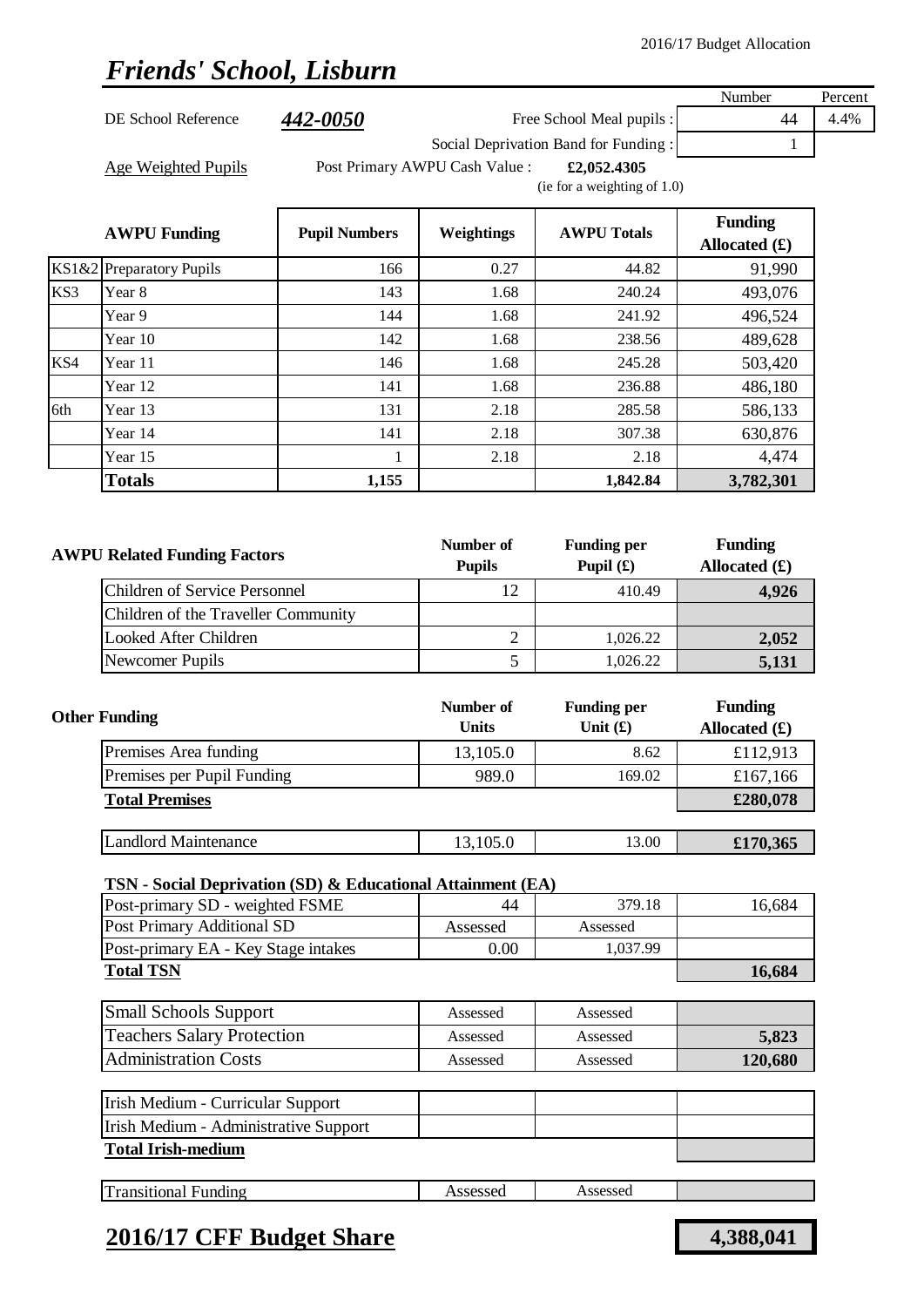# *Wallace High School, Lisburn*

| <b>AWPU Funding</b> | <b>Pupil Numbers</b> | <b>Weightings</b>              | <b>AWPU Totals</b>                            | <b>Funding</b><br>Allocated $(\pounds)$ |         |
|---------------------|----------------------|--------------------------------|-----------------------------------------------|-----------------------------------------|---------|
| Age Weighted Pupils |                      | Post Primary AWPU Cash Value : | £2,052,4305<br>(ie for a weighting of $1.0$ ) |                                         |         |
|                     |                      |                                | Social Deprivation Band for Funding:          |                                         |         |
| DE School Reference | 442-0051             |                                | Free School Meal pupils :                     | 69                                      | 5.9%    |
|                     |                      |                                |                                               | Number                                  | Percent |

|     |                          |       |      |          | $\frac{1}{2}$ . The state of $\frac{1}{2}$ |
|-----|--------------------------|-------|------|----------|--------------------------------------------|
|     | KS1&2 Preparatory Pupils | 119   | 0.27 | 32.13    | 65,945                                     |
| KS3 | Year 8                   | 175   | 1.68 | 294.00   | 603,415                                    |
|     | Year 9                   | 175   | 1.68 | 294.00   | 603,415                                    |
|     | Year 10                  | 171   | 1.68 | 287.28   | 589,622                                    |
| KS4 | Year 11                  | 175   | 1.68 | 294.00   | 603,415                                    |
|     | Year 12                  | 175   | 1.68 | 294.00   | 603,415                                    |
| 6th | Year 13                  | 155   | 2.18 | 337.90   | 693,516                                    |
|     | Year 14                  | 141   | 2.18 | 307.38   | 630,876                                    |
|     | Year 15                  |       | 2.18 |          |                                            |
|     | <b>Totals</b>            | 1,286 |      | 2,140.69 | 4,393,617                                  |

| <b>AWPU Related Funding Factors</b> | Number of<br><b>Pupils</b> | <b>Funding per</b><br>Pupil $(f)$ | <b>Funding</b><br>Allocated $(f)$ |
|-------------------------------------|----------------------------|-----------------------------------|-----------------------------------|
| Children of Service Personnel       | 14                         | 410.49                            | 5,747                             |
| Children of the Traveller Community |                            |                                   |                                   |
| Looked After Children               |                            | 1.026.22                          | 3,079                             |
| Newcomer Pupils                     |                            |                                   |                                   |

| <b>Other Funding</b>        | Number of<br><b>Units</b> | <b>Funding per</b><br>Unit $(f)$ | <b>Funding</b><br>Allocated $(f)$ |
|-----------------------------|---------------------------|----------------------------------|-----------------------------------|
| Premises Area funding       | 12,447.0                  | 8.62                             | £107,243                          |
| Premises per Pupil Funding  | 1,167.0                   | 169.02                           | £197,252                          |
| <b>Total Premises</b>       |                           |                                  | £304,496                          |
|                             |                           |                                  |                                   |
| <b>Landlord Maintenance</b> | 12,447.0                  | 13.00                            | £161,811                          |

#### **TSN - Social Deprivation (SD) & Educational Attainment (EA)**

| Post-primary SD - weighted FSME     | 69       | 379.18   | 26,163 |
|-------------------------------------|----------|----------|--------|
| Post Primary Additional SD          | Assessed | Assessed |        |
| Post-primary EA - Key Stage intakes | $0.75\,$ | .037.99  | 783    |
| <b>Total TSN</b>                    | 26,946   |          |        |

| <b>Small Schools Support</b>      | Assessed | Assessed |         |
|-----------------------------------|----------|----------|---------|
| <b>Teachers Salary Protection</b> | Assessed | Assessed | 2,179   |
| <b>Administration Costs</b>       | Assessed | Assessed | 142,040 |

| Irish Medium - Curricular Support     |  |  |
|---------------------------------------|--|--|
| Irish Medium - Administrative Support |  |  |
| <b>Total Irish-medium</b>             |  |  |

|--|

## **2016/17 CFF Budget Share 5,039,914**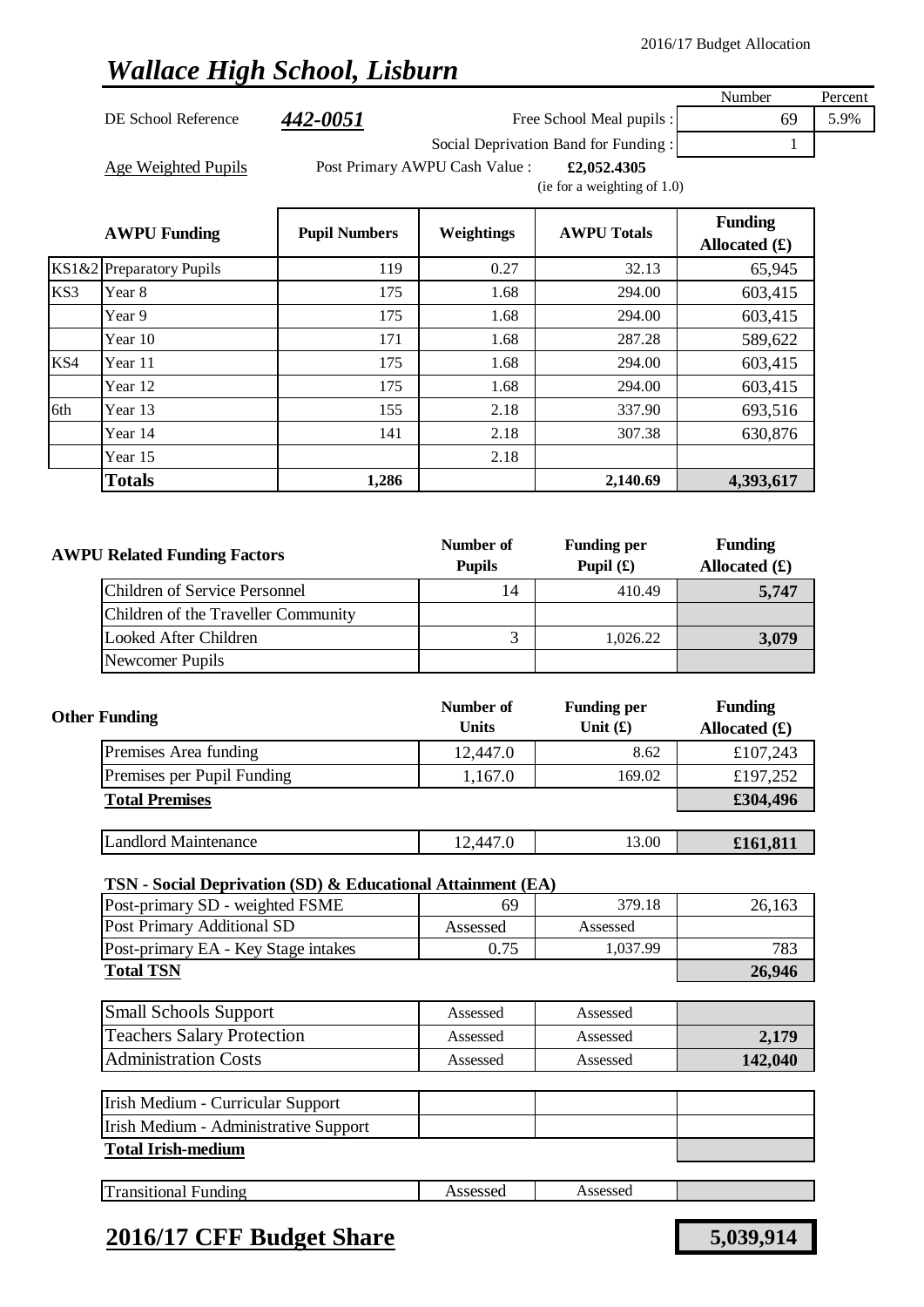## *Assumption Grammar, Ballynahinch*

DE School Reference **442-0086** Free School Meal pupils : 99 11.9%

Number Percent

Social Deprivation Band for Funding : 1

Age Weighted Pupils **Filter Post Primary AWPU Cash Value** : **£2,052.4305** 

(ie for a weighting of 1.0)

|     | <b>AWPU Funding</b>      | <b>Pupil Numbers</b> | Weightings | <b>AWPU Totals</b> | <b>Funding</b><br>Allocated $(f)$ |
|-----|--------------------------|----------------------|------------|--------------------|-----------------------------------|
|     | KS1&2 Preparatory Pupils |                      | 0.27       |                    |                                   |
| KS3 | Year 8                   | 120                  | 1.68       | 201.60             | 413,770                           |
|     | Year 9                   | 122                  | 1.68       | 204.96             | 420,666                           |
|     | Year 10                  | 125                  | 1.68       | 210.00             | 431,010                           |
| KS4 | Year 11                  | 120                  | 1.68       | 201.60             | 413,770                           |
|     | Year 12                  | 122                  | 1.68       | 204.96             | 420,666                           |
| 6th | Year 13                  | 107                  | 2.18       | 233.26             | 478,750                           |
|     | Year 14                  | 109                  | 2.18       | 237.62             | 487,699                           |
|     | Year 15                  | 10                   | 2.18       | 21.80              | 44,743                            |
|     | <b>Totals</b>            | 835                  |            | 1,515.80           | 3,111,074                         |

| <b>AWPU Related Funding Factors</b> | Number of<br><b>Pupils</b> | <b>Funding per</b><br>Pupil $(f)$ | <b>Funding</b><br>Allocated $(f)$ |
|-------------------------------------|----------------------------|-----------------------------------|-----------------------------------|
| Children of Service Personnel       |                            |                                   |                                   |
| Children of the Traveller Community |                            |                                   |                                   |
| Looked After Children               |                            | 1.026.22                          | 4,105                             |
| Newcomer Pupils                     |                            |                                   |                                   |

| <b>Other Funding</b>        | Number of<br><b>Units</b> | <b>Funding per</b><br>Unit $(f)$ | <b>Funding</b><br>Allocated $(f)$ |
|-----------------------------|---------------------------|----------------------------------|-----------------------------------|
| Premises Area funding       | 13,296.0                  | 8.62                             | £114,558                          |
| Premises per Pupil Funding  | 835.0                     | 169.02                           | £141,136                          |
| <b>Total Premises</b>       |                           |                                  | £255,694                          |
|                             |                           |                                  |                                   |
| <b>Landlord Maintenance</b> | 13,296.0                  | 13.00                            | £172,848                          |

### **TSN - Social Deprivation (SD) & Educational Attainment (EA)**

| Post-primary SD - weighted FSME     | 99       | 379.18   | 37.539 |
|-------------------------------------|----------|----------|--------|
| Post Primary Additional SD          | Assessed | Assessed |        |
| Post-primary EA - Key Stage intakes | $0.00\,$ | 1.037.99 |        |
| <b>Total TSN</b>                    |          |          | 37,539 |

| <b>Small Schools Support</b>      | Assessed | Assessed |         |
|-----------------------------------|----------|----------|---------|
| <b>Teachers Salary Protection</b> | Assessed | Assessed |         |
| <b>Administration Costs</b>       | Assessed | Assessed | 102,200 |

| m<br>asitional '<br>∹undıng<br>. . | $\alpha$<br>$\sim$ | $rac{1}{2}$<br>7330330 <b>U</b><br>. |  |
|------------------------------------|--------------------|--------------------------------------|--|
|                                    |                    |                                      |  |

### **2016/17 CFF Budget Share 3,683,460**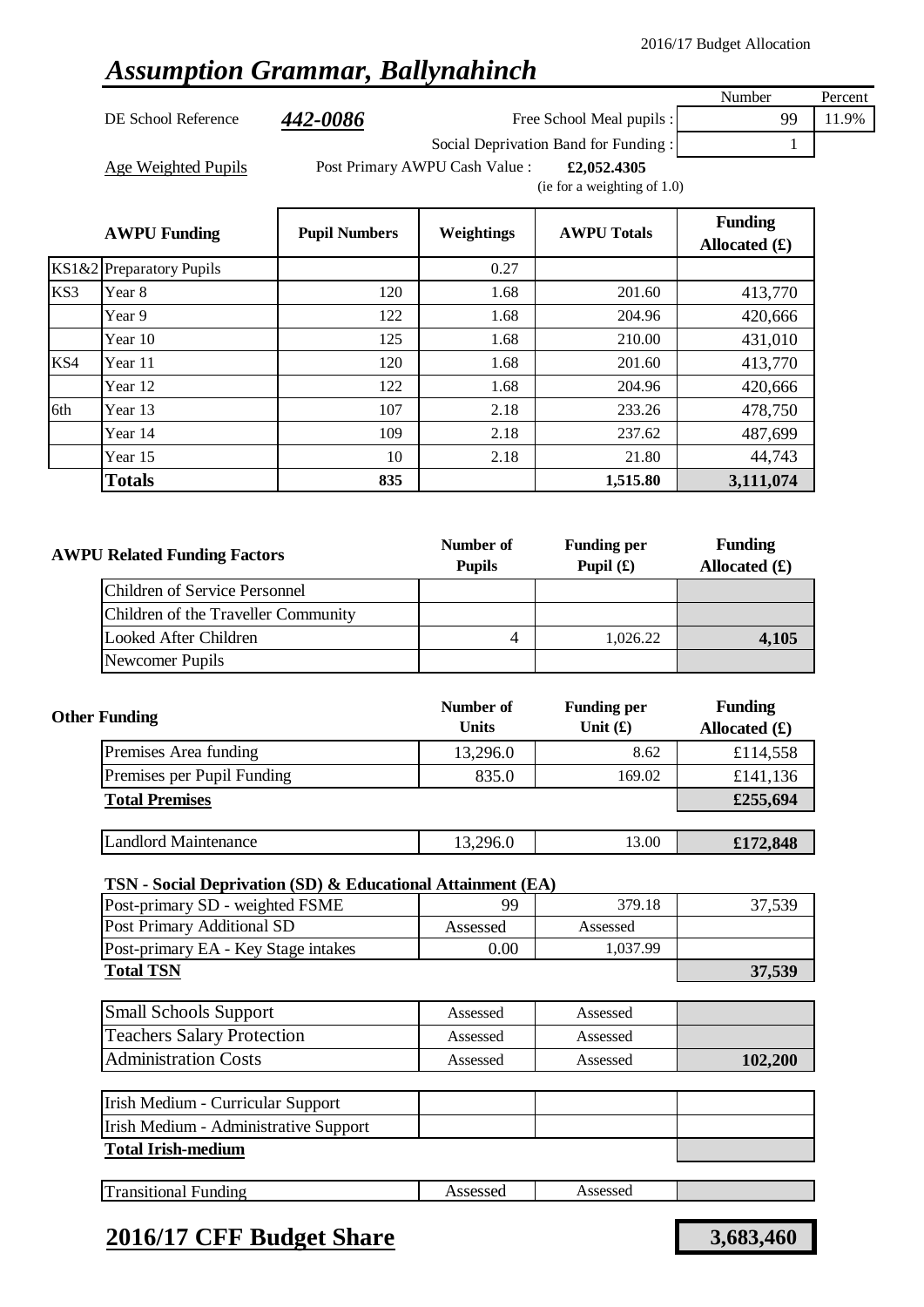## *St Patrick's Grammar, Downpatrick*

| DE School Reference | 442-0088 | Free School Meal pupils : |  | 95 13.4% |
|---------------------|----------|---------------------------|--|----------|
|---------------------|----------|---------------------------|--|----------|

Number Percent

Age Weighted Pupils **Filter Post Primary AWPU Cash Value** : **£2,052.4305** 

Social Deprivation Band for Funding : 1

(ie for a weighting of 1.0)

| <b>AWPU Funding</b>      | <b>Pupil Numbers</b> | Weightings | <b>AWPU Totals</b> | <b>Funding</b><br>Allocated $(f)$ |
|--------------------------|----------------------|------------|--------------------|-----------------------------------|
| KS1&2 Preparatory Pupils |                      | 0.27       |                    |                                   |
| KS3<br>Year 8            | 102                  | 1.68       | 171.36             | 351,704                           |
| Year 9                   | 100                  | 1.68       | 168.00             | 344,808                           |
| Year 10                  | 95                   | 1.68       | 159.60             | 327,568                           |
| KS4<br>Year 11           | 96                   | 1.68       | 161.28             | 331,016                           |
| Year 12                  | 99                   | 1.68       | 166.32             | 341,360                           |
| 6th<br>Year 13           | 130                  | 2.18       | 283.40             | 581,659                           |
| Year 14                  | 84                   | 2.18       | 183.12             | 375,841                           |
| Year 15                  | 1                    | 2.18       | 2.18               | 4,474                             |
| <b>Totals</b>            | 707                  |            | 1,295.26           | 2,658,431                         |
|                          |                      |            |                    |                                   |

| <b>AWPU Related Funding Factors</b> | Number of<br><b>Pupils</b> | <b>Funding per</b><br>Pupil $(\mathbf{f})$ | <b>Funding</b><br>Allocated $(f)$ |
|-------------------------------------|----------------------------|--------------------------------------------|-----------------------------------|
| Children of Service Personnel       |                            |                                            |                                   |
| Children of the Traveller Community |                            |                                            |                                   |
| Looked After Children               |                            | 1.026.22                                   | 1,026                             |
| Newcomer Pupils                     |                            |                                            |                                   |

| <b>Other Funding</b> |                             | Number of<br><b>Units</b> | <b>Funding per</b><br>Unit $(f)$ | <b>Funding</b><br>Allocated $(f)$ |
|----------------------|-----------------------------|---------------------------|----------------------------------|-----------------------------------|
|                      | Premises Area funding       | 9,185.0                   | 8.62                             | £79,138                           |
|                      | Premises per Pupil Funding  | 707.0                     | 169.02                           | £119,501                          |
|                      | <b>Total Premises</b>       |                           |                                  | £198,639                          |
|                      |                             |                           |                                  |                                   |
|                      | <b>Landlord Maintenance</b> | 9,185.0                   | 13.00                            | £119,405                          |

### **TSN - Social Deprivation (SD) & Educational Attainment (EA)**

| Post-primary SD - weighted FSME     |          | 379.18   | 36,022 |
|-------------------------------------|----------|----------|--------|
| Post Primary Additional SD          | Assessed | Assessed |        |
| Post-primary EA - Key Stage intakes | 1.19     | 1,037.99 | .240   |
| <b>Total TSN</b>                    | 37,262   |          |        |

| <b>Small Schools Support</b>      | Assessed | Assessed |        |
|-----------------------------------|----------|----------|--------|
| <b>Teachers Salary Protection</b> | Assessed | Assessed |        |
| <b>Administration Costs</b>       | Assessed | Assessed | 86,840 |

| Irish Medium - Curricular Support     |  |  |
|---------------------------------------|--|--|
| Irish Medium - Administrative Support |  |  |
| <b>Total Irish-medium</b>             |  |  |

|--|

### **2016/17 CFF Budget Share 3,101,603**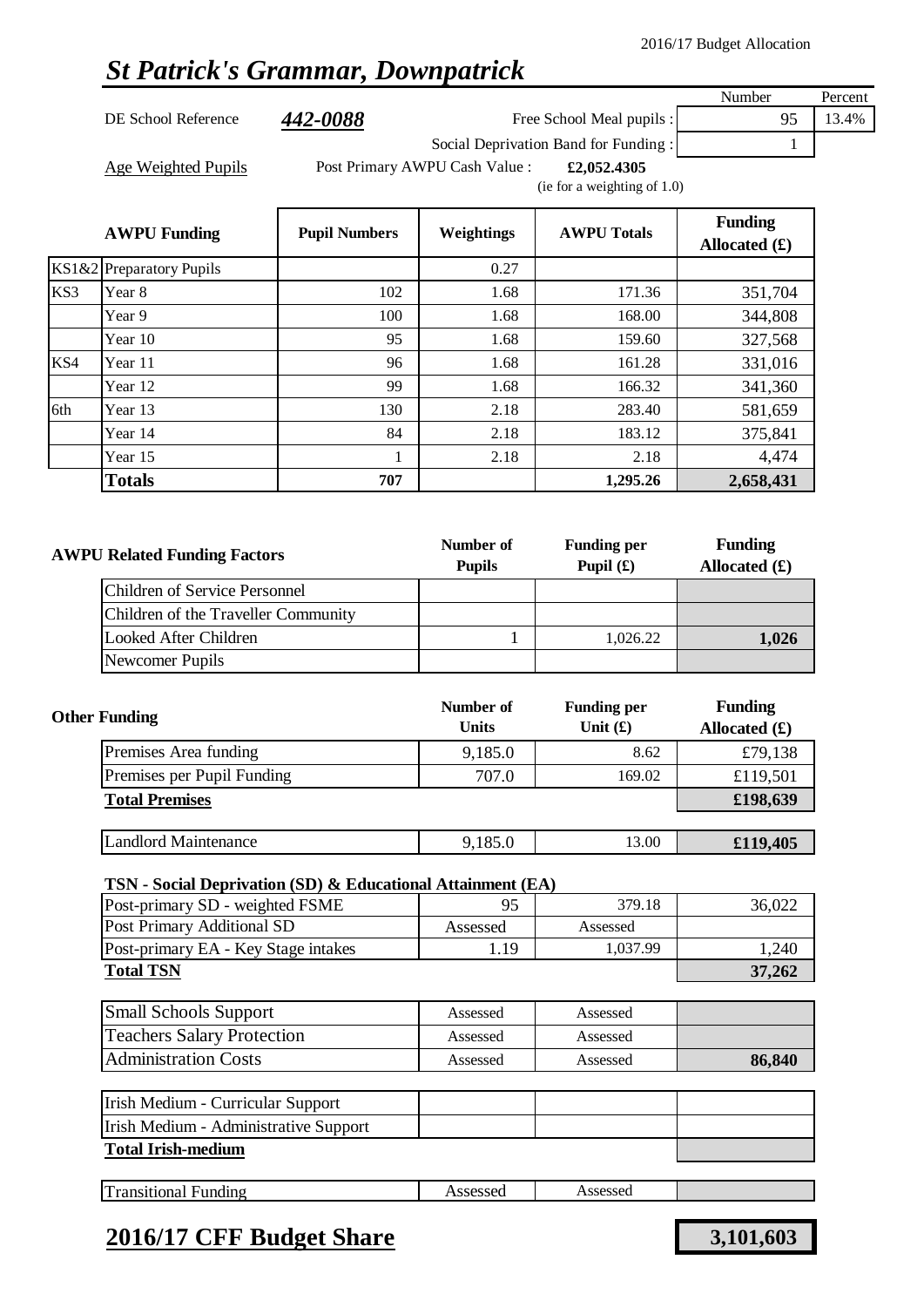## *Our Lady and St Patrick's College Belfast*

DE School Reference **442-0259** Free School Meal pupils : 54 4.2%

Number Percent

Social Deprivation Band for Funding : 1

Age Weighted Pupils **Filter Post Primary AWPU Cash Value** : **£2,052.4305** 

(ie for a weighting of 1.0)

|     | <b>AWPU Funding</b>      | <b>Pupil Numbers</b> | Weightings | <b>AWPU Totals</b> | <b>Funding</b><br>Allocated $(f)$ |
|-----|--------------------------|----------------------|------------|--------------------|-----------------------------------|
|     | KS1&2 Preparatory Pupils |                      | 0.27       |                    |                                   |
| KS3 | Year 8                   | 183                  | 1.68       | 307.44             | 630,999                           |
|     | Year 9                   | 184                  | 1.68       | 309.12             | 634,447                           |
|     | Year 10                  | 186                  | 1.68       | 312.48             | 641,343                           |
| KS4 | Year 11                  | 189                  | 1.68       | 317.52             | 651,688                           |
|     | Year 12                  | 187                  | 1.68       | 314.16             | 644,792                           |
| 6th | Year 13                  | 180                  | 2.18       | 392.40             | 805,374                           |
|     | Year 14                  | 161                  | 2.18       | 350.98             | 720,362                           |
|     | Year 15                  | 1                    | 2.18       | 2.18               | 4,474                             |
|     | <b>Totals</b>            | 1,271                |            | 2,306.28           | 4,733,479                         |

| <b>AWPU Related Funding Factors</b> | Number of<br><b>Pupils</b> | <b>Funding per</b><br>Pupil $(\mathbf{\hat{E}})$ | <b>Funding</b><br>Allocated $(f)$ |
|-------------------------------------|----------------------------|--------------------------------------------------|-----------------------------------|
| Children of Service Personnel       |                            |                                                  |                                   |
| Children of the Traveller Community |                            |                                                  |                                   |
| Looked After Children               |                            |                                                  |                                   |
| Newcomer Pupils                     |                            | 1.026.22                                         | 3,079                             |

| <b>Other Funding</b>        | Number of<br><b>Units</b> | <b>Funding per</b><br>Unit $(f)$ | <b>Funding</b><br>Allocated $(f)$ |
|-----------------------------|---------------------------|----------------------------------|-----------------------------------|
| Premises Area funding       | 13,571.0                  | 8.62                             | £116,928                          |
| Premises per Pupil Funding  | 1,271.0                   | 169.02                           | £214,831                          |
| <b>Total Premises</b>       |                           |                                  | £331,758                          |
|                             |                           |                                  |                                   |
| <b>Landlord Maintenance</b> | 13,571.0                  | 13.00                            | £176,423                          |

#### **TSN - Social Deprivation (SD) & Educational Attainment (EA)**

| Post-primary SD - weighted FSME     | 54       | 379.18   | 20,476 |
|-------------------------------------|----------|----------|--------|
| Post Primary Additional SD          | Assessed | Assessed |        |
| Post-primary EA - Key Stage intakes | 0.39     | 1,037.99 | 403    |
| <b>Total TSN</b>                    | 20,878   |          |        |

| <b>Small Schools Support</b>      | Assessed | Assessed |                |
|-----------------------------------|----------|----------|----------------|
| <b>Teachers Salary Protection</b> | Assessed | Assessed |                |
| <b>Administration Costs</b>       | Assessed | Assessed | <b>150,000</b> |

| Irish Medium - Curricular Support     |  |  |
|---------------------------------------|--|--|
| Irish Medium - Administrative Support |  |  |
| <b>Total Irish-medium</b>             |  |  |

|--|

### **2016/17 CFF Budget Share 5,415,618**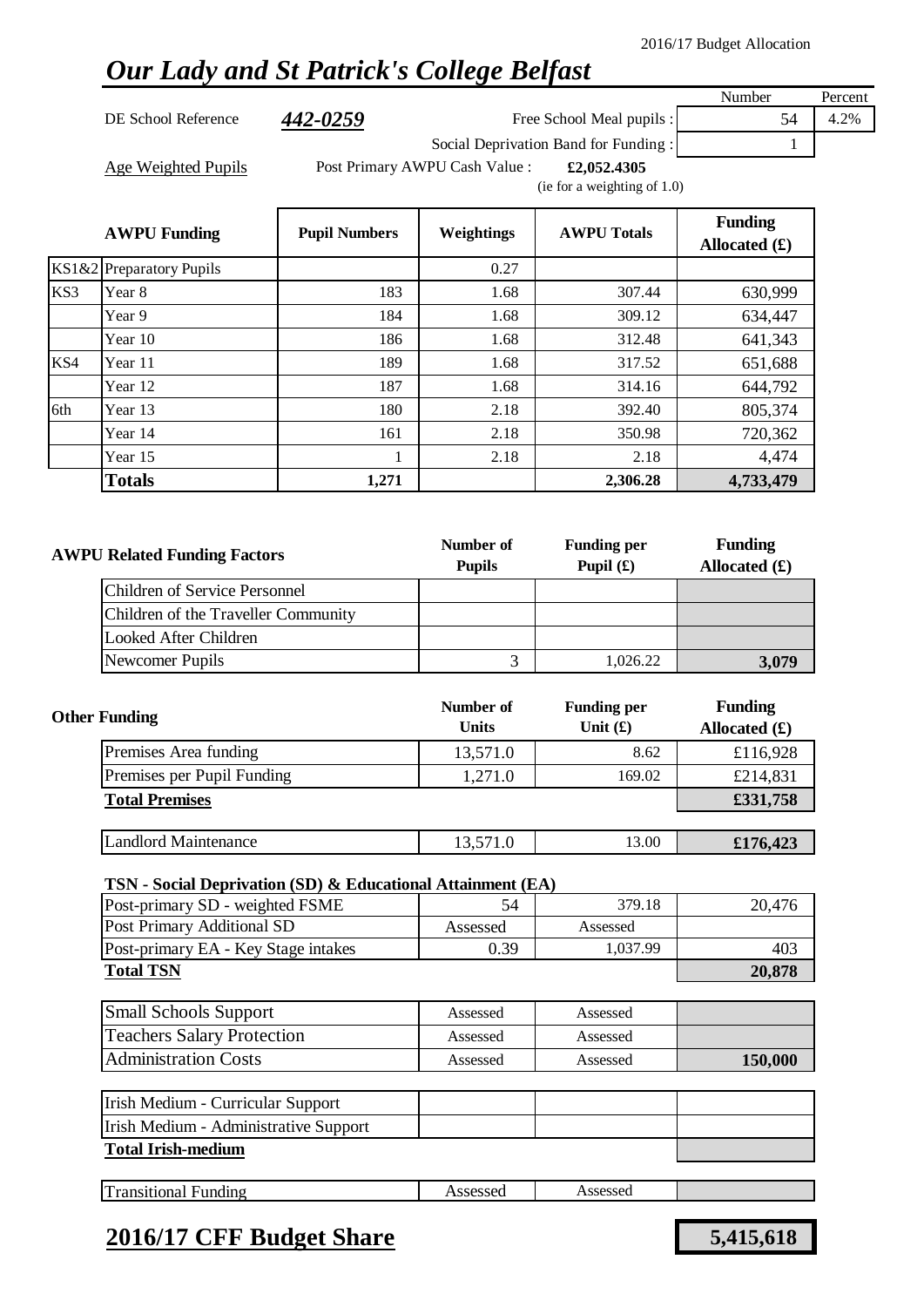## *St Louis Grammar, Kilkeel*

|     | De Louis Grammar, Rence e            |                      |                                |                                      |                                   |         |
|-----|--------------------------------------|----------------------|--------------------------------|--------------------------------------|-----------------------------------|---------|
|     |                                      |                      |                                |                                      | Number                            | Percent |
|     | DE School Reference                  | 542-0045             |                                | Free School Meal pupils :            | 131                               | 22.3%   |
|     |                                      |                      |                                | Social Deprivation Band for Funding: | 1                                 |         |
|     | Age Weighted Pupils                  |                      | Post Primary AWPU Cash Value : | £2,052.4305                          |                                   |         |
|     |                                      |                      |                                | (ie for a weighting of $1.0$ )       |                                   |         |
|     |                                      |                      |                                |                                      | <b>Funding</b>                    |         |
|     | <b>AWPU Funding</b>                  | <b>Pupil Numbers</b> | Weightings                     | <b>AWPU Totals</b>                   | Allocated $(f)$                   |         |
|     | KS1&2 Preparatory Pupils             |                      | 0.27                           |                                      |                                   |         |
| KS3 | Year 8                               | 83                   | 1.68                           | 139.44                               | 286,191                           |         |
|     | Year 9                               | 81                   | 1.68                           | 136.08                               | 279,295                           |         |
|     | Year 10                              | 84                   | 1.68                           | 141.12                               | 289,639                           |         |
| KS4 | Year 11                              | 83                   | 1.68                           | 139.44                               | 286,191                           |         |
|     | Year 12                              | 84                   | 1.68                           | 141.12                               | 289,639                           |         |
| 6th | Year 13                              | 85                   | 2.18                           | 185.30                               | 380,315                           |         |
|     | Year 14                              | 75                   | 2.18                           | 163.50                               | 335,572                           |         |
|     | Year 15                              | 13                   | 2.18                           | 28.34                                | 58,166                            |         |
|     | <b>Totals</b>                        | 588                  |                                | 1,074.34                             | 2,205,008                         |         |
|     |                                      |                      |                                |                                      |                                   |         |
|     | <b>AWPU Related Funding Factors</b>  |                      | Number of<br><b>Pupils</b>     | <b>Funding per</b><br>Pupil $(f)$    | <b>Funding</b><br>Allocated $(f)$ |         |
|     | <b>Children of Service Personnel</b> |                      |                                |                                      |                                   |         |
|     | Children of the Traveller Community  |                      |                                |                                      |                                   |         |
|     | Looked After Children                |                      | 1                              | 1,026.22                             | 1,026                             |         |
|     | Newcomer Pupils                      |                      |                                |                                      |                                   |         |

| <b>Other Funding</b>        | Number of<br><b>Units</b> | <b>Funding per</b><br>Unit $(f)$ | <b>Funding</b><br>Allocated $(f)$ |
|-----------------------------|---------------------------|----------------------------------|-----------------------------------|
| Premises Area funding       | 7,683.0                   | 8.62                             | £66,197                           |
| Premises per Pupil Funding  | 588.0                     | 169.02                           | £99,387                           |
| <b>Total Premises</b>       |                           |                                  | £165,583                          |
|                             |                           |                                  |                                   |
| <b>Landlord Maintenance</b> | 7,683.0                   | 13.00                            | £99,879                           |

### **TSN - Social Deprivation (SD) & Educational Attainment (EA)**

| Post-primary SD - weighted FSME     | 131      | 379.18   | 49.673 |
|-------------------------------------|----------|----------|--------|
| Post Primary Additional SD          | Assessed | Assessed |        |
| Post-primary EA - Key Stage intakes | 2.85     | 1.037.99 | 2,955  |
| <b>Total TSN</b>                    | 52,627   |          |        |

| <b>Small Schools Support</b>      | Assessed | Assessed |        |
|-----------------------------------|----------|----------|--------|
| <b>Teachers Salary Protection</b> | Assessed | Assessed | 2,681  |
| <b>Administration Costs</b>       | Assessed | Assessed | 72,560 |

| Irish Medium - Curricular Support     |  |  |
|---------------------------------------|--|--|
| Irish Medium - Administrative Support |  |  |
| <b>Total Irish-medium</b>             |  |  |

|  | Transitional<br>Funding | Assessed | Assessed |  |
|--|-------------------------|----------|----------|--|
|--|-------------------------|----------|----------|--|

### **2016/17 CFF Budget Share 2,599,365**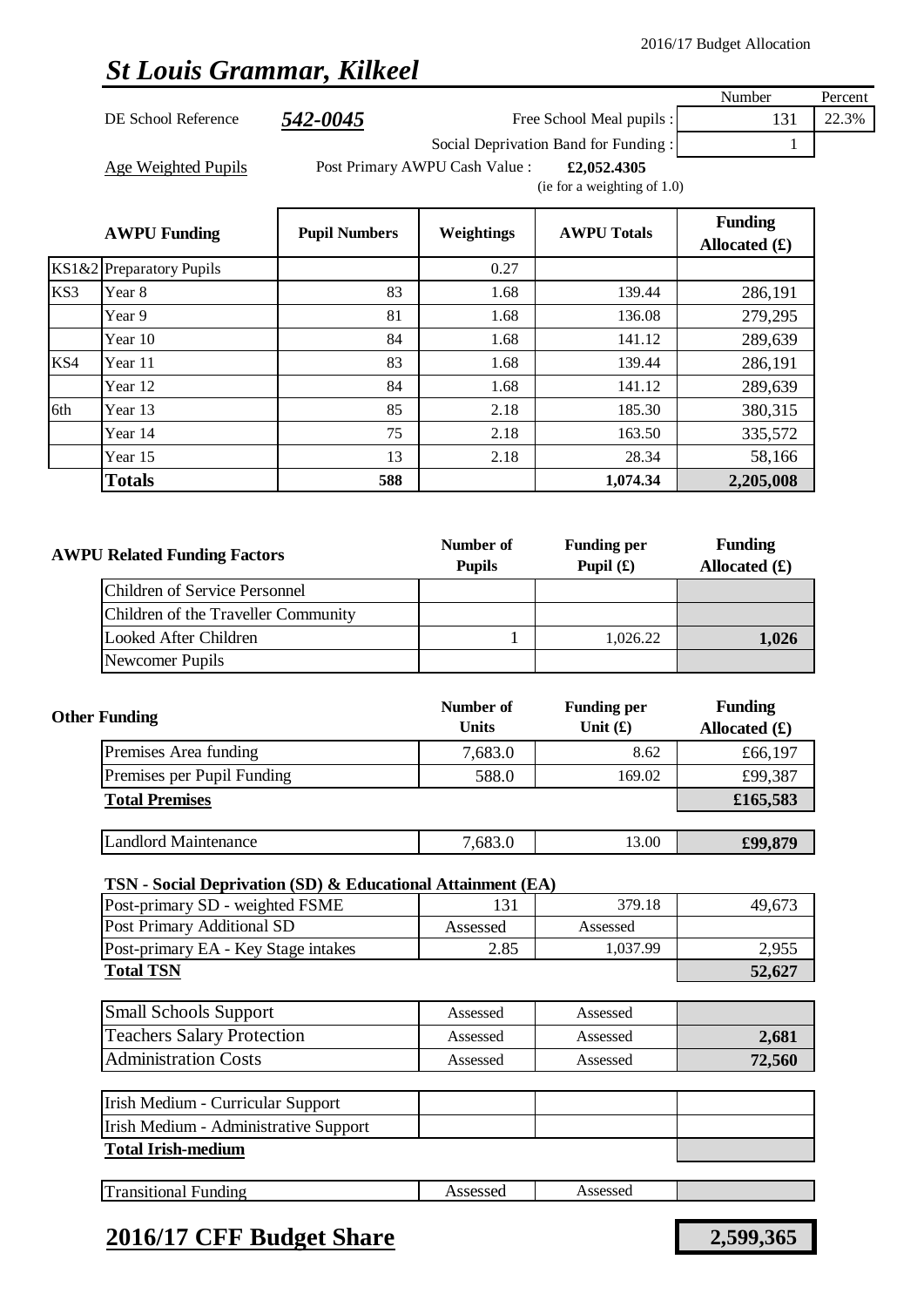## *Abbey Christian Brothers Grammar, Newry*

Number Percent DE School Reference **542-0059** Free School Meal pupils : 155 17.2% Social Deprivation Band for Funding : 1

Age Weighted Pupils **Filter Post Primary AWPU Cash Value** : **£2,052.4305** 

(ie for a weighting of 1.0)

|     | <b>AWPU Funding</b>      | <b>Pupil Numbers</b> | Weightings | <b>AWPU Totals</b> | <b>Funding</b><br>Allocated $(f)$ |
|-----|--------------------------|----------------------|------------|--------------------|-----------------------------------|
|     | KS1&2 Preparatory Pupils |                      | 0.27       |                    |                                   |
| KS3 | Year 8                   | 127                  | 1.68       | 213.36             | 437,907                           |
|     | Year 9                   | 132                  | 1.68       | 221.76             | 455,147                           |
|     | Year 10                  | 134                  | 1.68       | 225.12             | 462,043                           |
| KS4 | Year 11                  | 133                  | 1.68       | 223.44             | 458,595                           |
|     | Year 12                  | 132                  | 1.68       | 221.76             | 455,147                           |
| 6th | Year 13                  | 118                  | 2.18       | 257.24             | 527,967                           |
|     | Year 14                  | 126                  | 2.18       | 274.68             | 563,762                           |
|     | Year 15                  |                      | 2.18       |                    |                                   |
|     | <b>Totals</b>            | 902                  |            | 1,637.36           | 3,360,568                         |

| <b>AWPU Related Funding Factors</b> | Number of<br><b>Pupils</b> | <b>Funding per</b><br>Pupil $(f)$ | <b>Funding</b><br>Allocated $(f)$ |
|-------------------------------------|----------------------------|-----------------------------------|-----------------------------------|
| Children of Service Personnel       |                            |                                   |                                   |
| Children of the Traveller Community |                            | 1,026.22                          | 3,079                             |
| Looked After Children               |                            | 1,026.22                          | 2,052                             |
| Newcomer Pupils                     |                            | 1.026.22                          | 2,052                             |

| <b>Other Funding</b>        | Number of<br><b>Units</b> | <b>Funding per</b><br>Unit $(f)$ | <b>Funding</b><br>Allocated $(f)$ |
|-----------------------------|---------------------------|----------------------------------|-----------------------------------|
| Premises Area funding       | 11,128.0                  | 8.62                             | £95,879                           |
| Premises per Pupil Funding  | 902.0                     | 169.02                           | £152,461                          |
| <b>Total Premises</b>       |                           |                                  | £248,339                          |
|                             |                           |                                  |                                   |
| <b>Landlord Maintenance</b> | 11,128.0                  | 13.00                            | £144,664                          |

#### **TSN - Social Deprivation (SD) & Educational Attainment (EA)**

| Post-primary SD - weighted FSME     | 155      | 379.18   | 58.773 |
|-------------------------------------|----------|----------|--------|
| Post Primary Additional SD          | Assessed | Assessed |        |
| Post-primary EA - Key Stage intakes | 6.12     | 1.037.99 | 6.353  |
| <b>Total TSN</b>                    | 65,126   |          |        |

| <b>Small Schools Support</b>      | Assessed | Assessed |         |
|-----------------------------------|----------|----------|---------|
| <b>Teachers Salary Protection</b> | Assessed | Assessed | 9,514   |
| <b>Administration Costs</b>       | Assessed | Assessed | 110,240 |

| Irish Medium - Curricular Support     |  |  |
|---------------------------------------|--|--|
| Irish Medium - Administrative Support |  |  |
| <b>Total Irish-medium</b>             |  |  |

| $\mathbf{r}$<br>.ssessed<br>ccaccad<br>ransıtıona.<br>∹undıng<br>$\bf{l}$<br>-19909901<br>. |
|---------------------------------------------------------------------------------------------|
|---------------------------------------------------------------------------------------------|

### **2016/17 CFF Budget Share 3,945,635**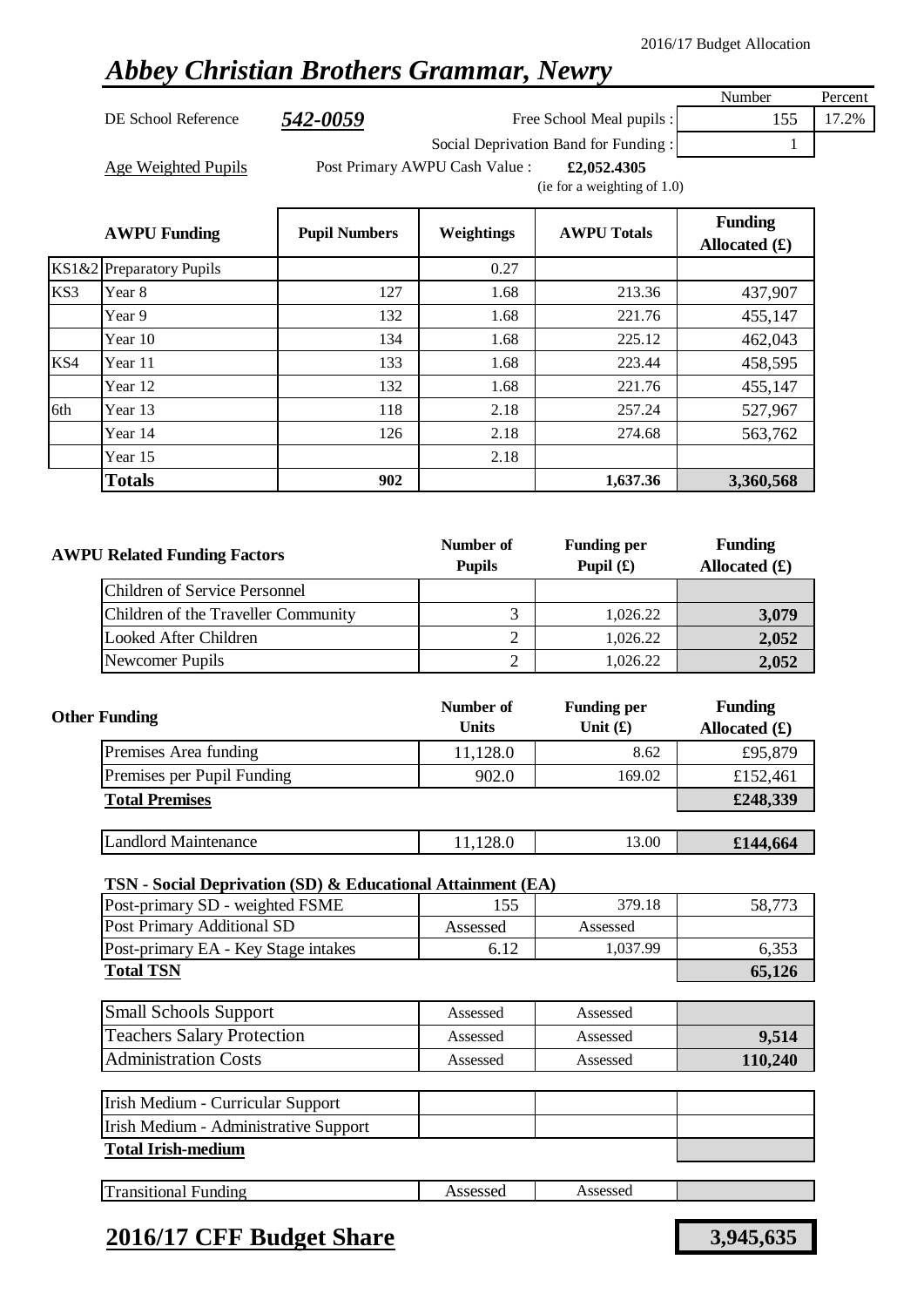### *Our Lady's Grammar, Newry*

|     |                          |                      |                                      |                           | Number                            | Percent |
|-----|--------------------------|----------------------|--------------------------------------|---------------------------|-----------------------------------|---------|
|     | DE School Reference      | 542-0060             |                                      | Free School Meal pupils : | 123                               | 14.4%   |
|     |                          |                      | Social Deprivation Band for Funding: |                           |                                   |         |
|     | Age Weighted Pupils      |                      | Post Primary AWPU Cash Value :       | £2,052.4305               |                                   |         |
|     |                          |                      | (ie for a weighting of $1.0$ )       |                           |                                   |         |
|     | <b>AWPU Funding</b>      | <b>Pupil Numbers</b> | Weightings                           | <b>AWPU Totals</b>        | <b>Funding</b><br>Allocated $(f)$ |         |
|     | KS1&2 Preparatory Pupils |                      | 0.27                                 |                           |                                   |         |
| KS3 | Year 8                   | 124                  | 1.68                                 | 208.32                    | 427,562                           |         |
|     | Year 9                   | 123                  | 1.68                                 | 206.64                    | 424,114                           |         |

Year 10 124 1.68 208.32 427,562

Year 12 121 1.68 203.28 417,218

Year 14 112 2.18 2.44.16 501,121

**Totals 853 1,550.54 3,182,376**

KS4 Year 11 126 1.68 211.68 434,458

6th Year 13 123 2.18 2.18 268.14 550,339

| <b>AWPU Related Funding Factors</b> | Number of<br><b>Pupils</b> | <b>Funding per</b><br>Pupil $(f)$ | <b>Funding</b><br>Allocated $(\pounds)$ |
|-------------------------------------|----------------------------|-----------------------------------|-----------------------------------------|
| Children of Service Personnel       |                            |                                   |                                         |
| Children of the Traveller Community |                            |                                   |                                         |
| Looked After Children               |                            | 1.026.22                          | 2,052                                   |
| Newcomer Pupils                     |                            |                                   |                                         |

| <b>Other Funding</b>        | Number of<br><b>Units</b> | <b>Funding per</b><br>Unit $(f)$ | <b>Funding</b><br>Allocated $(f)$ |
|-----------------------------|---------------------------|----------------------------------|-----------------------------------|
| Premises Area funding       | 8,080.0                   | 8.62                             | £69,617                           |
| Premises per Pupil Funding  | 853.0                     | 169.02                           | £144,178                          |
| <b>Total Premises</b>       |                           |                                  | £213,796                          |
|                             |                           |                                  |                                   |
| <b>Landlord Maintenance</b> | 8,080.0                   | 13.00                            | £105,040                          |

#### **TSN - Social Deprivation (SD) & Educational Attainment (EA)**

Year 15 2.18

| Post-primary SD - weighted FSME     | 123      | 379.18   | 46.639 |
|-------------------------------------|----------|----------|--------|
| Post Primary Additional SD          | Assessed | Assessed |        |
| Post-primary EA - Key Stage intakes | 0.00     | 1,037.99 |        |
| <b>Total TSN</b>                    | 46,639   |          |        |

| <b>Small Schools Support</b>      | Assessed | Assessed |         |
|-----------------------------------|----------|----------|---------|
| <b>Teachers Salary Protection</b> | Assessed | Assessed |         |
| <b>Administration Costs</b>       | Assessed | Assessed | 104,360 |

| Irish Medium - Curricular Support     |  |  |
|---------------------------------------|--|--|
| Irish Medium - Administrative Support |  |  |
| <b>Total Irish-medium</b>             |  |  |

| Im<br>Assessed<br>Assessed<br>`ransıtıonal<br>⊦undıng<br>- |
|------------------------------------------------------------|
|------------------------------------------------------------|

### **2016/17 CFF Budget Share 3,654,263**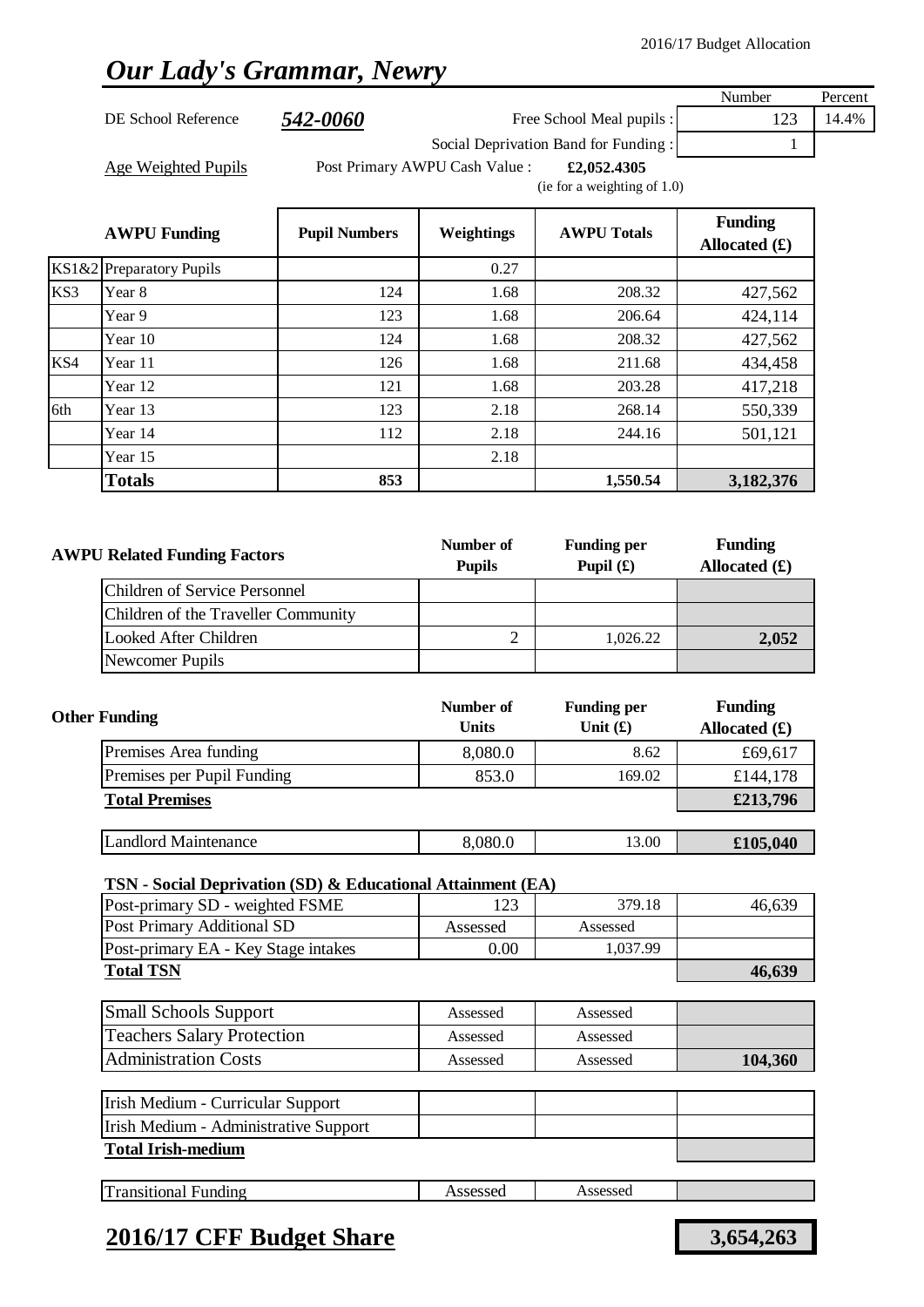# *St Colman's College, Newry*

|     |                                                                             |                      |                                |                                      | Number          | Percen |
|-----|-----------------------------------------------------------------------------|----------------------|--------------------------------|--------------------------------------|-----------------|--------|
|     | DE School Reference                                                         | <u>542-0062</u>      |                                | Free School Meal pupils :            | 131             | 14.6%  |
|     |                                                                             |                      |                                | Social Deprivation Band for Funding: | 1               |        |
|     | Age Weighted Pupils                                                         |                      | Post Primary AWPU Cash Value : | £2,052.4305                          |                 |        |
|     |                                                                             |                      |                                | (ie for a weighting of $1.0$ )       |                 |        |
|     | <b>AWPU Funding</b>                                                         | <b>Pupil Numbers</b> | Weightings                     | <b>AWPU Totals</b>                   | <b>Funding</b>  |        |
|     |                                                                             |                      |                                |                                      | Allocated $(f)$ |        |
| KS3 | KS1&2 Preparatory Pupils<br>Year 8                                          | 128                  | 0.27<br>1.68                   | 215.04                               |                 |        |
|     | Year 9                                                                      | 126                  | 1.68                           | 211.68                               | 441,355         |        |
|     | Year 10                                                                     | 130                  | 1.68                           | 218.40                               | 434,458         |        |
| KS4 | Year 11                                                                     | 128                  | 1.68                           | 215.04                               | 448,251         |        |
|     | Year 12                                                                     | 128                  | 1.68                           | 215.04                               | 441,355         |        |
| 6th | Year 13                                                                     | 131                  | 2.18                           | 285.58                               | 441,355         |        |
|     | Year 14                                                                     |                      |                                | 252.88                               | 586,133         |        |
|     |                                                                             | 116                  | 2.18                           |                                      | 519,019         |        |
|     | Year 15                                                                     | 10                   | 2.18                           | 21.80<br>1,635.46                    | 44,743          |        |
|     | <b>Totals</b>                                                               | 897                  |                                |                                      | 3,356,668       |        |
|     |                                                                             |                      |                                |                                      |                 |        |
|     |                                                                             |                      | Number of                      | <b>Funding per</b>                   | <b>Funding</b>  |        |
|     | <b>AWPU Related Funding Factors</b><br><b>Children of Service Personnel</b> |                      | <b>Pupils</b>                  | Pupil $(f)$                          | Allocated $(f)$ |        |
|     |                                                                             |                      |                                |                                      |                 |        |
|     | Children of the Traveller Community                                         |                      |                                |                                      |                 |        |
|     | <b>Looked After Children</b>                                                |                      | $\mathfrak{2}$                 | 1,026.22                             | 2,052           |        |
|     | Newcomer Pupils                                                             |                      | 1                              | 1,026.22                             | 1,026           |        |
|     |                                                                             |                      |                                |                                      |                 |        |
|     | <b>Other Funding</b>                                                        |                      | Number of                      | <b>Funding per</b>                   | <b>Funding</b>  |        |
|     |                                                                             |                      | <b>Units</b>                   | Unit $(f)$                           | Allocated $(f)$ |        |
|     | Premises Area funding                                                       |                      | 13,363.0                       | 8.62                                 | £115,136        |        |
|     | Premises per Pupil Funding                                                  |                      | 897.0                          | 169.02                               | £151,615        |        |
|     | <b>Total Premises</b>                                                       |                      |                                |                                      | £266,751        |        |
|     | <b>Landlord Maintenance</b>                                                 |                      | 13,363.0                       | 13.00                                | £173,719        |        |
|     |                                                                             |                      |                                |                                      |                 |        |
|     | TSN - Social Deprivation (SD) & Educational Attainment (EA)                 |                      |                                |                                      |                 |        |
|     | Post-primary SD - weighted FSME                                             |                      | 131                            | 379.18                               | 49,673          |        |
|     | Post Primary Additional SD                                                  |                      | Assessed                       | Assessed                             |                 |        |
|     | Post-primary EA - Key Stage intakes                                         |                      | 1.17                           | 1,037.99                             | 1,219           |        |
|     | <b>Total TSN</b>                                                            |                      |                                |                                      | 50,891          |        |
|     | <b>Small Schools Support</b>                                                |                      | Assessed                       | Assessed                             |                 |        |
|     | <b>Teachers Salary Protection</b>                                           |                      | Assessed                       | Assessed                             | 13,168          |        |
|     | <b>Administration Costs</b>                                                 |                      | Assessed                       | Assessed                             | 109,640         |        |
|     |                                                                             |                      |                                |                                      |                 |        |
|     | Irish Medium - Curricular Support                                           |                      |                                |                                      |                 |        |
|     | Irish Medium - Administrative Support<br><b>Total Irish-medium</b>          |                      |                                |                                      |                 |        |
|     |                                                                             |                      |                                |                                      |                 |        |
|     | <b>Transitional Funding</b>                                                 |                      | Assessed                       | Assessed                             |                 |        |

### **2016/17 CFF Budget Share 3,973,916**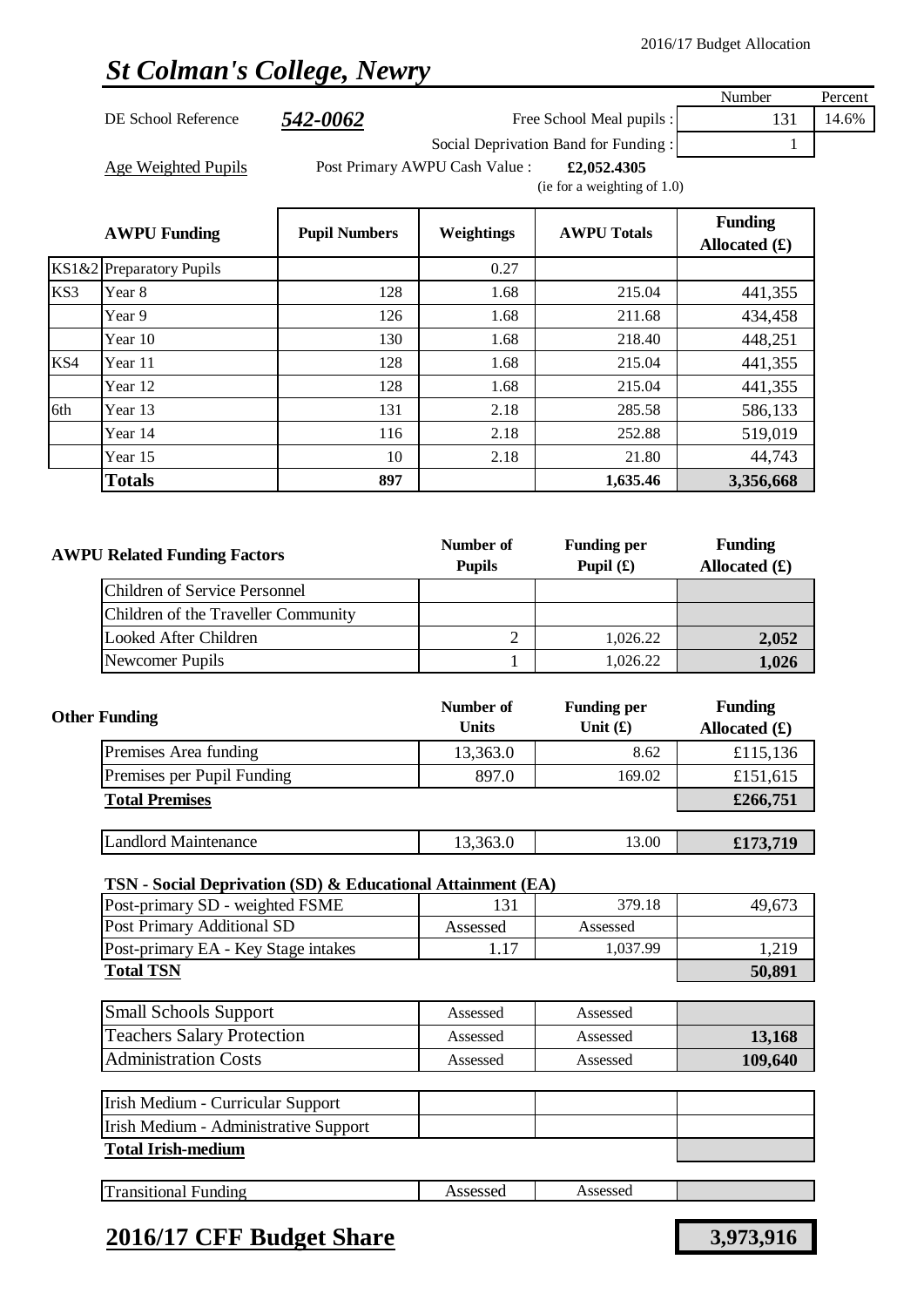### *St Joseph's Convent Grammar, Donaghmore*

DE School Reference **542-0073** Free School Meal pupils : 171 24.2% Social Deprivation Band for Funding : 1

Number Percent

Age Weighted Pupils **Filter Post Primary AWPU Cash Value** : **£2,052.4305** 

(ie for a weighting of 1.0)

|     | <b>AWPU Funding</b>         | <b>Pupil Numbers</b> | <b>Weightings</b> | <b>AWPU Totals</b> | <b>Funding</b><br>Allocated $(f)$ |
|-----|-----------------------------|----------------------|-------------------|--------------------|-----------------------------------|
|     | $KS1\&2$ Preparatory Pupils |                      | 0.27              |                    |                                   |
| KS3 | Year 8                      | 110                  | 1.68              | 184.80             | 379,289                           |
|     | Year 9                      | 98                   | 1.68              | 164.64             | 337,912                           |
|     | Year 10                     | 103                  | 1.68              | 173.04             | 355,153                           |
| KS4 | Year 11                     | 101                  | 1.68              | 169.68             | 348,256                           |
|     | Year 12                     | 101                  | 1.68              | 169.68             | 348,256                           |
| 6th | Year 13                     | 98                   | 2.18              | 213.64             | 438,481                           |
|     | Year 14                     | 95                   | 2.18              | 207.10             | 425,058                           |
|     | Year 15                     |                      | 2.18              |                    |                                   |
|     | <b>Totals</b>               | 706                  |                   | 1,282.58           | 2,632,406                         |

| <b>AWPU Related Funding Factors</b> |                                     | Number of<br><b>Pupils</b> | <b>Funding per</b><br>Pupil $(\mathbf{\hat{E}})$ | <b>Funding</b><br>Allocated $(f)$ |
|-------------------------------------|-------------------------------------|----------------------------|--------------------------------------------------|-----------------------------------|
|                                     | Children of Service Personnel       |                            |                                                  |                                   |
|                                     | Children of the Traveller Community |                            |                                                  |                                   |
|                                     | Looked After Children               |                            |                                                  |                                   |
|                                     | Newcomer Pupils                     |                            |                                                  |                                   |

| <b>Other Funding</b>        | Number of<br><b>Units</b> | <b>Funding per</b><br>Unit $(f)$ | <b>Funding</b><br>Allocated $(f)$ |
|-----------------------------|---------------------------|----------------------------------|-----------------------------------|
| Premises Area funding       | 5,404.0                   | 8.62                             | £46,561                           |
| Premises per Pupil Funding  | 706.0                     | 169.02                           | £119,332                          |
| <b>Total Premises</b>       |                           |                                  | £165,893                          |
|                             |                           |                                  |                                   |
| <b>Landlord Maintenance</b> | 5,404.0                   | 13.00                            | £70,252                           |

#### **TSN - Social Deprivation (SD) & Educational Attainment (EA)**

| Post-primary SD - weighted FSME     | 17       | 379.18   | 64,840 |
|-------------------------------------|----------|----------|--------|
| Post Primary Additional SD          | Assessed | Assessed |        |
| Post-primary EA - Key Stage intakes | 4.06     | 1.037.99 |        |
| <b>Total TSN</b>                    |          |          | 69,051 |
|                                     |          |          |        |

| Assessed | Assessed |        |
|----------|----------|--------|
| Assessed | Assessed |        |
| Assessed | Assessed | 86.720 |
|          |          |        |

| Irish Medium - Curricular Support     | 134      | 410.49   | 55,005  |
|---------------------------------------|----------|----------|---------|
| Irish Medium - Administrative Support | Assessed | Assessed | 78.472  |
| <b>Total Irish-medium</b>             |          |          | 133,477 |

| ᠇᠇<br>--<br>----<br>unding<br>жы | $\mathbf{r}$<br>n a | .<br>w. |  |
|----------------------------------|---------------------|---------|--|
|                                  |                     |         |  |

### **2016/17 CFF Budget Share 3,157,799**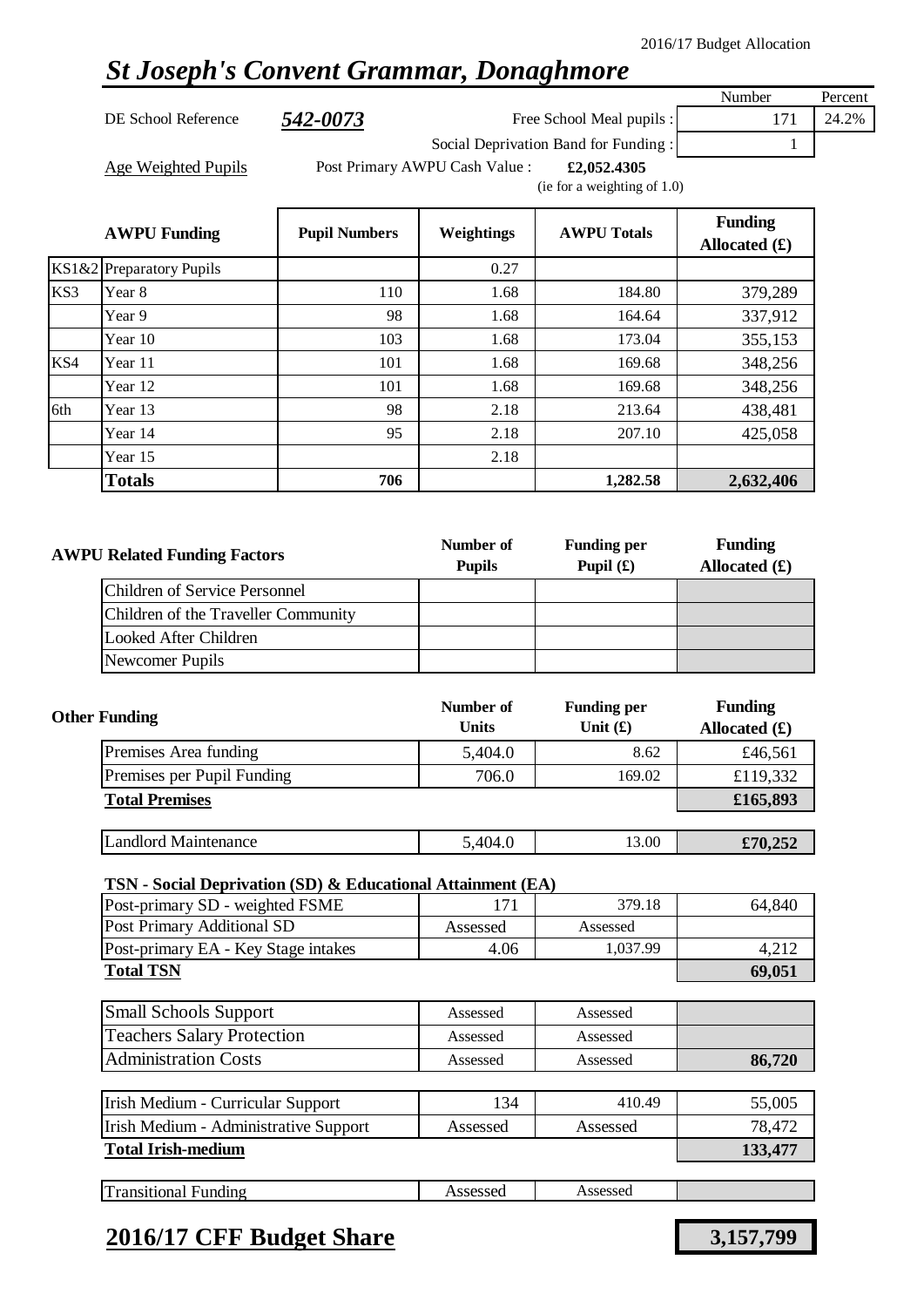## *Sacred Heart Grammar, Newry*

| <b>AWPU Funding</b> | <b>Pupil Numbers</b> | <b>Weightings</b>              | <b>AWPU Totals</b>                            | <b>Funding</b><br>$\mathbf{A} \mathbf{B}$ $\mathbf{A} \mathbf{B}$ $\mathbf{A} \mathbf{A}$ |         |
|---------------------|----------------------|--------------------------------|-----------------------------------------------|-------------------------------------------------------------------------------------------|---------|
| Age Weighted Pupils |                      | Post Primary AWPU Cash Value : | £2,052.4305<br>(ie for a weighting of $1.0$ ) |                                                                                           |         |
|                     |                      |                                | Social Deprivation Band for Funding:          |                                                                                           |         |
| DE School Reference | 542-0076             |                                | Free School Meal pupils :                     | 131                                                                                       | 15.3%   |
|                     |                      |                                |                                               | Number                                                                                    | Percent |

|     | $\mathbf{A}$ is $\mathbf{V}$ . The $\mathbf{I}$ | т ири тушноств | $\mathbf{v}$ , $\mathbf{u}$ , $\mathbf{u}$ , $\mathbf{u}$ , $\mathbf{u}$ | AULU TURB | Allocated $(f)$ |
|-----|-------------------------------------------------|----------------|--------------------------------------------------------------------------|-----------|-----------------|
|     | KS1&2 Preparatory Pupils                        |                | 0.27                                                                     |           |                 |
| KS3 | Year 8                                          | 121            | 1.68                                                                     | 203.28    | 417,218         |
|     | Year 9                                          | 122            | 1.68                                                                     | 204.96    | 420,666         |
|     | Year 10                                         | 121            | 1.68                                                                     | 203.28    | 417,218         |
| KS4 | Year 11                                         | 125            | 1.68                                                                     | 210.00    | 431,010         |
|     | Year 12                                         | 124            | 1.68                                                                     | 208.32    | 427,562         |
| 6th | Year 13                                         | 122            | 2.18                                                                     | 265.96    | 545,864         |
|     | Year 14                                         | 118            | 2.18                                                                     | 257.24    | 527,967         |
|     | Year 15                                         | 1              | 2.18                                                                     | 2.18      | 4,474           |
|     | <b>Totals</b>                                   | 854            |                                                                          | 1,555.22  | 3,191,981       |

| <b>AWPU Related Funding Factors</b> |                                      | Number of<br><b>Pupils</b> | <b>Funding per</b><br>Pupil $(\mathbf{\pounds})$ | <b>Funding</b><br>Allocated $(f)$ |
|-------------------------------------|--------------------------------------|----------------------------|--------------------------------------------------|-----------------------------------|
|                                     | <b>Children of Service Personnel</b> |                            |                                                  |                                   |
|                                     | Children of the Traveller Community  |                            |                                                  |                                   |
|                                     | Looked After Children                |                            |                                                  |                                   |
|                                     | Newcomer Pupils                      |                            | 1.026.22                                         | 2,052                             |

| <b>Other Funding</b>        | Number of<br><b>Units</b> | <b>Funding per</b><br>Unit $(f)$ | <b>Funding</b><br>Allocated $(f)$ |
|-----------------------------|---------------------------|----------------------------------|-----------------------------------|
| Premises Area funding       | 8,454.0                   | 8.62                             | £72,840                           |
| Premises per Pupil Funding  | 854.0                     | 169.02                           | £144,347                          |
| <b>Total Premises</b>       |                           |                                  | £217,187                          |
|                             |                           |                                  |                                   |
| <b>Landlord Maintenance</b> | 8,454.0                   | 13.00                            | £109,902                          |

### **TSN - Social Deprivation (SD) & Educational Attainment (EA)**

| Post-primary SD - weighted FSME     | 131        | 379.18   | 49.673 |
|-------------------------------------|------------|----------|--------|
| <b>Post Primary Additional SD</b>   | Assessed   | Assessed |        |
| Post-primary EA - Key Stage intakes | $\rm 0.78$ | 1,037.99 | 805    |
| <b>Total TSN</b>                    |            |          | 50,478 |

| <b>Small Schools Support</b>      | Assessed | Assessed |         |
|-----------------------------------|----------|----------|---------|
| <b>Teachers Salary Protection</b> | Assessed | Assessed | 4,100   |
| <b>Administration Costs</b>       | Assessed | Assessed | 104,480 |

| Irish Medium - Curricular Support     |  |  |  |
|---------------------------------------|--|--|--|
| Irish Medium - Administrative Support |  |  |  |
| <b>Total Irish-medium</b>             |  |  |  |

| <b>Transitional Funding</b> | Assessed<br>Assessed |  |
|-----------------------------|----------------------|--|
|-----------------------------|----------------------|--|

### **2016/17 CFF Budget Share 3,680,180**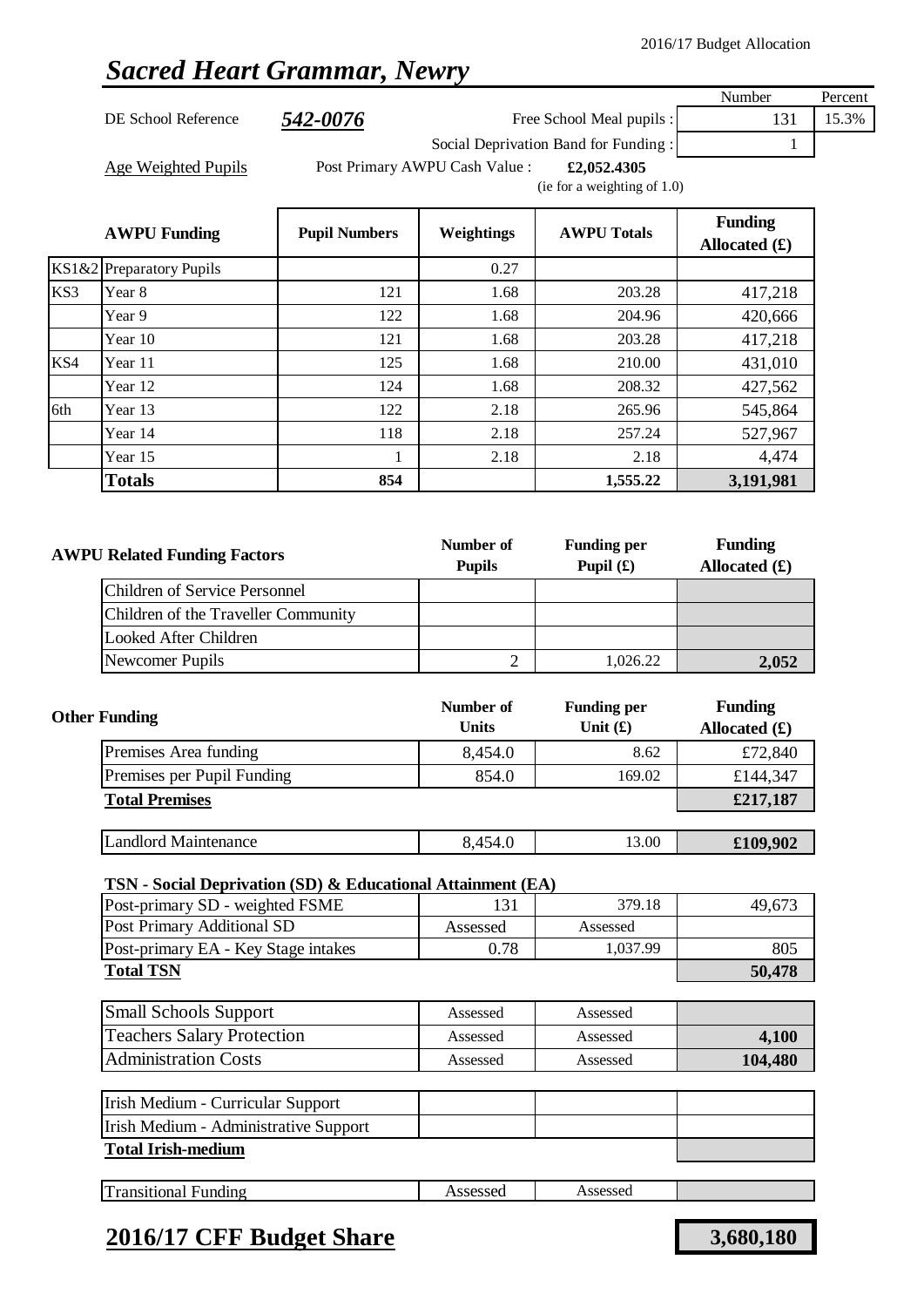## *The Royal School, Dungannon*

|                     |          |                                |                                       | Number  | Percent |
|---------------------|----------|--------------------------------|---------------------------------------|---------|---------|
| DE School Reference | 542-0260 |                                | Free School Meal pupils :             | 64      | 10.4%   |
|                     |          |                                | Social Deprivation Band for Funding : |         |         |
| Age Weighted Pupils |          | Post Primary AWPU Cash Value : | £2,052.4305                           |         |         |
|                     |          |                                | (ie for a weighting of $1.0$ )        |         |         |
|                     |          |                                |                                       | Funding |         |

|     | <b>AWPU Funding</b>      | <b>Pupil Numbers</b> | <b>Weightings</b> | <b>AWPU Totals</b> | <b>Funding</b><br>Allocated $(f)$ |
|-----|--------------------------|----------------------|-------------------|--------------------|-----------------------------------|
|     | KS1&2 Preparatory Pupils |                      | 0.27              |                    |                                   |
| KS3 | Year 8                   | 94                   | 1.68              | 157.92             | 324,120                           |
|     | Year 9                   | 86                   | 1.68              | 144.48             | 296,535                           |
|     | Year 10                  | 102                  | 1.68              | 171.36             | 351,704                           |
| KS4 | Year 11                  | 96                   | 1.68              | 161.28             | 331,016                           |
|     | Year 12                  | 95                   | 1.68              | 159.60             | 327,568                           |
| 6th | Year 13                  | 85                   | 2.18              | 185.30             | 380,315                           |
|     | Year 14                  | 60                   | 2.18              | 130.80             | 268,458                           |
|     | Year 15                  |                      | 2.18              |                    |                                   |
|     | <b>Totals</b>            | 618                  |                   | 1,110.74           | 2,279,717                         |

| <b>AWPU Related Funding Factors</b> | Number of<br><b>Pupils</b> | <b>Funding per</b><br>Pupil $(f)$ | <b>Funding</b><br>Allocated $(f)$ |
|-------------------------------------|----------------------------|-----------------------------------|-----------------------------------|
| Children of Service Personnel       |                            |                                   |                                   |
| Children of the Traveller Community |                            |                                   |                                   |
| Looked After Children               |                            |                                   |                                   |
| Newcomer Pupils                     |                            | 1.026.22                          | 4,105                             |

| <b>Other Funding</b>        | Number of<br><b>Units</b> | <b>Funding per</b><br>Unit $(f)$ | <b>Funding</b><br>Allocated $(f)$ |
|-----------------------------|---------------------------|----------------------------------|-----------------------------------|
| Premises Area funding       | 10,815.0                  | 8.62                             | £93,182                           |
| Premises per Pupil Funding  | 618.0                     | 169.02                           | £104,457                          |
| <b>Total Premises</b>       |                           |                                  | £197,639                          |
|                             |                           |                                  |                                   |
| <b>Landlord Maintenance</b> | 10,815.0                  | 13.00                            | £140,595                          |

### **TSN - Social Deprivation (SD) & Educational Attainment (EA)**

| Post-primary SD - weighted FSME     | 64       | 379.18   | 24,268 |
|-------------------------------------|----------|----------|--------|
| Post Primary Additional SD          | Assessed | Assessed |        |
| Post-primary EA - Key Stage intakes | 1.87     | 1,037.99 | 1,937  |
| <b>Total TSN</b>                    |          |          | 26,204 |

| <b>Small Schools Support</b>      | Assessed | Assessed |        |
|-----------------------------------|----------|----------|--------|
| <b>Teachers Salary Protection</b> | Assessed | Assessed | 4,122  |
| <b>Administration Costs</b>       | Assessed | Assessed | 76,160 |

| Irish Medium - Curricular Support     |  |  |
|---------------------------------------|--|--|
| Irish Medium - Administrative Support |  |  |
| <b>Total Irish-medium</b>             |  |  |

|--|

### **2016/17 CFF Budget Share 2,728,542**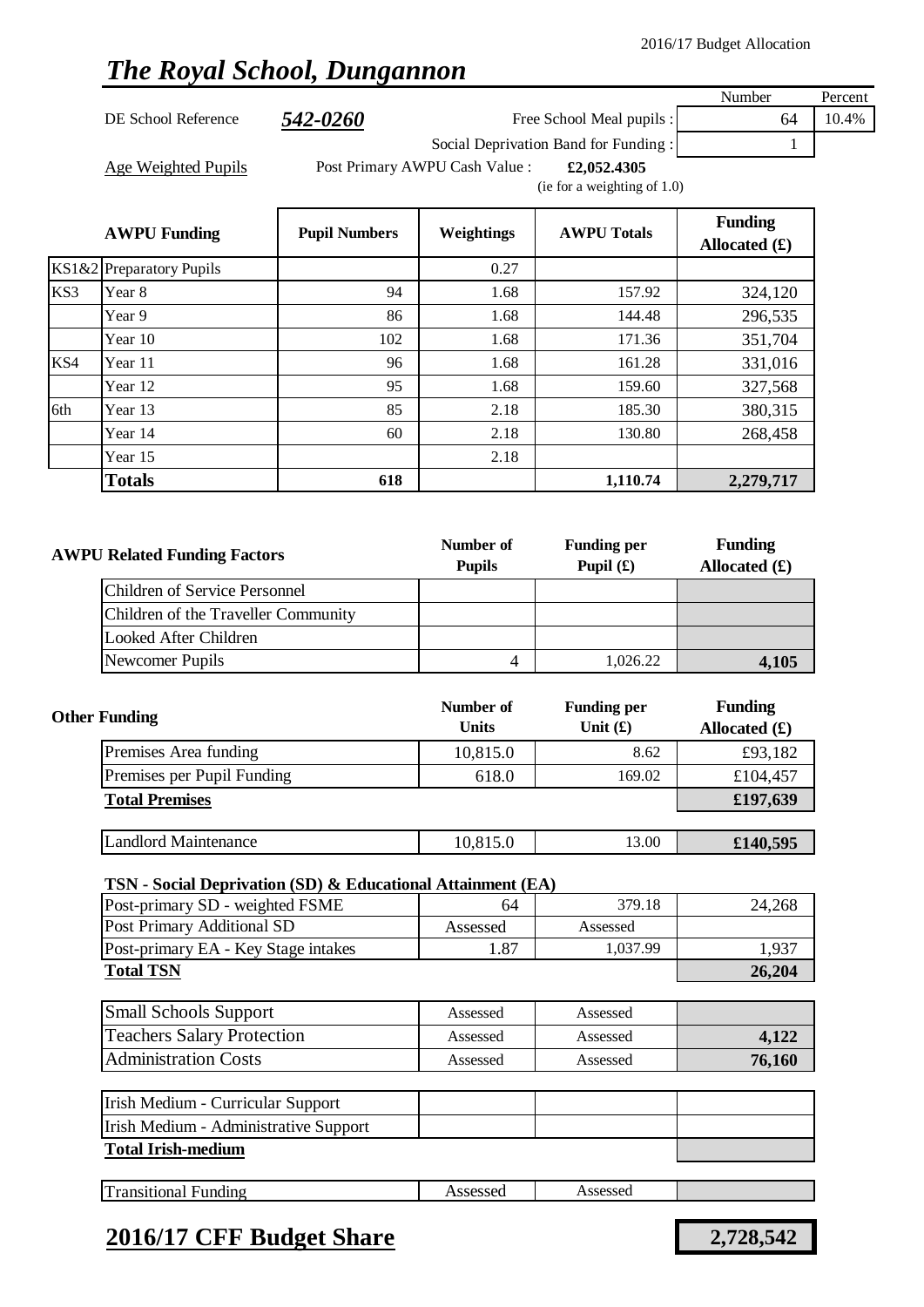## *The Royal School, Armagh*

|     |                                                               |                      |                                |                                      | Number                                           | Percent |
|-----|---------------------------------------------------------------|----------------------|--------------------------------|--------------------------------------|--------------------------------------------------|---------|
|     | DE School Reference                                           | 542-0263             |                                | Free School Meal pupils :            | 49                                               | 6.9%    |
|     |                                                               |                      |                                | Social Deprivation Band for Funding: | 1                                                |         |
|     | Age Weighted Pupils                                           |                      | Post Primary AWPU Cash Value : | £2,052.4305                          |                                                  |         |
|     |                                                               |                      |                                | (ie for a weighting of 1.0)          |                                                  |         |
|     | <b>AWPU Funding</b>                                           | <b>Pupil Numbers</b> | Weightings                     | <b>AWPU Totals</b>                   | <b>Funding</b><br>Allocated $(f)$                |         |
|     | KS1&2 Preparatory Pupils                                      | 47                   | 0.27                           | 12.69                                | 26,045                                           |         |
| KS3 | Year 8                                                        | 98                   | 1.68                           | 164.64                               | 337,912                                          |         |
|     | Year 9                                                        | 104                  | 1.68                           | 174.72                               | 358,601                                          |         |
|     | Year 10                                                       | 103                  | 1.68                           | 173.04                               | 355,153                                          |         |
| KS4 | Year 11                                                       | 101                  | 1.68                           | 169.68                               | 348,256                                          |         |
|     | Year 12                                                       | 100                  | 1.68                           | 168.00                               | 344,808                                          |         |
| 6th | Year 13                                                       | 100                  | 2.18                           | 218.00                               | 447,430                                          |         |
|     | Year 14                                                       | 101                  | 2.18                           | 220.18                               | 451,904                                          |         |
|     | Year 15                                                       |                      | 2.18                           |                                      |                                                  |         |
|     | <b>Totals</b>                                                 | 754                  |                                | 1,300.95                             | 2,670,109                                        |         |
|     | <b>AWPU Related Funding Factors</b>                           |                      | Number of<br><b>Pupils</b>     | <b>Funding per</b><br>Pupil $(f)$    | <b>Funding</b><br>Allocated $(f)$                |         |
|     | <b>Children of Service Personnel</b>                          |                      |                                |                                      |                                                  |         |
|     | Children of the Traveller Community                           |                      |                                |                                      |                                                  |         |
|     | <b>Looked After Children</b>                                  |                      | $\overline{2}$                 | 1,026.22                             | 2,052                                            |         |
|     | Newcomer Pupils                                               |                      |                                |                                      |                                                  |         |
|     | <b>Other Funding</b>                                          |                      | Number of<br><b>Units</b>      | <b>Funding per</b><br>Unit $(f)$     | <b>Funding</b><br>Allocated $(\mathbf{\pounds})$ |         |
|     | Premises Area funding                                         |                      | 9,986.0                        | 8.62                                 | £86,039                                          |         |
|     | Premises per Pupil Funding                                    |                      | 707.0                          | 169.02                               | £119,501                                         |         |
|     | <b>Total Premises</b>                                         |                      |                                |                                      | £205,540                                         |         |
|     | <b>Landlord Maintenance</b>                                   |                      | 9,986.0                        | 13.00                                | £129,818                                         |         |
|     |                                                               |                      |                                |                                      |                                                  |         |
|     | TSN - Social Deprivation (SD) & Educational Attainment (EA)   |                      |                                |                                      |                                                  |         |
|     | Post-primary SD - weighted FSME<br>Post Primary Additional SD |                      | 49                             | 379.18<br>Assessed                   | 18,580                                           |         |
|     | Post-primary EA - Key Stage intakes                           |                      | Assessed<br>5.28               | 1,037.99                             | 5,483                                            |         |
|     | <b>Total TSN</b>                                              |                      |                                |                                      | 24,063                                           |         |
|     |                                                               |                      |                                |                                      |                                                  |         |
|     | <b>Small Schools Support</b>                                  |                      | Assessed                       | Assessed                             |                                                  |         |
|     | <b>Teachers Salary Protection</b>                             |                      | Assessed                       | Assessed                             |                                                  |         |
|     | <b>Administration Costs</b>                                   |                      | Assessed                       | Assessed                             | 86,840                                           |         |
|     | Irish Medium - Curricular Support                             |                      |                                |                                      |                                                  |         |
|     | Irish Medium - Administrative Support                         |                      |                                |                                      |                                                  |         |
|     | <b>Total Irish-medium</b>                                     |                      |                                |                                      |                                                  |         |
|     | <b>Transitional Funding</b>                                   |                      | Assessed                       | Assessed                             |                                                  |         |
|     |                                                               |                      |                                |                                      |                                                  |         |
|     |                                                               |                      |                                |                                      |                                                  |         |

### **2016/17 CFF Budget Share 3,118,423**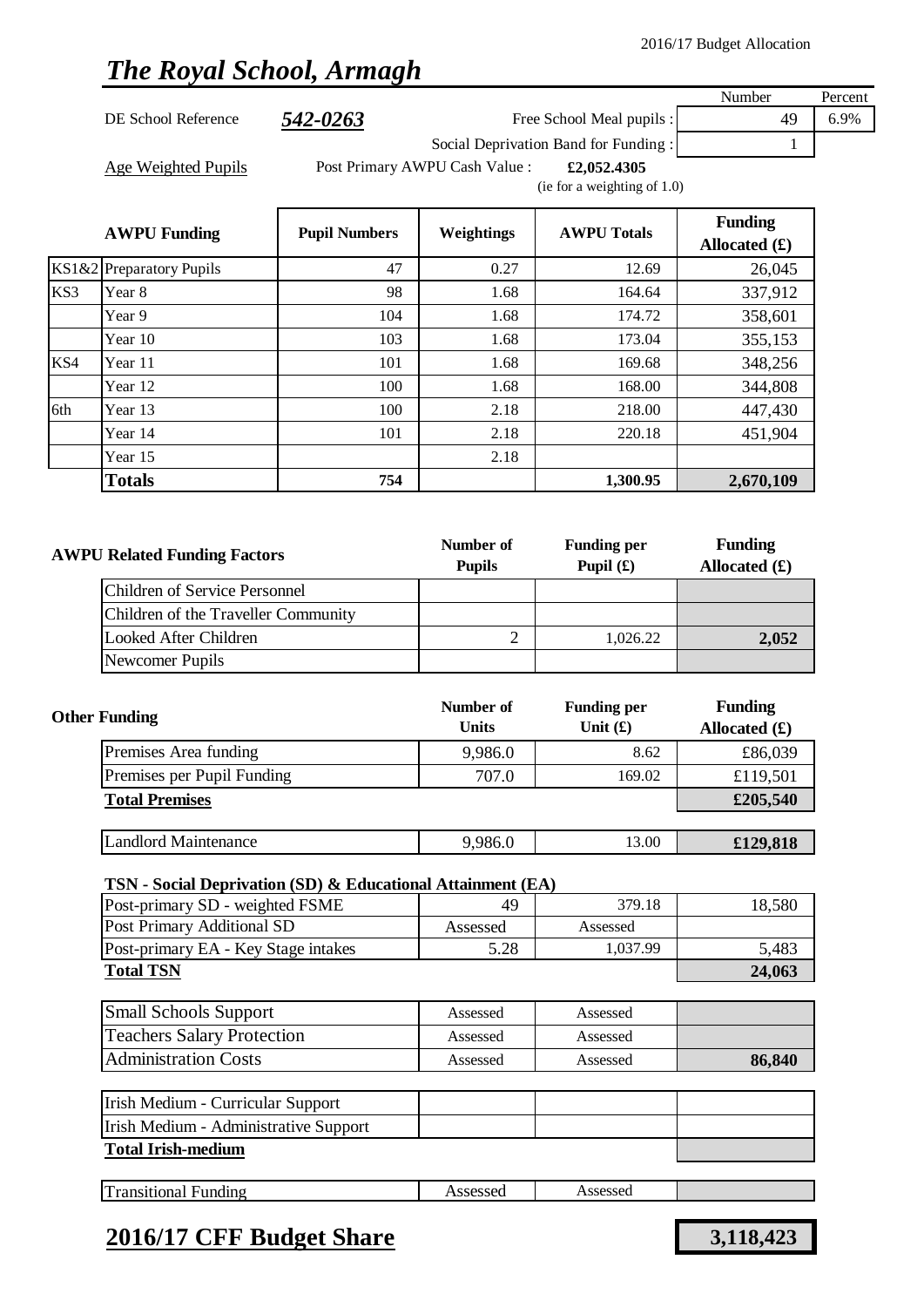Percent

# *St Patrick's Grammar, Armagh*

|                     |          |                                               | Number | Percent |
|---------------------|----------|-----------------------------------------------|--------|---------|
| DE School Reference | 542-0268 | Free School Meal pupils :                     | 275    | 28.3%   |
|                     |          | Social Deprivation Band for Funding:          |        |         |
| Age Weighted Pupils |          | Post Primary AWPU Cash Value :<br>£2,052,4305 |        |         |
|                     |          | (ie for a weighting of $1.0$ )                |        |         |

|     | <b>AWPU Funding</b>      | <b>Pupil Numbers</b> | <b>Weightings</b> | <b>AWPU Totals</b> | <b>Funding</b><br>Allocated $(f)$ |
|-----|--------------------------|----------------------|-------------------|--------------------|-----------------------------------|
|     | KS1&2 Preparatory Pupils |                      | 0.27              |                    |                                   |
| KS3 | Year 8                   | 132                  | 1.68              | 221.76             | 455,147                           |
|     | Year 9                   | 151                  | 1.68              | 253.68             | 520,661                           |
|     | Year 10                  | 153                  | 1.68              | 257.04             | 527,557                           |
| KS4 | Year 11                  | 145                  | 1.68              | 243.60             | 499,972                           |
|     | Year 12                  | 161                  | 1.68              | 270.48             | 555,141                           |
| 6th | Year 13                  | 147                  | 2.18              | 320.46             | 657,722                           |
|     | Year 14                  | 79                   | 2.18              | 172.22             | 353,470                           |
|     | Year 15                  | 3                    | 2.18              | 6.54               | 13,423                            |
|     | <b>Totals</b>            | 971                  |                   | 1,745.78           | 3,583,092                         |

| <b>AWPU Related Funding Factors</b> |                                     | Number of<br><b>Pupils</b> | <b>Funding per</b><br>Pupil $(f)$ | <b>Funding</b><br>Allocated $(f)$ |
|-------------------------------------|-------------------------------------|----------------------------|-----------------------------------|-----------------------------------|
|                                     | Children of Service Personnel       |                            |                                   |                                   |
|                                     | Children of the Traveller Community |                            | 1,026.22                          | 9,236                             |
|                                     | Looked After Children               |                            | 1,026.22                          | 1,026                             |
|                                     | Newcomer Pupils                     | 21                         | 1.026.22                          | 21,551                            |

| <b>Other Funding</b>        | Number of<br><b>Units</b> | <b>Funding per</b><br>Unit $(f)$ | <b>Funding</b><br>Allocated $(f)$ |
|-----------------------------|---------------------------|----------------------------------|-----------------------------------|
| Premises Area funding       | 11,488.0                  | 8.62                             | £98,981                           |
| Premises per Pupil Funding  | 971.0                     | 169.02                           | £164,123                          |
| <b>Total Premises</b>       |                           |                                  | £263,104                          |
|                             |                           |                                  |                                   |
| <b>Landlord Maintenance</b> | 11,488.0                  | 13.00                            | £149,344                          |

### **TSN - Social Deprivation (SD) & Educational Attainment (EA)**

| Post-primary SD - weighted FSME     | 275      | 379.18   | 104,349 |
|-------------------------------------|----------|----------|---------|
| Post Primary Additional SD          | Assessed | Assessed |         |
| Post-primary EA - Key Stage intakes | 12.95    | 1.037.99 | 13,438  |
| <b>Total TSN</b>                    | 117,788  |          |         |

| <b>Small Schools Support</b>      | Assessed | Assessed |         |
|-----------------------------------|----------|----------|---------|
| <b>Teachers Salary Protection</b> | Assessed | Assessed |         |
| <b>Administration Costs</b>       | Assessed | Assessed | 118,520 |

| Irish Medium - Curricular Support     |  |  |
|---------------------------------------|--|--|
| Irish Medium - Administrative Support |  |  |
| <b>Total Irish-medium</b>             |  |  |

| $\mathbf{r}$<br>Assessed<br>Assessed<br>ransitional<br>Funding |
|----------------------------------------------------------------|
|----------------------------------------------------------------|

### **2016/17 CFF Budget Share 4,263,660**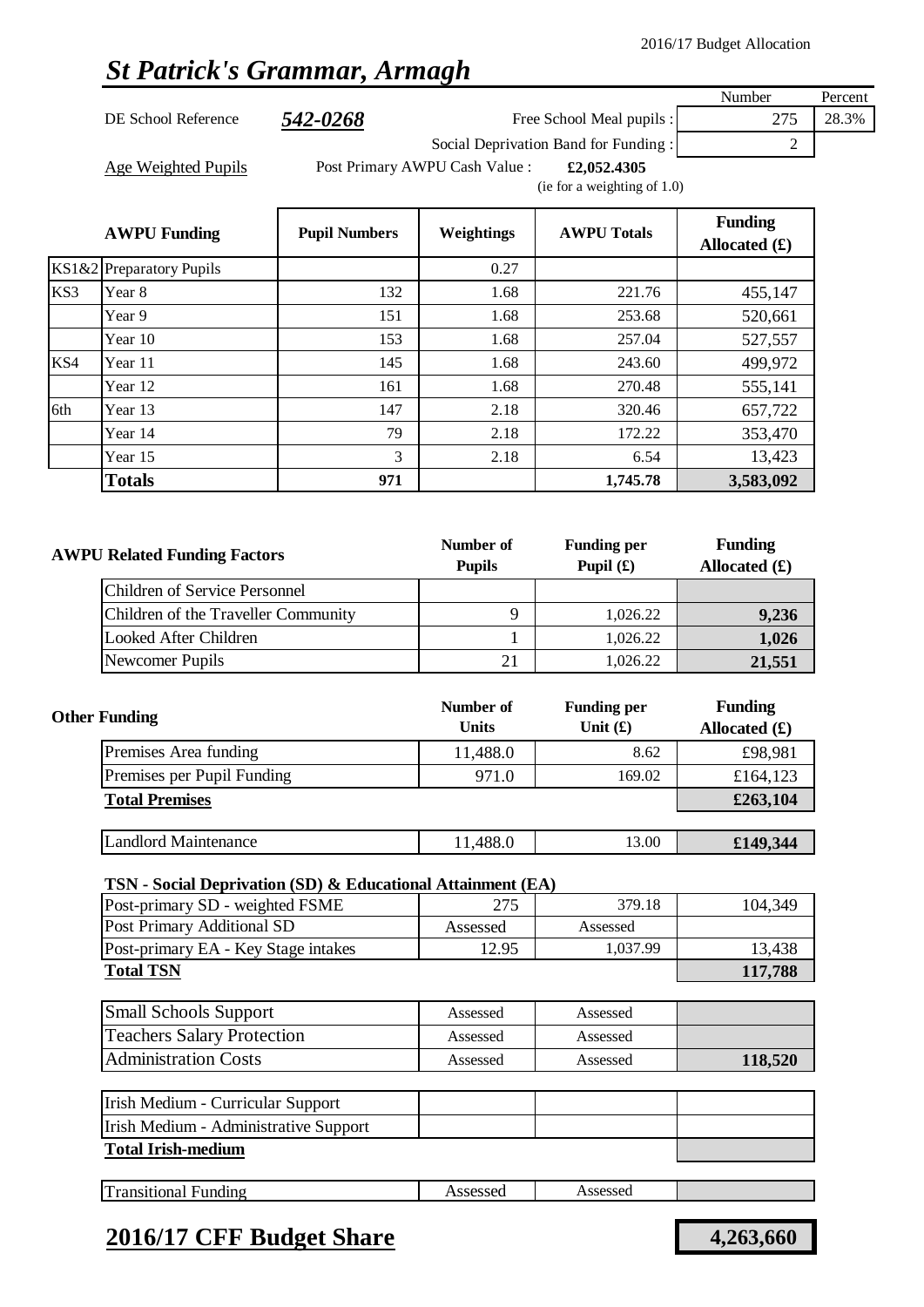## *St Patrick's Academy, Dungannon*

| DE School Reference | 542-0304 | Free School Meal pupils : | 18.4% |
|---------------------|----------|---------------------------|-------|
|                     |          |                           |       |

Number Percent

Social Deprivation Band for Funding : 1

Age Weighted Pupils **Filter Post Primary AWPU Cash Value** : **£2,052.4305** (ie for a weighting of 1.0)

|     | <b>AWPU Funding</b>      | <b>Pupil Numbers</b> | Weightings | <b>AWPU Totals</b> | <b>Funding</b><br>Allocated $(f)$ |
|-----|--------------------------|----------------------|------------|--------------------|-----------------------------------|
|     | KS1&2 Preparatory Pupils |                      | 0.27       |                    |                                   |
| KS3 | Year 8                   | 196                  | 1.68       | 329.28             | 675,824                           |
|     | Year 9                   | 198                  | 1.68       | 332.64             | 682,720                           |
|     | Year 10                  | 198                  | 1.68       | 332.64             | 682,720                           |
| KS4 | Year 11                  | 195                  | 1.68       | 327.60             | 672,376                           |
|     | Year 12                  | 205                  | 1.68       | 344.40             | 706,857                           |
| 6th | Year 13                  | 182                  | 2.18       | 396.76             | 814,322                           |
|     | Year 14                  | 193                  | 2.18       | 420.74             | 863,540                           |
|     | Year 15                  |                      | 2.18       |                    |                                   |
|     | <b>Totals</b>            | 1,367                |            | 2,484.06           | 5,098,360                         |

| <b>AWPU Related Funding Factors</b> | Number of<br><b>Pupils</b> | <b>Funding per</b><br>Pupil $(f)$ | <b>Funding</b><br>Allocated $(f)$ |
|-------------------------------------|----------------------------|-----------------------------------|-----------------------------------|
| Children of Service Personnel       |                            |                                   |                                   |
| Children of the Traveller Community |                            |                                   |                                   |
| Looked After Children               | 4                          | 1,026.22                          | 4,105                             |
| Newcomer Pupils                     |                            | 1.026.22                          | 2,052                             |

| <b>Other Funding</b>        | Number of<br><b>Units</b> | <b>Funding per</b><br>Unit $(f)$ | <b>Funding</b><br>Allocated $(f)$ |
|-----------------------------|---------------------------|----------------------------------|-----------------------------------|
| Premises Area funding       | 12,564.0                  | 8.62                             | £108,251                          |
| Premises per Pupil Funding  | 1,367.0                   | 169.02                           | £231,057                          |
| <b>Total Premises</b>       |                           |                                  | £339,309                          |
|                             |                           |                                  |                                   |
| <b>Landlord Maintenance</b> | 12,564.0                  | 13.00                            | £163,332                          |

### **TSN - Social Deprivation (SD) & Educational Attainment (EA)**

| Post-primary SD - weighted FSME     | 251      | 379.18   | 95.174 |
|-------------------------------------|----------|----------|--------|
| Post Primary Additional SD          | Assessed | Assessed |        |
| Post-primary EA - Key Stage intakes | 0.38     | 1.037.99 | 399    |
| <b>Total TSN</b>                    |          |          | 95,574 |

| <b>Small Schools Support</b>      | Assessed | Assessed |         |
|-----------------------------------|----------|----------|---------|
| <b>Teachers Salary Protection</b> | Assessed | Assessed | 5,773   |
| <b>Administration Costs</b>       | Assessed | Assessed | 150,000 |

| Irish Medium - Curricular Support     |  |  |
|---------------------------------------|--|--|
| Irish Medium - Administrative Support |  |  |
| <b>Total Irish-medium</b>             |  |  |

| Im<br>20000<br>ransitional<br>Assessed<br>∹undıng<br>scssu<br>. |
|-----------------------------------------------------------------|
|-----------------------------------------------------------------|

### **2016/17 CFF Budget Share 5,858,505**